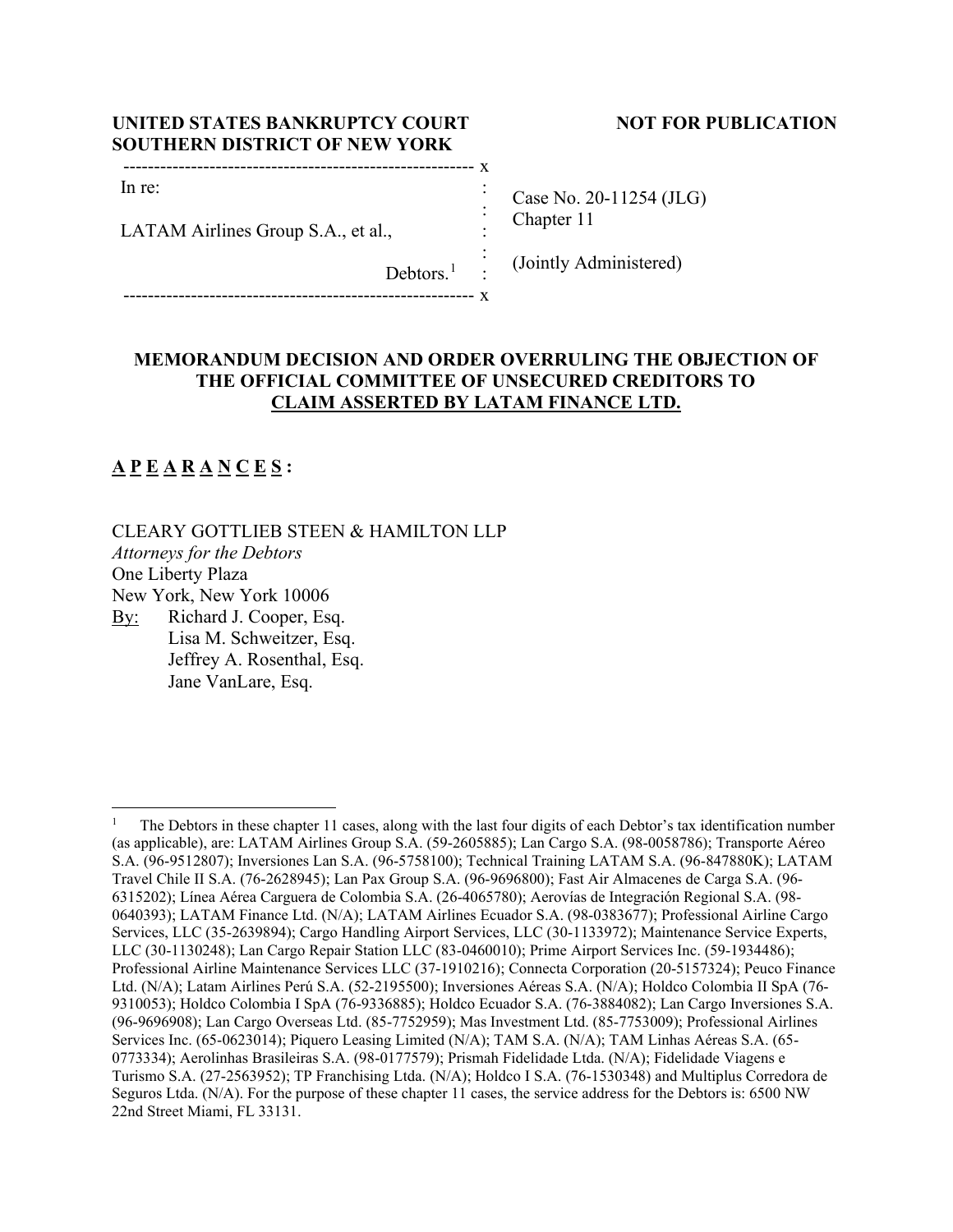#### DECHERT LLP

*Counsel to the Official Committee of Unsecured Creditors* 1095 Avenue of the Americas New York, NY 10036

By: Allan S. Brilliant, Esq. Craig P. Druehl, Esq. David A. Herman, Esq. Michael Doluisio, Esq. Brian Raphel, Esq.

# PAUL HASTINGS LLP

*Counsel to Banco del Estado de Chile, in its capacity as indenture trustee under the Chilean Local Bonds Series A through D and Series E issued by LATAM Airlines Group S.A.* 200 Park Avenue New York, New York 10166 By: Pedro A. Jimenez, Esq. Andrew Tenzer, Esq. Nicholas Bassett, Esq. Douglass Barron, Esq.

# KRAMER LEVIN NAFTALIS & FRANKEL LLP

*Counsel to the Parent Ad Hoc Claimant Group* 1177 Avenue of the Americas

- New York, New York 10036
- By: Kenneth H. Eckstein, Esq. Douglas Mannal, Esq. Rachael L. Ringer, Esq. Andrew Pollack, Esq.

### WHITE & CASE LLP

*Attorneys for the Ad Hoc Group of LATAM Bondholders* 1221 Avenue of the Americas New York, New York 10020 By: John K. Cunningham, Esq. Brian D. Pfeiffer, Esq. Gregory M. Starner, Esq. Joshua Weedman, Esq.

Kathryn Sutherland-Smith, Esq.

200 South Biscayne Blvd., Suite 4900 Miami, Florida 33131 By: Richard S. Kebrdle, Esq. (admitted *pro hac vice*)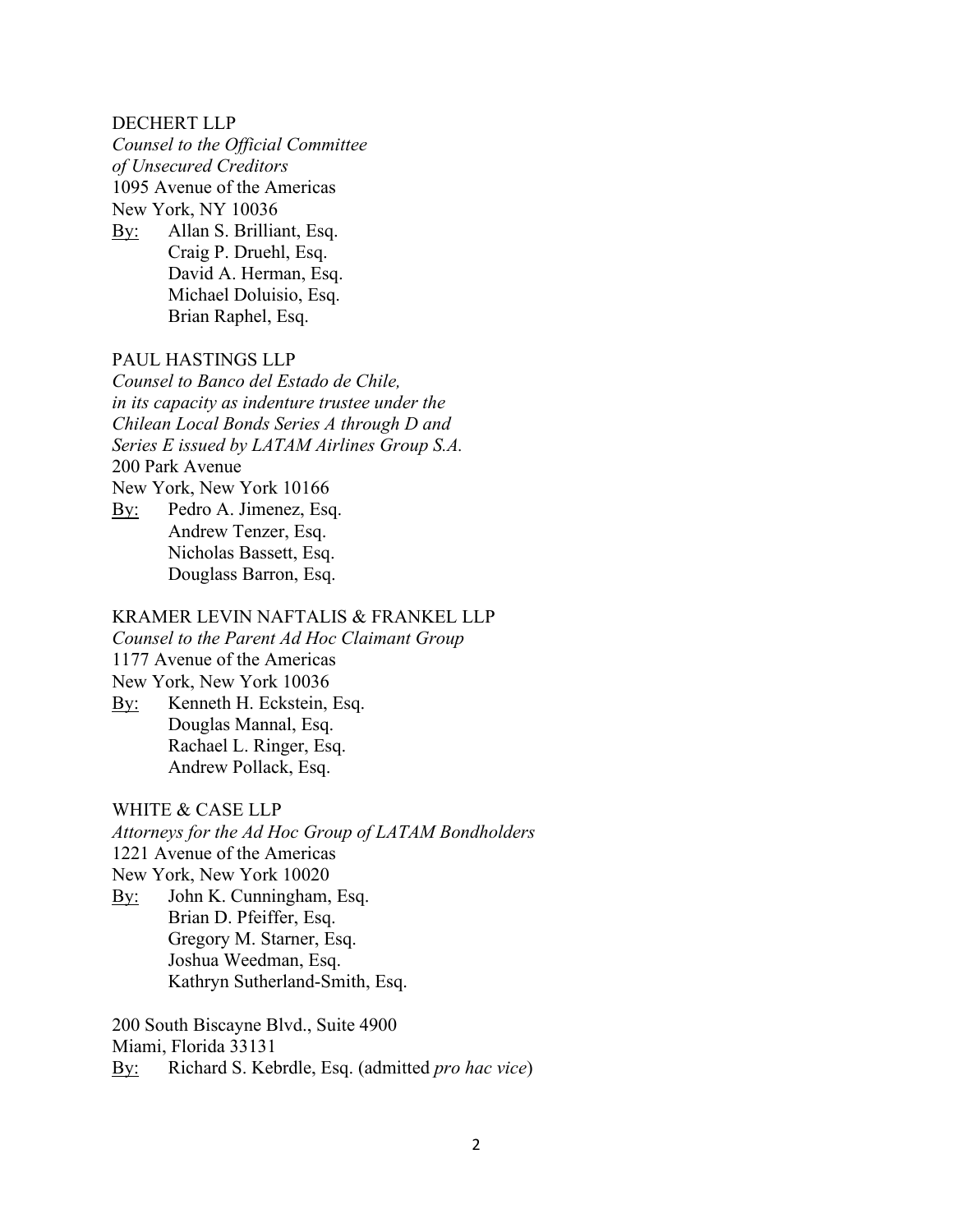## **Introduction**<sup>2</sup>

LATAM Parent and certain of its affiliates, including LATAM Finance Ltd. ("LATAM Finance") and Peuco Finance Ltd. ("Peuco"), are debtors in these Chapter 11 Cases. Pre-petition, in 2016, as part of its business strategy, LATAM Parent formed LATAM Finance as a special purpose wholly owned Cayman Islands entity to issue notes to raise funds for general corporate purposes of the LATAM group, and to lend the funds to various LATAM affiliates in the period prior to the time those notes had to be repaid. At the same time, it formed Peuco, also as a wholly owned Cayman Islands entity. As of the Initial Petition Date, LATAM Finance had issued USD 1.5 billion in notes (collectively defined below as the "NY Law Notes"), and, in turn, loaned over USD 1.4 billion of the proceeds to various affiliates.

At issue are five purported loans (one in 2017 and four in 2019) of the proceeds of the NY Law Notes aggregating approximately USD 1.4 billion, from LATAM Finance to Peuco (the "Intercompany Loans"). Each such loan is evidenced by an Intercompany Loan Agreement. Peuco purported to use the loan proceeds to purchase accounts receivables from LATAM Parent. Peuco does not have a bank account. So, in obtaining the loans, and acquiring the accounts receivables, Peuco allegedly directed LATAM Finance to transfer the loan proceeds directly to LATAM Parent. As of the Initial Petition Date, Peuco owed USD 1,307,721,003 to LATAM Finance on account of the Intercompany Loans. LATAM Finance did not file a claim against Peuco in these Chapter 11 Cases. However, on its Schedule of Assets and Liabilities filed in these cases, LATAM Finance lists under assets USD 1,307,721,003 of "Intercompany Receivables" owed by Peuco (the "Intercompany Claim"). On its Schedule of Assets and Liabilities, Peuco lists the same amount under liabilities and a corresponding noncontingent,

<sup>2</sup> Capitalized terms not defined in the Introduction shall have the meanings ascribed to them below, in the Objection, or in the Disclosure Statement.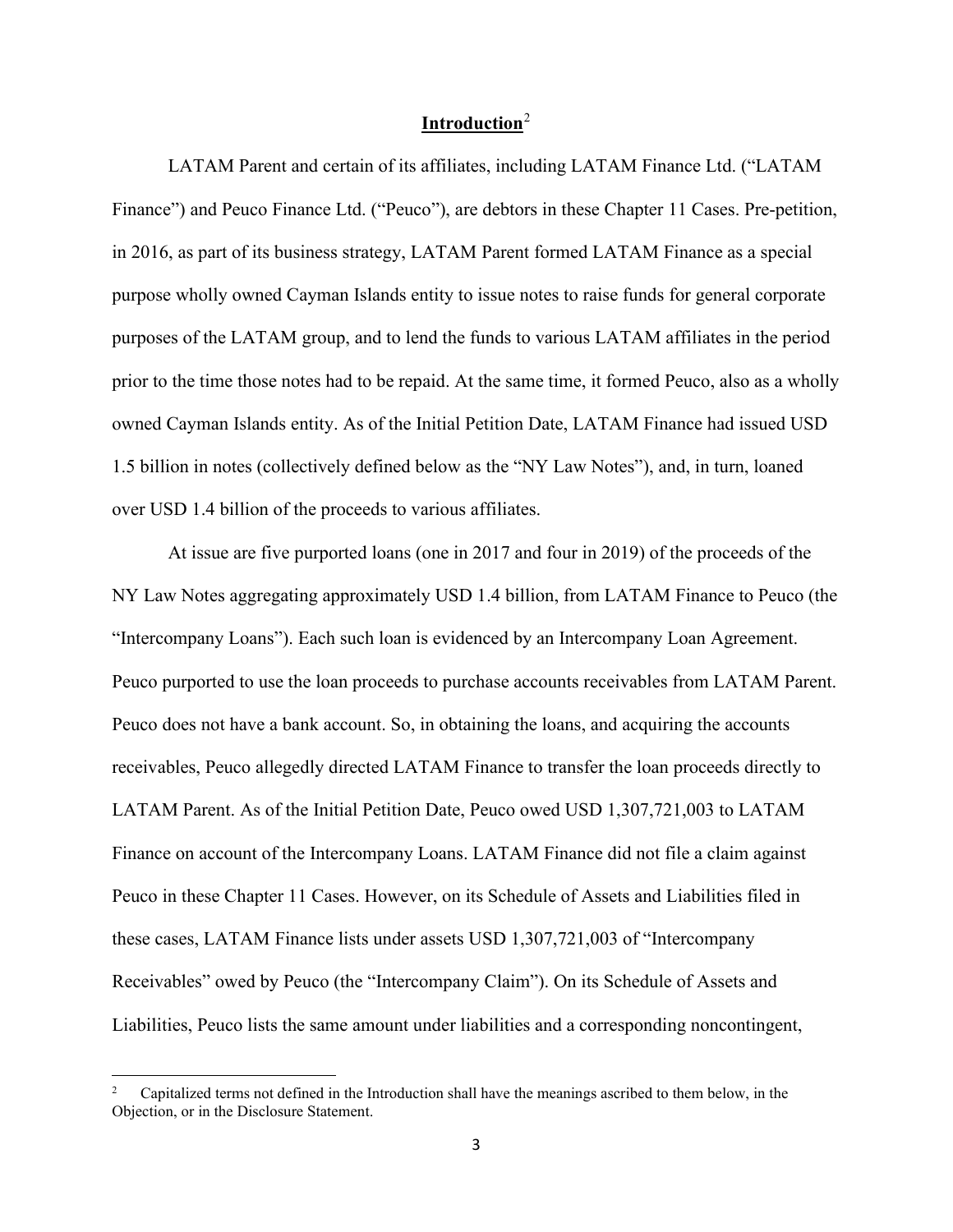liquidated, and undisputed unsecured claim by LATAM Finance on the basis of "Intercompany Note Payable."

The matter before the Court is the Official Committee of Unsecured Creditors' (the "Committee") objection to the Intercompany Claim (the "Objection").<sup>3</sup> The Committee does not dispute that the Intercompany Claim is the product of a legitimate business strategy that calls for LATAM Finance to loan the proceeds of the NY Law Notes to Peuco, that the Debtors adopted and have executed that strategy in good faith, and that they have enjoyed the benefits of that strategy. Moreover, the Committee does not assert that the Intercompany Loans are in any way tainted by fraud or wrongdoing on the part of the Debtors. Still, it seeks to expunge the Intercompany Claim pursuant to sections 502(b)(1) and 1111(a) of title 11 of the United States Code (the "Bankruptcy Code") and Rule 3007 of the Federal Rules of Bankruptcy Procedure (the "Bankruptcy Rules"). In short, the Committee contends that the Intercompany Claim does not give rise to a valid and enforceable "debt" under the Bankruptcy Code because the Intercompany Loan Agreements – which are governed by New York law – lack terms that are essential to create an enforceable loan under New York law. It also contends that the Court should expunge the Intercompany Claim because, notwithstanding the terms of the loan agreements, the "true character" of these agreements is that they are not loan agreements. Finally, the Committee asserts that the loan agreements are not enforceable because Peuco and LATAM Finance did not obtain the requisite board approvals to enter into the Intercompany Loan Agreements. Banco del

<sup>3</sup> Objection of the Official Committee of Unsecured Creditors to Claim Asserted by LATAM Finance Ltd. [ECF No. 4043]; Notice of Objection of the Official Committee of Unsecured Creditors to Claim Asserted by LATAM Finance Ltd. [ECF No. 4044]. References to "ECF No. " are to documents filed on the electronic docket in these Chapter 11 Cases (Case No. 20-11254).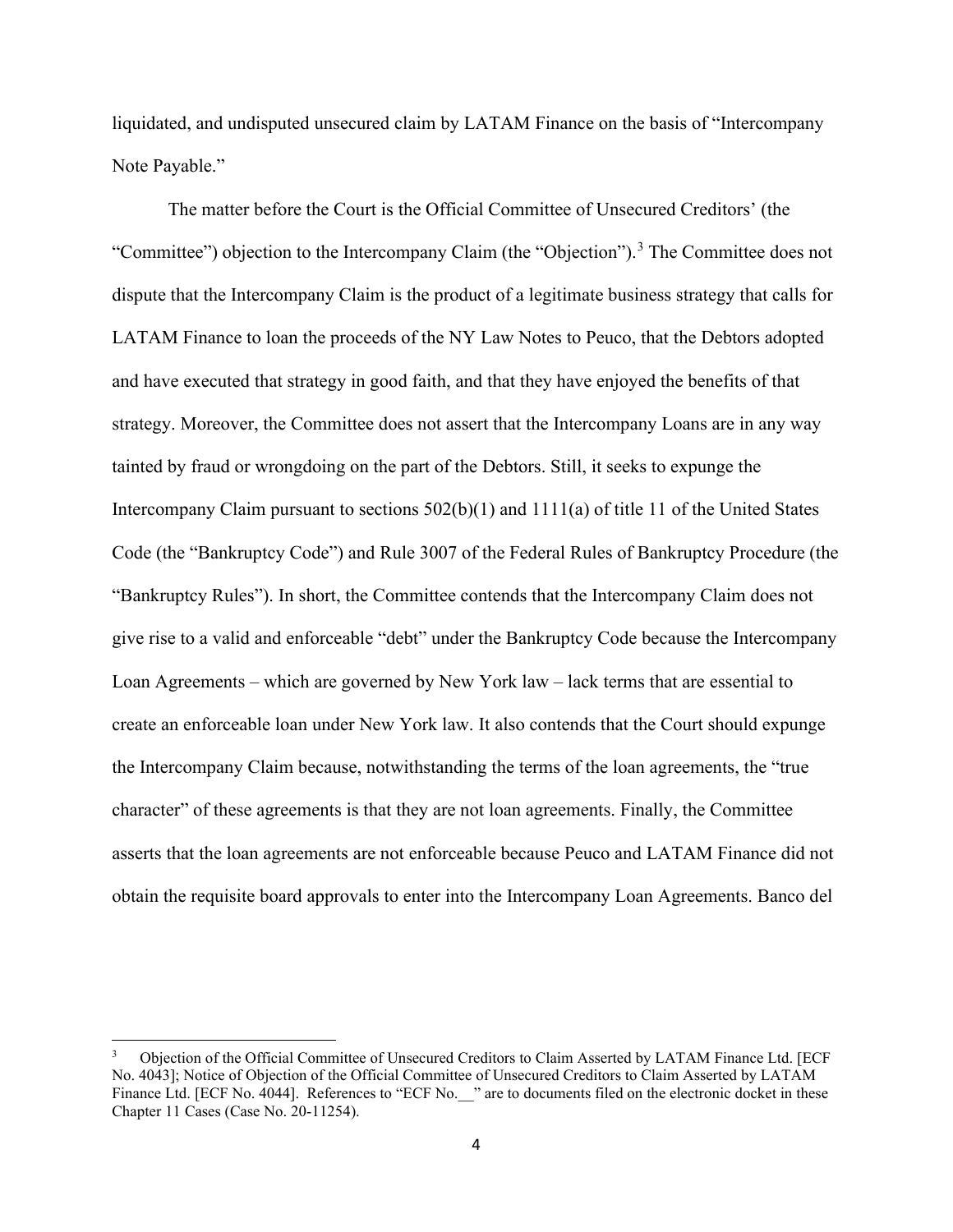Estado de Chile ("BancoEstado"), as the indenture trustee under certain unsecured Local Bonds, joins in the Objection (the "BancoEstado Joinder").<sup>4</sup>

The Debtors filed a response in opposition to the Objection (the "Response").<sup>5</sup> Two creditor groups support the Debtors. The Parent Ad Hoc Claimant Group holds over 70% of the General Unsecured Claims against LATAM Parent. It filed a statement in support of the Debtors' Response (the "Parent Ad Hoc Claimant Group Statement").<sup>6</sup> The Ad Hoc Group of LATAM Bondholders (the "Noteholder Ad Hoc Group") holds in excess of USD 350 million of the NY Law Notes. It responded in opposition to the Objection (the "Noteholder Ad Hoc Group Opposition").<sup>7</sup> The Committee replied to the opposition (the "Committee Reply")<sup>8</sup> and the Debtors filed a sur-reply<sup>9</sup> in further support of their Response. The Court conducted an

<sup>4</sup> Joinder and Reservation of Rights of Banco Del Estado de Chile, in Its Capacity as Indenture Trustee Under the Chilean Local Bonds Series A Through D and Series E, With Respect to Objection of the Official Committee of Unsecured Creditors to Claim Asserted by LATAM Finance Ltd. [ECF No. 4397].

<sup>5</sup> Debtors' Response to the Objection of the Official Committee of Unsecured Creditors to Claim Asserted by LATAM Finance Ltd. [ECF No. 4420]. In support of the Response, the Debtors filed the Declaration of Jorge Marin Muñoz in Support of the Debtors' Response to the Objection of the Official Committee of Unsecured Creditors to Claim Asserted by LATAM Finance Ltd. [ECF No. 4421], the Declaration of Brock Edgar in Support of the Debtors' Response to the Objection of the Official Committee of Unsecured Creditors to Claim Asserted By LATAM Finance Ltd. [ECF No. 4422], and the Declaration of Jane VanLare in Support of Debtors' Response to the Objection of the Official Committee of Unsecured Creditors to Claim Asserted by LATAM Finance Ltd. [ECF No. 4424].

<sup>6</sup> The Parent Ad Hoc Claimant Group's Statement in Support of the Debtors' Response to the Objection of the Official Committee of Unsecured Creditors to Claim Asserted by LATAM Finance Ltd. [ECF No. 4440].

<sup>7</sup> Opposition of the Ad Hoc Group of LATAM Bondholders to the Objection of the Official Committee of Unsecured Creditors to Claim Asserted by LATAM Finance Ltd. [ECF No. 4415].

<sup>8</sup> Reply in Support of the Official Committee of Unsecured Creditors' Objection to Claim Asserted By LATAM Finance Ltd. [ECF No. 4487].

<sup>9</sup> Debtors' Sur-Reply to the Objection of the Official Committee of Unsecured Creditors to Claim Asserted by LATAM Finance Ltd. [ECF No. 4530]. In further support of the Debtors' position, the Debtors filed the Supplemental Declaration of Jorge Marin Muñoz in Support of Debtors' Response to the Objection of the Official Committee of Unsecured Creditors to Claim Asserted by LATAM Finance Ltd. [ECF No. 4569].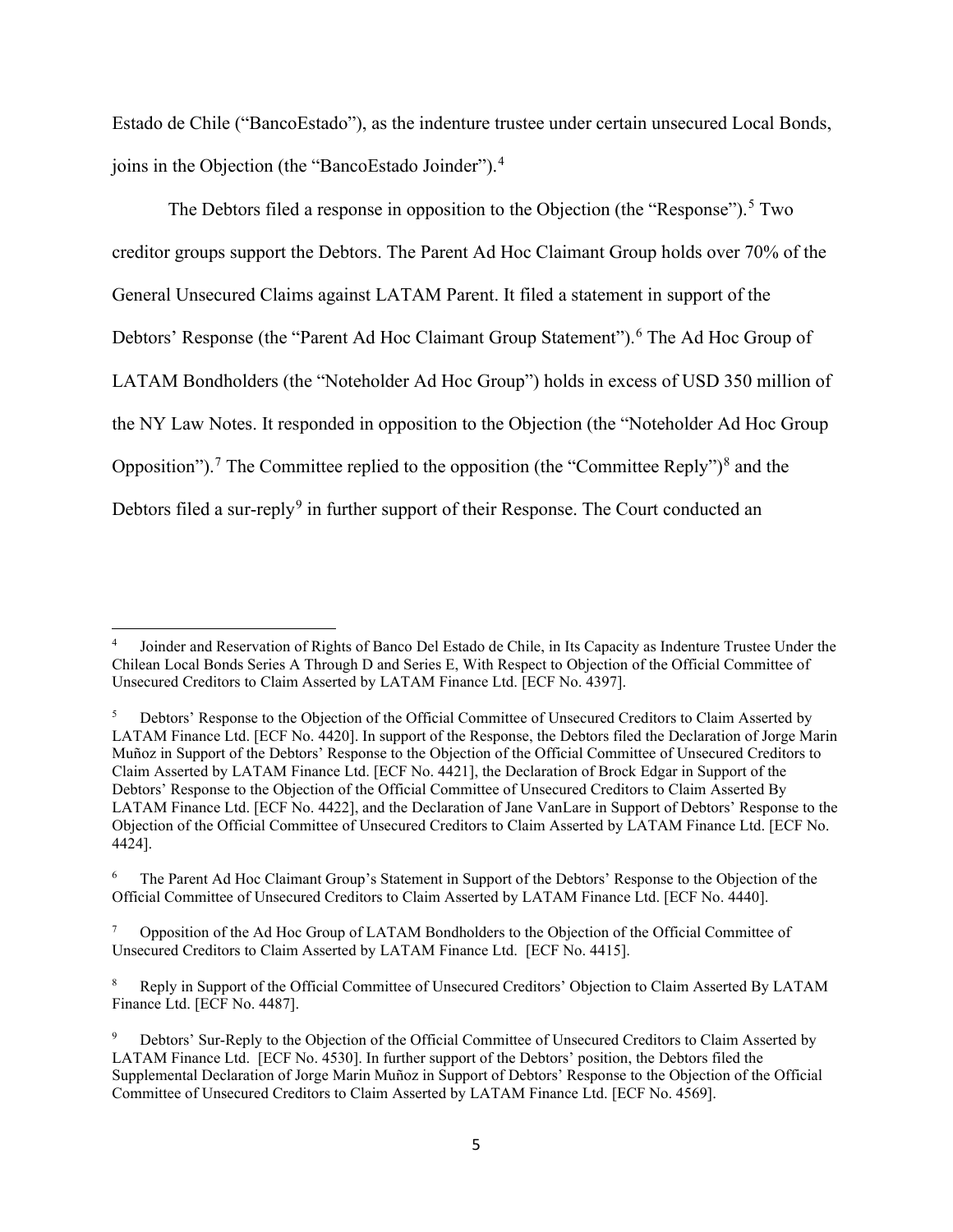evidentiary hearing on the Objection.<sup>10</sup> At the conclusion of the hearing, the parties submitted post hearing briefs in furtherance of their respective positions.<sup>11</sup> Thereafter, the Court heard arguments on the Objection.<sup>12</sup>

As explained below, the Debtors intended for LATAM Finance to loan funds to Peuco, and the unambiguous Intercompany Loan Agreements contain the essential elements of a loan under New York law. The Court finds that the Debtors have met their burden of persuasion in demonstrating that LATAM Finance and Peuco were authorized to enter into the loan agreements and the Intercompany Loans are enforceable loans under New York law. Accordingly, the Court overrules the Objection.

#### **Jurisdiction**

The Court has jurisdiction to consider this contested matter pursuant to 28 U.S.C. §§ 157 and 1334 and the Amended Standing Order of Reference, dated January 31, 2012 (Preska, C.J.). This is a core proceeding pursuant to 28 U.S.C. § 157(b).

#### **Background**

On May 26, 2020 (the "Initial Petition Date"), LATAM Airlines Group S.A. ("LATAM

Parent") and 28 affiliates (collectively, with LATAM Parent, the "Initial Debtors") filed their

Mar. 10, 2022 Hr'g Tr. – Public Session [ECF No. 4640]; Mar. 10, 2022 Hr'g Tr. – Sealed Session [ECF No. 4641].

<sup>&</sup>lt;sup>11</sup> Proposed Findings of Fact and Conclusions of Law Submitted By the Official Committee of Unsecured Creditors in Support of Its Objection to Claim Asserted by LATAM Finance Ltd. [ECF No. 4720] (the "Committee Proposed Findings and Conclusions"); Debtors' Post-Hearing Brief in Response to the Objection of the Official Committee of Unsecured Creditors to Claim Asserted by LATAM Finance Ltd. [ECF No. 4729] (the "Debtors' Post Hearing Brief"); Parent Ad Hoc Claimant Group's Statement in Support of the Debtors' Post-Hearing Brief [ECF No. 4756] (the "Parent Ad Hoc Claimant Group Post Hearing Statement"); and Post-Hearing Brief of the Ad Hoc Group of LATAM Bondholders [ECF No. 4764] (the "Noteholder Ad Hoc Group Post Hearing Brief").

<sup>12</sup> Mar. 18, 2022 Hr'g Tr. – Public Session [ECF No. 4741]; and Mar. 18, 2022 Hr'g Tr. – Sealed Session [ECF No. 4743].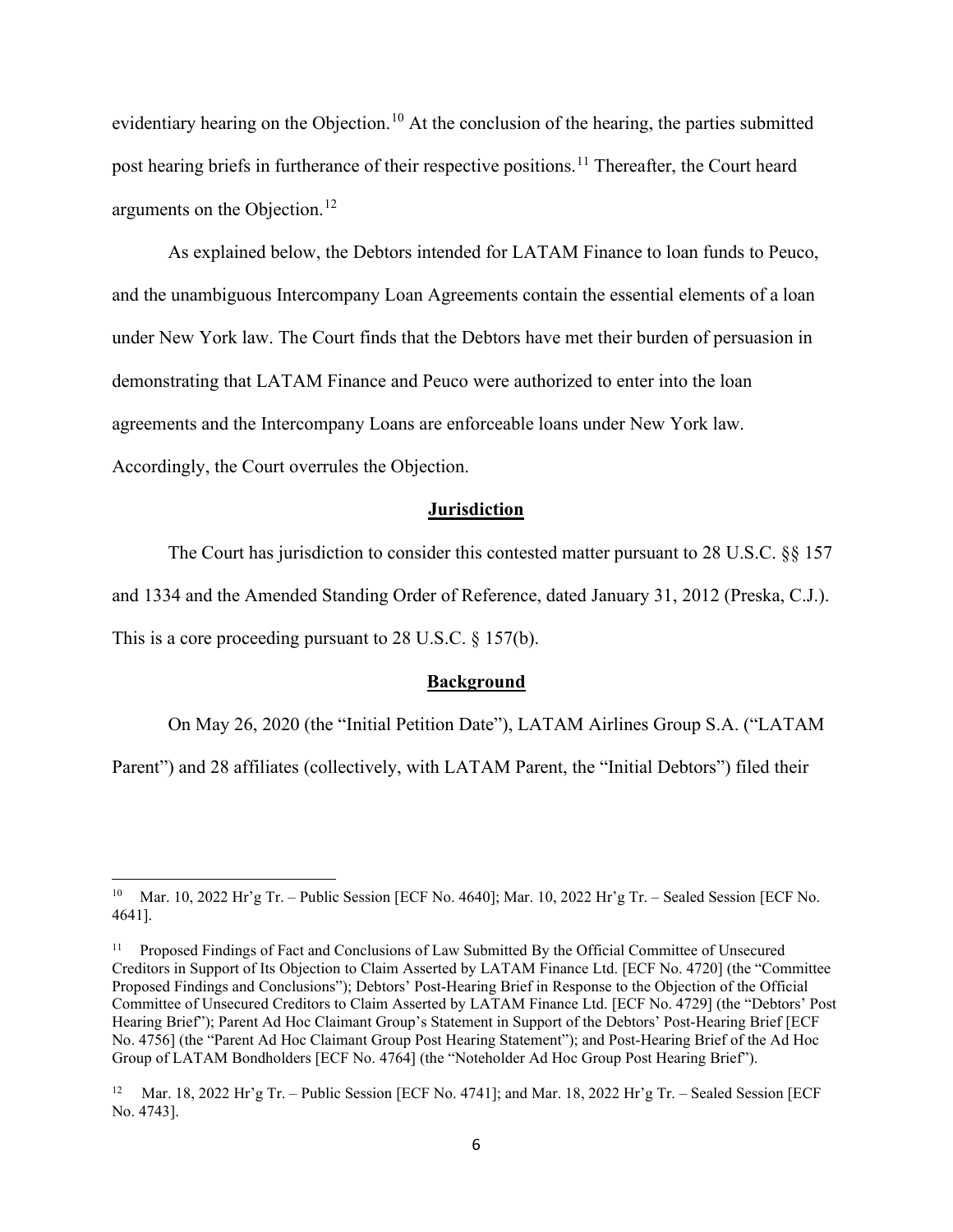petitions for relief under chapter 11 of the Bankruptcy Code with this Court (the "Initial Chapter 11 Cases"). On July 7, 2020 and July 9, 2020 (as applicable, the "Subsequent Petition Date") nine additional affiliates of LATAM Parent (together with the Initial Debtors, the "Debtors") filed their petitions for relief under chapter 11 of the Bankruptcy Code in this Court (the "Subsequent Chapter 11 Cases", together with the Initial Chapter 11 Cases, the "Chapter 11 Cases"). Since the Initial Petition Date and Subsequent Petition Date, as applicable, the Debtors have continued to operate as debtors-in-possession pursuant to sections 1107(a) and 1108 of the Bankruptcy Code. The Chapter 11 Cases are jointly administered for procedural purposes only. On June 5, 2020, the United States Trustee for Region 2 (the "U.S. Trustee") appointed the Committee and on May 26, 2021, the U.S. Trustee amended the appointment of the Committee.<sup>13</sup> No trustee or examiner has been appointed in any of these Chapter 11 Cases.

It is common practice for multinational companies based in Latin America, such as LATAM group, to issue international notes through Cayman Islands subsidiaries to access participants in international capital markets that are familiar with the financing structure used in such issuances. Ex. 1 (Marin Decl.)  $\P 9$ .<sup>14</sup> Such international notes issued by a Cayman Islands entity may be governed by New York law, which makes the notes more familiar, and therefore more attractive, to international investors. *Id*. LATAM Finance is such an entity. It was formed in September 2016 as a wholly owned Cayman Islands subsidiary of LATAM Parent in order to issue international notes, *id.* ¶ 6, to raise money in international markets, Ex. 200 (Marin Dep. Tr.) at 20:14-15, and to loan the funds to various LATAM affiliates. *Id.* at 21:4-7. LATAM

<sup>13</sup> The U.S. Trustee has not solicited additional members for the Committee on the basis of the Subsequent Chapter 11 Cases.

<sup>&</sup>lt;sup>14</sup> Citations to "Ex.  $\cdot$ " are to exhibits entered into evidence and referenced on the Joint Exhibit List in Connection with the Objection.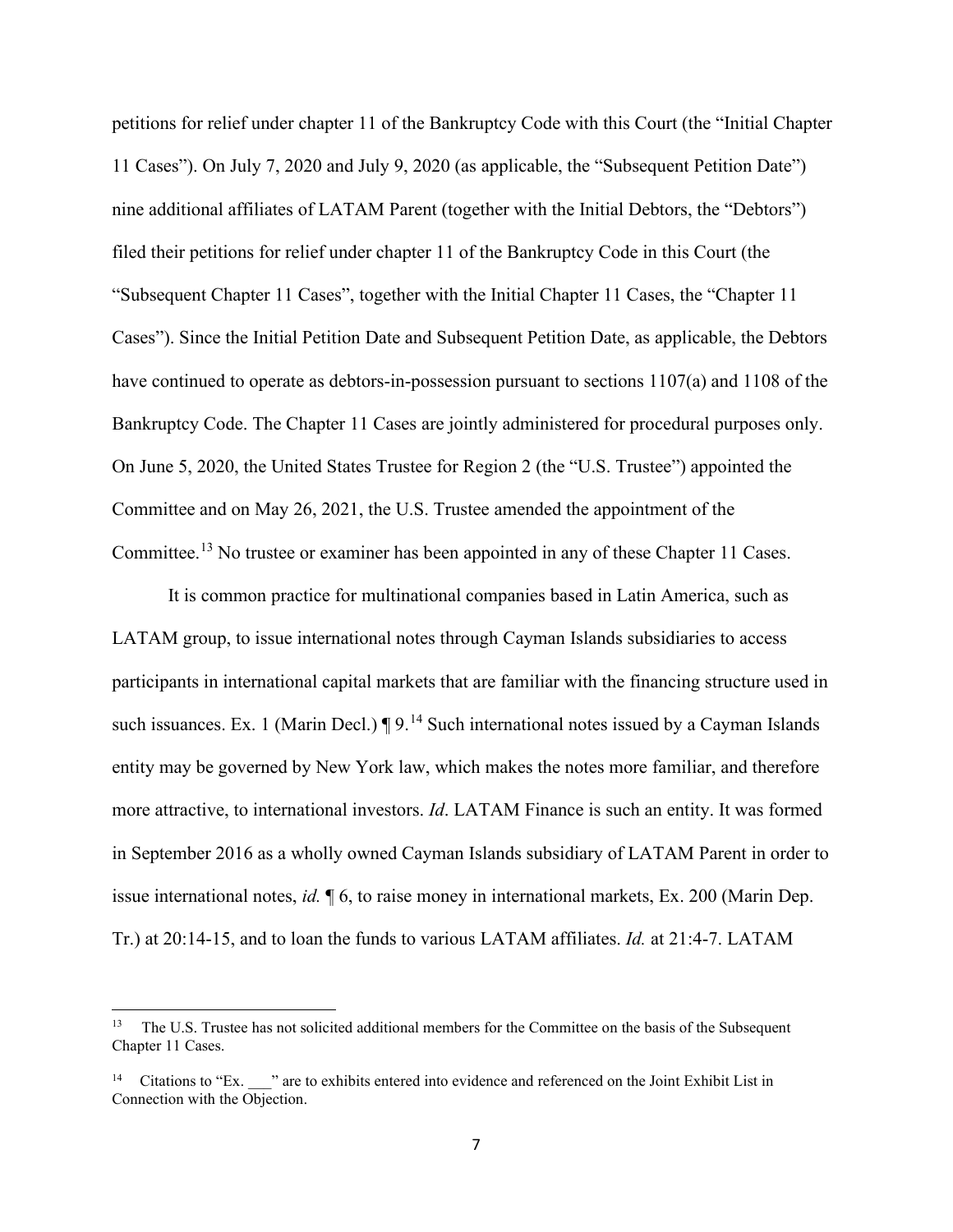Finance issued the NY Law Notes and has no operations other than those involved in issuing the notes. Mar. 10, 2022 Hr'g Tr. - Public Session (the "March 10 Tr.") at 81:5-7 (Marin). It has no employees, officers, or operations of its own and acts solely through the actions of its board of directors. *Id.* at 81:8-25 (Marin); *see also* Ex. 40 (LATAM Finance's Register of Directors and Officers). At the time of the transactions at issue, LATAM Finance did not have any directors independent from LATAM Parent. *See* March 10 Tr. at 81:10-12 (Marin).

Peuco is another special purpose Cayman Islands entity that is wholly owned by LATAM Parent. Ex. 1 (Marin Decl.) If 10. It has no employees, officers, or operations of its own, and acts solely through the actions of its board of directors. March 10 Tr. at 83:25-84:13 (Marin); *see also*  Ex. 43 (Peuco's Register of Directors and Officers). While certain directors have served on the boards of both LATAM Finance and Peuco, the two companies have never had completely overlapping boards. *Compare* Ex. 40 (LATAM Finance's Register of Directors and Officers), *with* Ex. 43 (Peuco's Register of Directors and Officers). At the time of the transactions at issue, Peuco did not have any directors independent from LATAM Parent. *See* March 10 Tr. at 84:1-10 (Marin). Consistent with LATAM's general cash management policies, as a non-operating subsidiary, Peuco does not maintain its own bank account*.* Ex. 1 (Marin Decl.) ¶ 15. As such, it has never sent or received any wire transfer of funds to or from anyone. March 10 Tr. at 85:1-5 (Marin).

On April 11, 2017, LATAM Finance issued New York law-governed 6.875% senior, unsecured notes due April 2024 in the principal amount of USD 700 million ("2024 NY Law Notes"). Ex. 6 (2017 Offering Mem.). On February 12, 2019, LATAM Finance issued New York law-governed 7.000% senior unsecured notes due March 2026 in the principal amount of USD 600 million (the "2026 NY Law Notes"). Ex. 8 (2019 Feb. Offering Mem.). LATAM Finance

8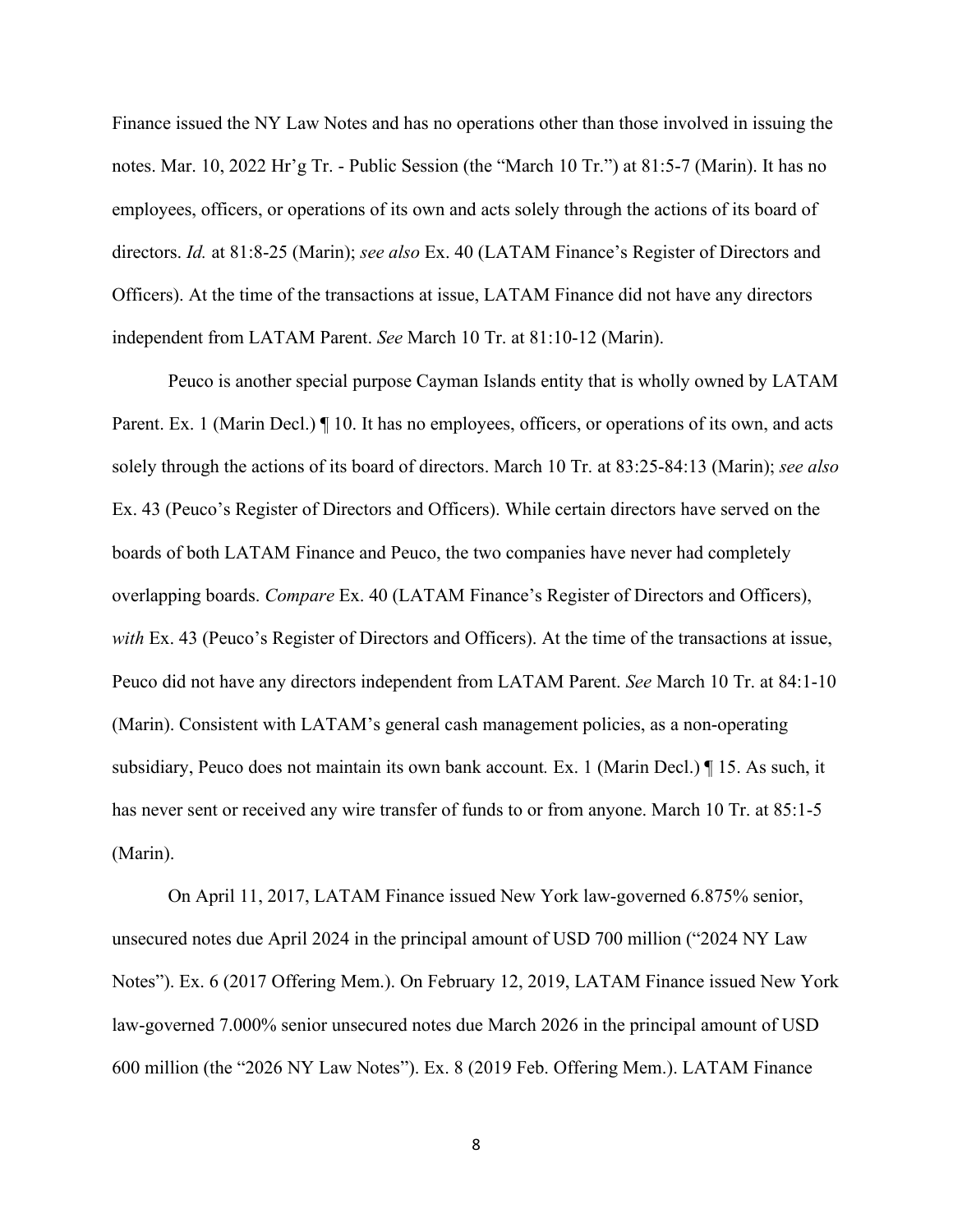later reopened the 2026 NY Law Notes in June 2019 and issued additional notes in the principal amount of USD 200 million on the same terms as the February 2019 issuance. Ex. 9 (2019 July Offering Mem.). The total principal amount of the 2019 note series was USD 800 million (the 2026 NY Law Notes with the 2024 NY Law Notes, the "NY Law Notes", and the holders of those notes, the "NY Law Noteholders"). *See* Ex. 8 (2019 Feb. Offering Mem.); Ex. 9 (2019 July Offering Mem.). Each issuance of NY Law Notes was made pursuant to an offering memorandum dated as of the date of the issuance (each, an "Offering Memorandum"). Ex. 6 (2017 Offering Mem.); Ex. 8 (2019 Feb. Offering Mem.); Ex. 9 (2019 July Offering Mem.).<sup>15</sup>

Pursuant to a series of loan agreements, from time to time prior to December 2017, LATAM Finance lent certain of the proceeds from the NY Law Notes to various LATAM affiliates, other than Peuco.<sup>16</sup> On April 21, 2017, LATAM Finance lent USD 12,000,000 to TAM Capital I Inc. ("TAM Capital"). Ex. 50 (USD 12,000,000 Loan Agreement). On August 28, 2017, LATAM Finance lent USD 57,016,524.45 to TAM Linhas. Ex. 51 (USD 57,016,524.45 Loan Agreement). On June 29, 2017 LATAM Finance lent a further USD 173,323,810.96 to TAM Linhas (together with the loan made to TAM Capital, the "TAM Loans"). Ex. 52 (USD

<sup>15</sup> Each Offering Memorandum states that the net proceeds of the NY Law Notes are to be used "for general corporate purposes" of the LATAM group. *See, e.g.,* Ex. 6 (2017 Offering Mem.) at 18. Each also states that LATAM Parent is providing an unconditional and irrevocable guarantee to the NY Law Notes. *See, e.g.*, *id.* at 7. Each Offering Memorandum informed investors that LATAM Finance's directors were required to "act in accordance with our instructions as we are its sole shareholder", *see, e.g.*, *id.* at 20, that LATAM Finance had "no operations of its own," and that LATAM Finance's ability to service the NY Law Notes will depend on "our financial condition." *See, e.g.*, *id.* at 14; *see also id.* at ii (noting that the use of "our" in the Offering Memorandum "refer[s] to LATAM [Parent] and its consolidated affiliates," including LATAM Finance and Peuco); Ex. 8 (2019 Feb. Offering Mem.) at ii (referencing "subsidiaries" instead of "affiliates").

<sup>&</sup>lt;sup>16</sup> LATAM Finance retained other funds in its bank account and invested until it loaned the proceeds to LATAM affiliates. *See, e.g.,* Ex. 62 (LATAM Finance February 2019 Bank statement) (showing USD 100 million transfer to BNP Paribas on February 11, 2019, and return of that sum with interest on February 25, 2019); Ex. 67 (LATAM Finance July 2019 Bank statement) (showing a USD 200 million transfer to Bank of America on July 18, 2019 and return of that sum with interest on the same day).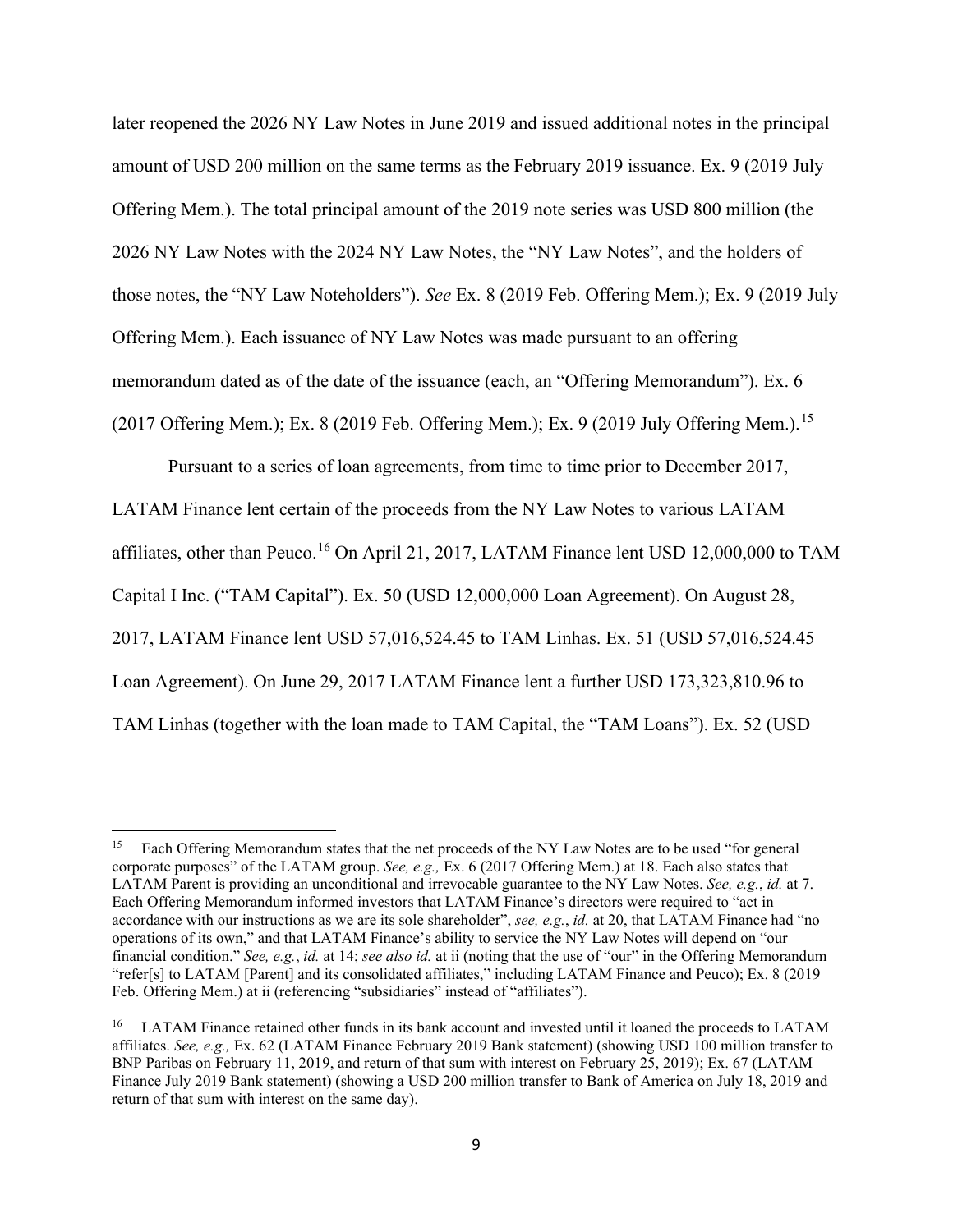173,323,810.96 Loan Agreement).<sup>17</sup> The TAM Loans were repaid to LATAM Finance on December 27, 2017, December 19, 2018, and July 22, 2019, respectively. Response ¶ 18.

LATAM Finance also purportedly used the proceeds from the NY Law Notes to make loans to Peuco from time to time, and Peuco purportedly used the loan proceeds to acquire accounts receivables from LATAM Parent. The Debtors assert that between December 2017 and December 2019, LATAM Finance lent an aggregate of USD 1,491,068,300 to Peuco in five Intercompany Loans. They say that since Peuco does not maintain its own bank account, in making the Intercompany Loans to Peuco, LATAM Finance transferred the loan proceeds in five transfers–one for each Intercompany Loan–from its bank account directly to a bank account held by LATAM Parent. Specifically, LATAM Finance transferred:

(i) USD 608,191,331.89 on December 27, 2017;

(ii) USD 470,303,833.89 on February 26, 2019;

(iii) USD 104,392,112.13 on March 21, 2019;

(iv) USD 273,769,839.13 on July 25, 2019; and

(v) USD 34,411,182.49 on December 19, 2019.

For each Intercompany Loan, there is a notarized document titled "Loan Agreement" which provides that LATAM Finance will loan the amount listed in the agreement to Peuco. Exs.10-14 (Intercompany Loan Agreements).<sup>18</sup> Each agreement is governed by New York law. *See, e.g.*, Ex. 10 (December 2017 Loan Agreement) ¶ 9. Between December 2017 and December 2019,

<sup>&</sup>lt;sup>17</sup> LATAM Finance's loan with TAM Capital had a maturity date of April 21, 2024, and an interest rate of 6.875%, which is the same interest rate that applies to the 2024 NY Law Notes (Ex. 50 (USD 12,000,000 Loan Agreement)); the two loans to TAM Linhas had a maturity date of April 10, 2024, but had no fixed interest rate, and no schedule or payments. Ex. 51 (USD 57,016,524.45 Loan Agreement); Ex. 52 (USD 173,323,810.96 Loan Agreement).

<sup>18</sup> The Court will refer to the agreements collectively as the "Intercompany Loan Agreements." It will refer to the agreements individually as the (i) December 2017 Loan Agreement, (ii) February 2019 Loan Agreement, (iii) March 2019 Loan Agreement, (iv) July 2019 Loan Agreement, and (v) December 2019 Loan Agreement.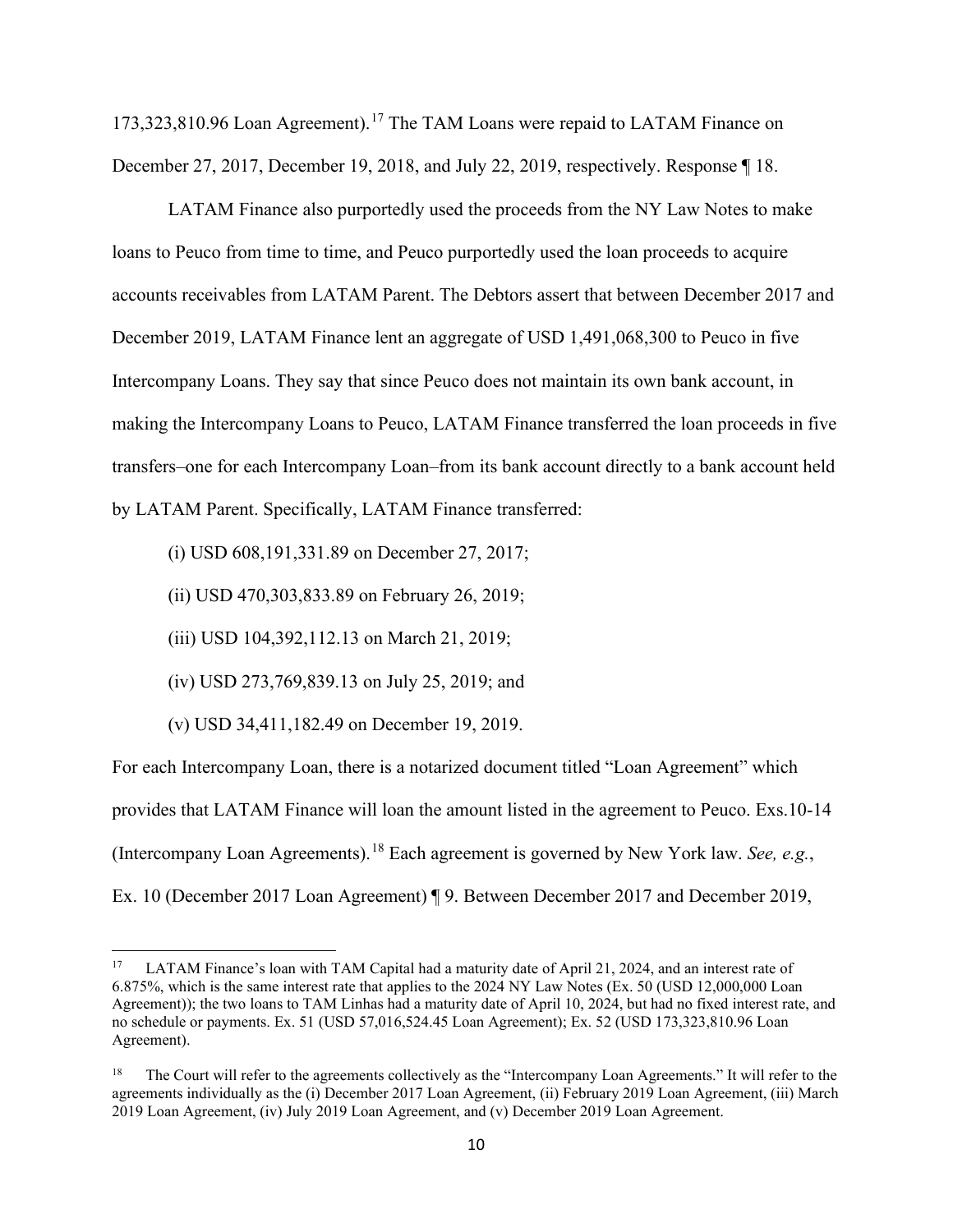Peuco purportedly used the loan proceeds to purchase accounts receivables aggregating USD 1,491,068,300 from LATAM Parent (collectively, the "Intercompany Accounts Receivables"). They consist of receivables payable to LATAM Parent by three of its operating subsidiaries–Lan Cargo S.A. ("LAN Cargo"), Lan Pax Group S.A. ("LAN Pax"), and Transporte Aéreo S.A ("Transporte Aéreo," and together with LAN Pax and LAN Cargo, the "Affiliates"). To facilitate Peuco's purchase of the Intercompany Accounts Receivables, (i) each Affiliate that owed the purchased receivables executed a notarized Acknowledgment of Debt for each assigned receivable verifying that it was a valid debt owed by that Affiliate, Exs. 15-22 (Acknowledgments of Debt), and (ii) for each purchase of the Intercompany Receivables by Peuco, LATAM Parent and Peuco executed a formal Credit Assignment Agreement. Exs. 23-30 (Credit Assignment Agreements).<sup>19</sup>

To effectuate the purchase of the Intercompany Accounts Receivables from LATAM Parent with the proceeds from the Intercompany Loans, Peuco instructed LATAM Finance to transfer the loaned funds on its behalf directly to LATAM Parent. *See* March 10 Tr. at 119:6-11 (Marin). In a Funds Flow Agreement dated December 27, 2017, and in connection with the December 2017 Loan Agreement, Peuco instructed LATAM Finance to transfer USD 608,191,331.89 on its behalf directly to LATAM Parent to effectuate the purchase of the Intercompany Accounts Receivables from LATAM Parent with the proceeds from the Intercompany Loans. *See* Ex. 31 (Funds Flow Agreement).

Mr. Marin is LATAM's Financial Controller and Head of Tax. Ex. 1 (Marin Decl.) ¶ 1. He testified that the boards of directors of LATAM Finance and Peuco approved each

According to the Assignment Agreements, LATAM Parent, as the "Assignor," "assigns and transfers to" Peuco, as the "Assignee," which "buys, acquires and accepts" the Intercompany Receivables. *See, e.g.,* Ex. 23 (December 2017 Credit Assignment Agreement) at 1-2. The receivables that Peuco purchased were up to eight years old.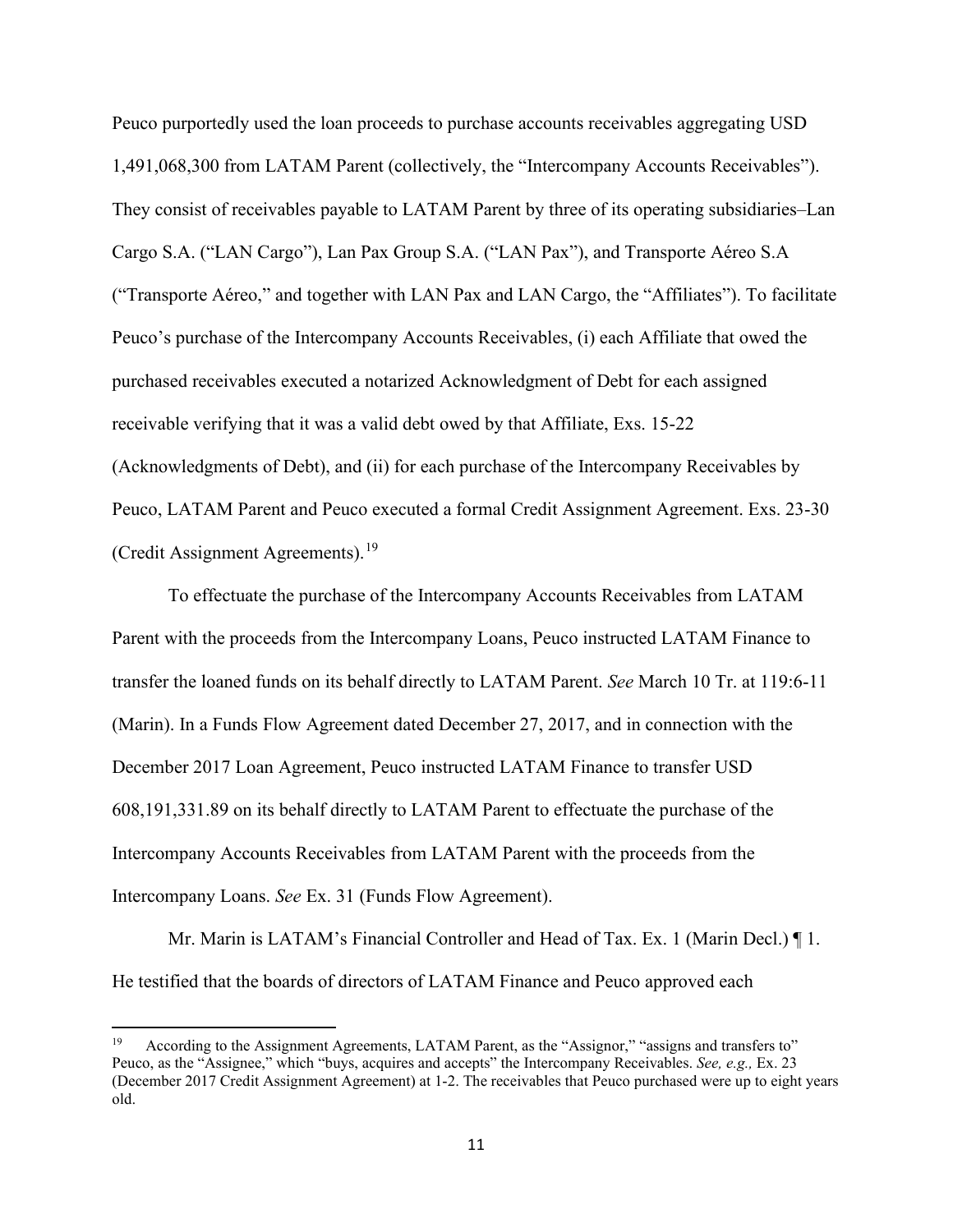Intercompany Loan Agreement with proper authorizations. Ex. 200 (Marin Dep. Tr.) at 119:3-

20. As relevant, the record reflects the following:

Minutes of LATAM Finance and Peuco board meetings approving (i) the December 2017 Loan Agreement (Exs. 44 (LATAM Finance minutes), 45 (Peuco minutes)) and (ii) the July 2019 Loan Agreement. Exs. 46 (LATAM Finance minutes), 47 (Peuco minutes). The minutes reflect that the board approved the December 2017 Loan Agreement on December 27, 2017, and the July 2019 Loan Agreement on October 10, 2019.

Unsigned minutes of Peuco and LATAM Finance board meetings approving the December 2019 Loan Agreement. Exs. 48 (LATAM Finance unsigned minutes), 49 (Peuco unsigned minutes).

No board minutes relating to the February 2019 Loan Agreement and March 2019 Loan Agreement.

Mr. Marin also testified that each Intercompany Loan Agreement was executed by an

individual authorized by LATAM Finance and Peuco to do so. He says that he was granted

power of attorney to sign the Intercompany Loan Agreements on behalf LATAM Finance. *See* 

March 10 Tr. at 82:24-25, 118:22-24 (Marin). As relevant, the record reflects that the

Intercompany Loan Agreements were executed, as follows:

# December 2017 Loan Agreement

LATAM Finance: Jorge Marin Munoz Peuco: Jose Miguel Bellagamba

The board minutes identify Mr. Bellagamba as an authorized signatory of the agreement for LATAM Finance and Peuco. They do not identify Mr. Marin as an authorized signatory of the agreement. The December 2017 Loan Agreement was signed on December 27, 2017. Ex. 10 (December 2017 Loan Agreement).

February 2019 Loan Agreement

LATAM Finance: Jorge Marin Munoz Peuco: Jose Miguel Bellagamba

There are no board minutes identifying Messrs. Bellagamba and/or Marin as authorized signatories of the agreement. The February 2019 Loan Agreement was signed on February 26, 2019. Ex. 11 (February 2019 Loan Agreement).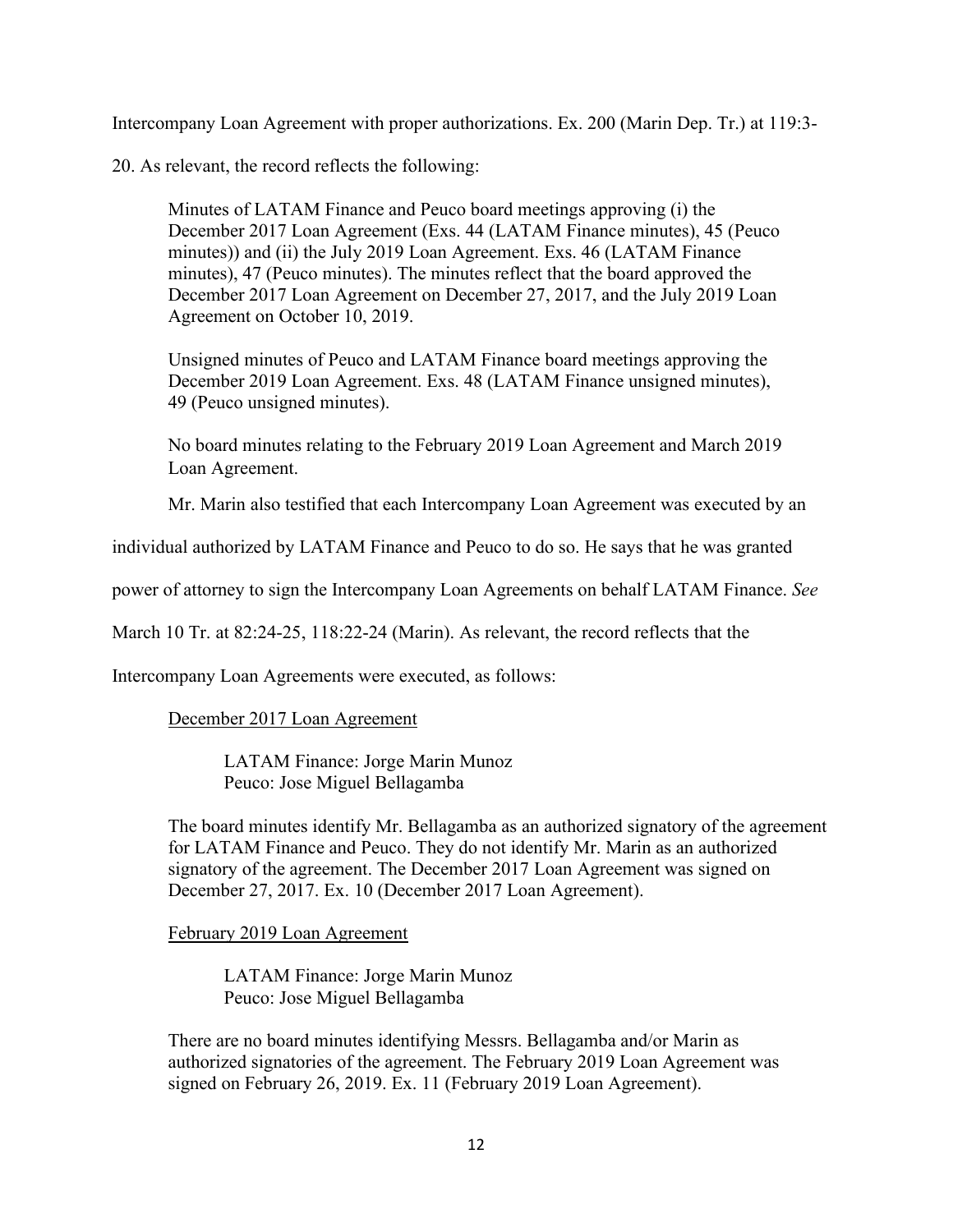## March 2019 Loan Agreement

LATAM Finance: Jorge Marin Munoz Peuco: Jose Miguel Bellagamba

There are no board minutes identifying Messrs. Bellagamba and/or Marin as authorized signatories of the agreement. The March 2019 Loan Agreement was signed on March 25, 2019. Ex. 12 (March 2019 Loan Agreement).

## July 2019 Loan Agreement

LATAM Finance: Joaquin Arias Peuco: Elvira Vial

The board minutes identify Joaquin Arias and Elvira Vial as authorized signatories of the agreement. The July 2019 Loan Agreement was signed on October 10, 2019. Ex. 13 (July 2019 Loan Agreement).

## December 2019 Loan Agreement

LATAM Finance: Elvira Vial Peuco: Joaquin Arias

The unsigned board minutes identify Joaquin Arias and Elvira Vial as authorized signatories of the agreement. The December 2019 Loan Agreement was signed on December 19, 2019. Ex. 14 (December 2019 Loan Agreement).

Each Intercompany Loan Agreement contains the same material provisions, including (i)

an obligation by the borrower to repay the Loan in full or in part on demand; (ii) default interest

to accrue on the principal of any amount unpaid on demand at a rate of 2% per annum; and (iii)

the right of the lender to accelerate the loan in response to an event of default, such as non-

payment or an insolvency proceeding. *See, e.g.*, Ex. 10 (December 2017 Loan Agreement) ¶¶ 3,

5.2.2, 7.3. The agreements –

Do not provide for the payment of interest, unless and until LATAM Finance elects to declare a default.

Do not state a maturity date.

Do not provide any stated payment schedule.

Do not provide for any security, such as a lien on any of Peuco's assets.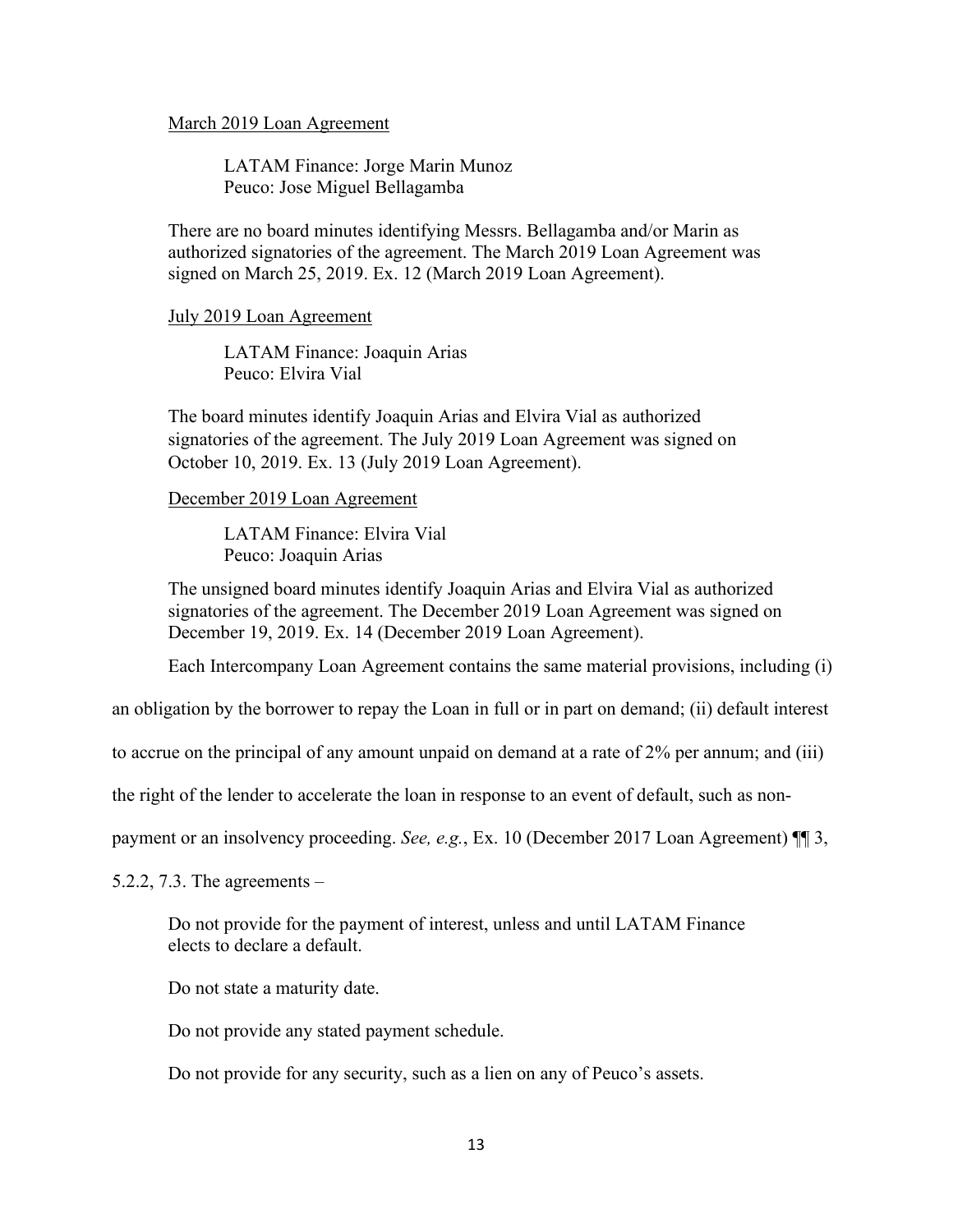*See, e.g.,* Ex. 10 (December 2017 Loan Agreement).

The Intercompany Loans are reflected in LATAM Finance's and Peuco's financial statements in 2017, 2018, and 2020. Exs. 33, 34, 37, 100 (various LATAM and Peuco Financial Statements). These financial statements were reviewed by PricewaterhouseCoopers, incorporated into LATAM Parent's consolidated financial statements, and also publicly filed with the Chilean Financial Market Commission (*Comisión para el Mercado Financiero*). *See*  Mar. 10, 2022 Hr'g Tr. – Sealed Session at 18:2-9 (Marin); *see, e.g.,* Ex. 33 (2020 Peuco Financial Statement) (showing PricewaterhouseCoopers as independent auditors).

Between April 2018 and August 2020, Peuco repaid the Intercompany Loans to LATAM Finance with cash received when the Affiliates paid down the Intercompany Receivables. In total, Peuco repaid USD 183,477,457.35 to LATAM Finance under the Intercompany Loans, and the Intercompany Receivables owed to Peuco were reduced by the same amount. Ex. 81 (Marin Supp. Decl.) ¶¶ 4-5. The record reflects that the funds were transferred to LATAM Finance to repay the Intercompany Loans on behalf of Peuco by either LATAM Parent or an Affiliate to LATAM Finance. Of the USD 183,477,457.35 repaid to LATAM Finance by Peuco –

USD 71,757,953.28 was transferred directly from the bank account of LAN Cargo, one of the Affiliates owing the Intercompany Receivables, to Peuco. *Id.* ¶ 5; *see also* Ex. 80 (Wire Transfer Confirmation) (showing five transfers from bank account of LAN Cargo to bank account of LATAM Finance).

Of the remaining amount, LATAM Parent paid on behalf of the Affiliates to reduce the Intercompany Receivables the Affiliates owed to Peuco, and transferred the funds to LATAM Finance to repay the Intercompany Loans on behalf of Peuco. March 10 Tr. at 119:17-24 (Marin); *see also* Ex. 57 (LATAM Finance September 2018 Bank Statement), Ex. 63 (LATAM Finance March 2019 Bank Statement), Ex. 64 (LATAM Finance April 2019 Bank Statement), Ex. 65 (LATAM Finance May 2019 Bank Statement), Ex. 68 (LATAM Finance August 2019 Bank Statement), Ex. 70 (LATAM Finance October 2019 Bank Statement), Ex. 74 (LATAM Finance February 2020 Bank Statement), Ex. 76 (LATAM Finance April 2020 Bank Statement).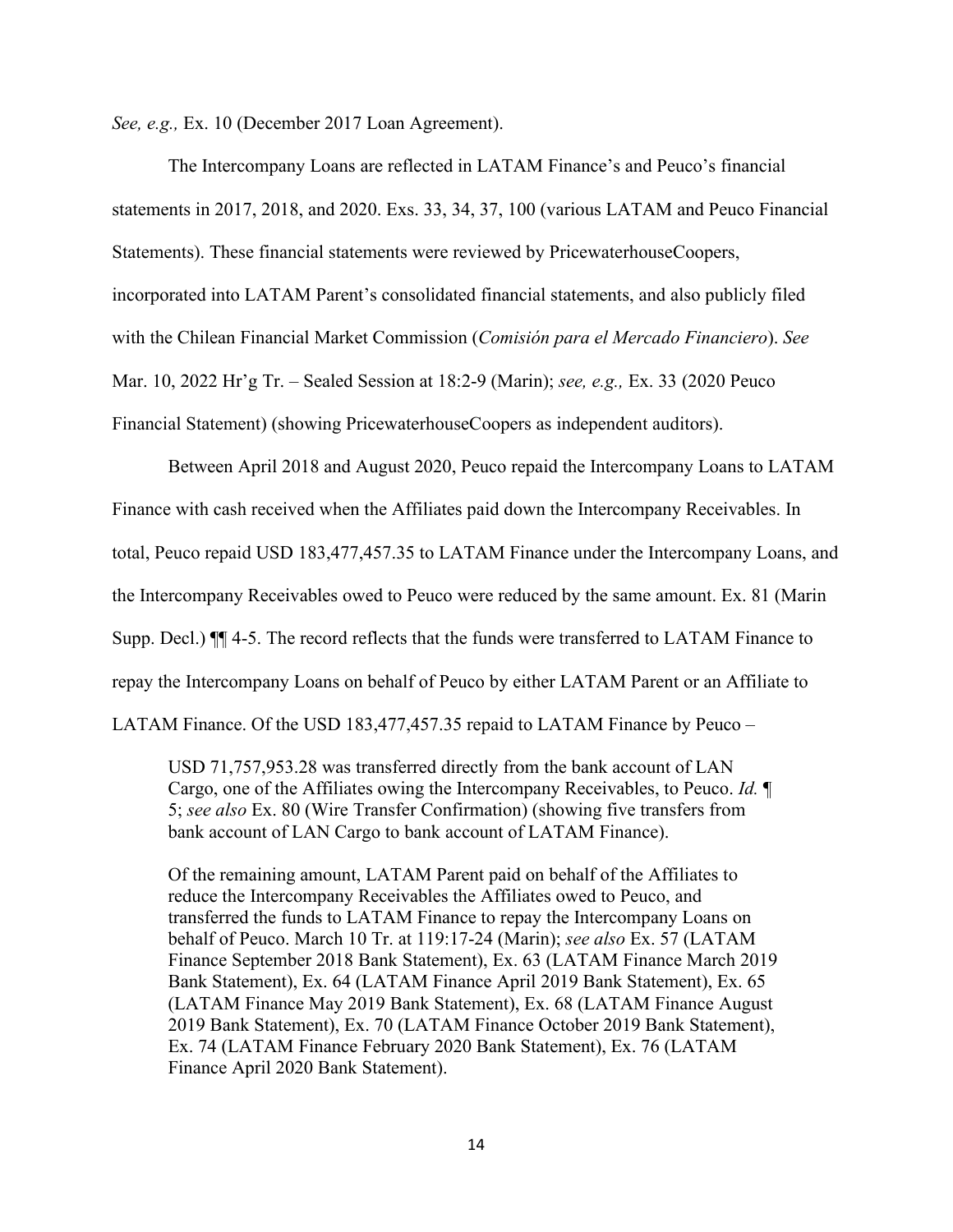#### $By 2020 -$

As a result of the payments by the Affiliates under the Intercompany Receivables, the debts owed by the Affiliates to Peuco were reduced to USD 1,307,721,003. This outstanding amount is reflected in Peuco's 2020 financial statement as accounts receivables from the Affiliates. Ex. 37 (Peuco 2020 Financial Statement) at 12.

As a result of the repayments by Peuco under the Intercompany Loans, the debts Peuco owed to LATAM Finance were reduced to USD 1,307,721,003. This outstanding amount is reflected in Peuco's 2020 financial statement as accounts payable to LATAM Finance, Ex. 37 (Peuco 2020 Financial Statement) at 13, and in LATAM Finance's 2020 financial statement as accounts receivable from Peuco, Ex. 33 (LATAM Finance 2020 Financial Statement) at 17.

The Debtors' capital structure includes Chilean Local Bonds Series A-D and Series E

issued by LATAM Parent in the aggregate amount of USD 488.6 million (the "Local Bonds"). In its capacity as Indenture Trustee under the bonds, BancoEstado filed three general unsecured claims aggregating USD 499,649,615.92 against the Debtors. *See* Proof of Claim Nos. 1559, 1564 and 1569. LATAM Finance has not filed a claim against Peuco. On September 8, 2020, LATAM Finance and Peuco filed their respective Schedules of Assets and Liabilities in these Chapter 11 Cases. On its Schedule of Assets and Liabilities, LATAM Finance lists under assets USD 1,307,721,003 of "Intercompany Receivable" owed by Peuco. Ex. 4 (LATAM Schedule of Assets and Liabilities) at 22. On Peuco's Schedule of Assets and Liabilities, it lists the same amount under liabilities and a corresponding non-contingent, liquidated, and undisputed unsecured claim by LATAM Finance on the basis of "Intercompany Note Payable." Ex. 3 (Peuco Schedule of Assets and Liabilities) at 22, 25.

On November 26, 2021, the Debtors filed their Joint Plan of Reorganization of LATAM Airlines Group, S.A., et al, Under Chapter 11 of the Bankruptcy Code (the "Plan") and the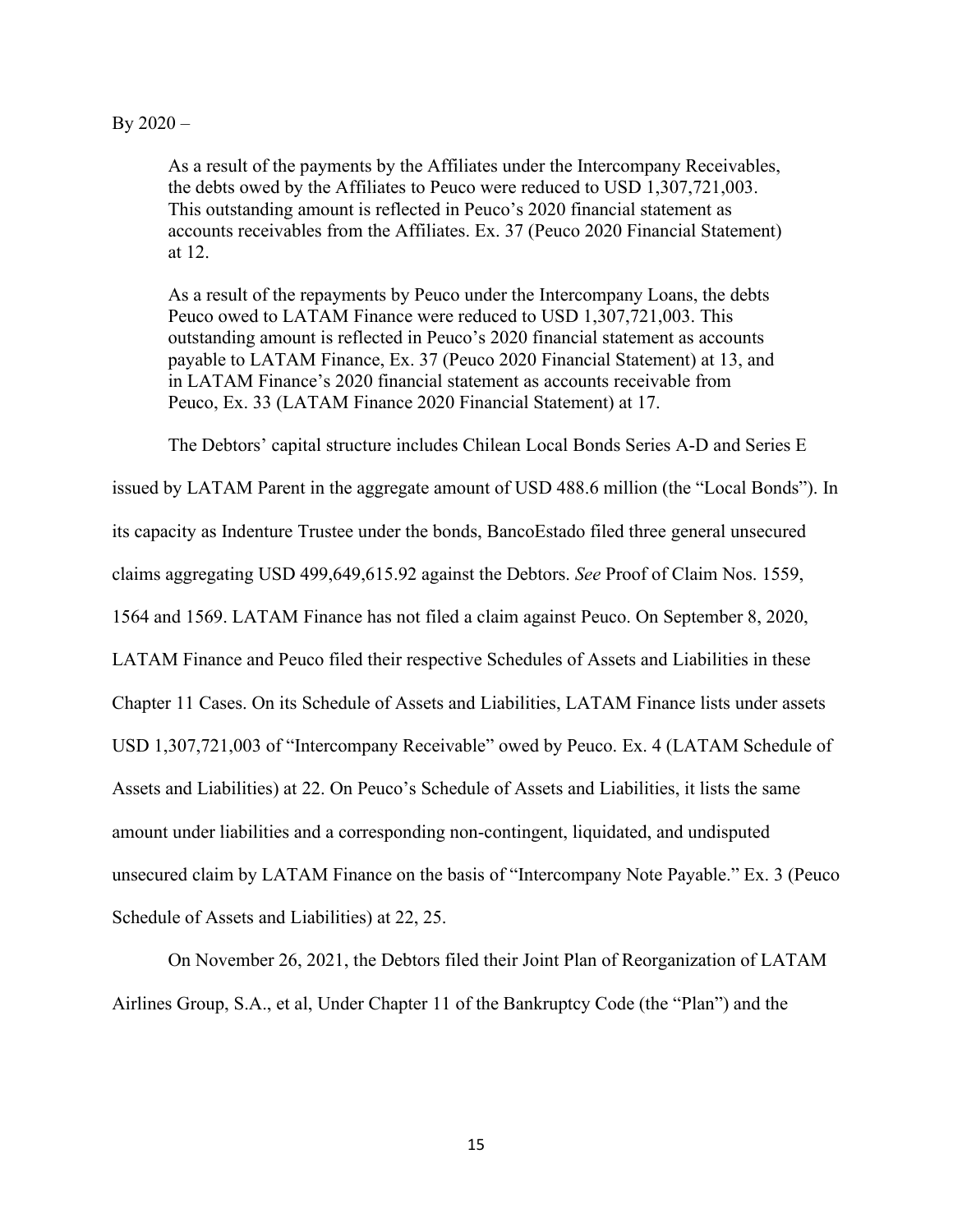related disclosure statement (the "Disclosure Statement").<sup>20</sup> The Plan is the product of over eighteen months of effort by the Debtors, their management, directors and employees, and the Debtors' advisors to stabilize the Debtors' business, right-size their operations for the future and develop a plan for the Debtors' restructuring and emergence. Disclosure Statement at 2. The primary terms of the Plan reflect the terms of an agreement between the Debtors, the Parent Ad Hoc Claimant Group, the Noteholder Ad Hoc Group (or a subset of that group), and certain of the Debtors' large Holders of Existing Equity Interests. *Id.* That agreement is embodied principally in a restructuring support agreement, dated November 26, 2021 (as amended, restated, amended and restated, supplemented or otherwise modified, the "Restructuring Support Agreement", or "RSA"). *Id.*<sup>21</sup>

The Plan classifies Holders of Claims and Equity Interests throughout eleven classes. As relevant, and in brief, Class 4 consists of claims of the NY Law Noteholders against LATAM Finance and LATAM Parent (defined in the Plan as the "LATAM 2024/2026 Bond Claims"). Plan § 2.2. Class 5 consists of General Unsecured Claims against LATAM Parent. *Id.* The Local Bonds are classified as Class 5 claims. *Id.* The Plan's classification and treatment of the Class 4 and Class 5 claims reflects an agreement and compromise among the parties to the RSA and is set forth in the RSA. *See* RSA, Restructuring Term Sheet. The Plan treatment of the Class 4 LATAM 2024/2026 Bond Claims comprises and depends on a combined recovery on account of allowed claims against both LATAM Parent and LATAM Finance. *See* Plan § 3.2(d). Class 4 is

<sup>&</sup>lt;sup>20</sup> The Debtors subsequently filed several revised versions of the Plan and Disclosure Statement. On March 21, 2022, the Court approved the Debtors' revised Disclosure Statement. Order Approving (I) the Adequacy of Information in the Disclosure Statement, (II) Solicitation and Voting Procedures, (III) Forms of Ballots, Notices and Notice Procedures in Connection Therewith, and (IV) Certain Dates With Respect Thereto [ECF No. 4728]. The Debtors then filed the Sixth Revised Joint Plan and Sixth Revised Disclosure Statement, respectively, on March 25, 2022. [ECF Nos. 4776, 4777]. References to the "Plan" and "Disclosure Statement" will be to those versions of the documents.

<sup>&</sup>lt;sup>21</sup> A copy of the Restructuring Support Agreement is annexed as Exhibit E to the Disclosure Statement.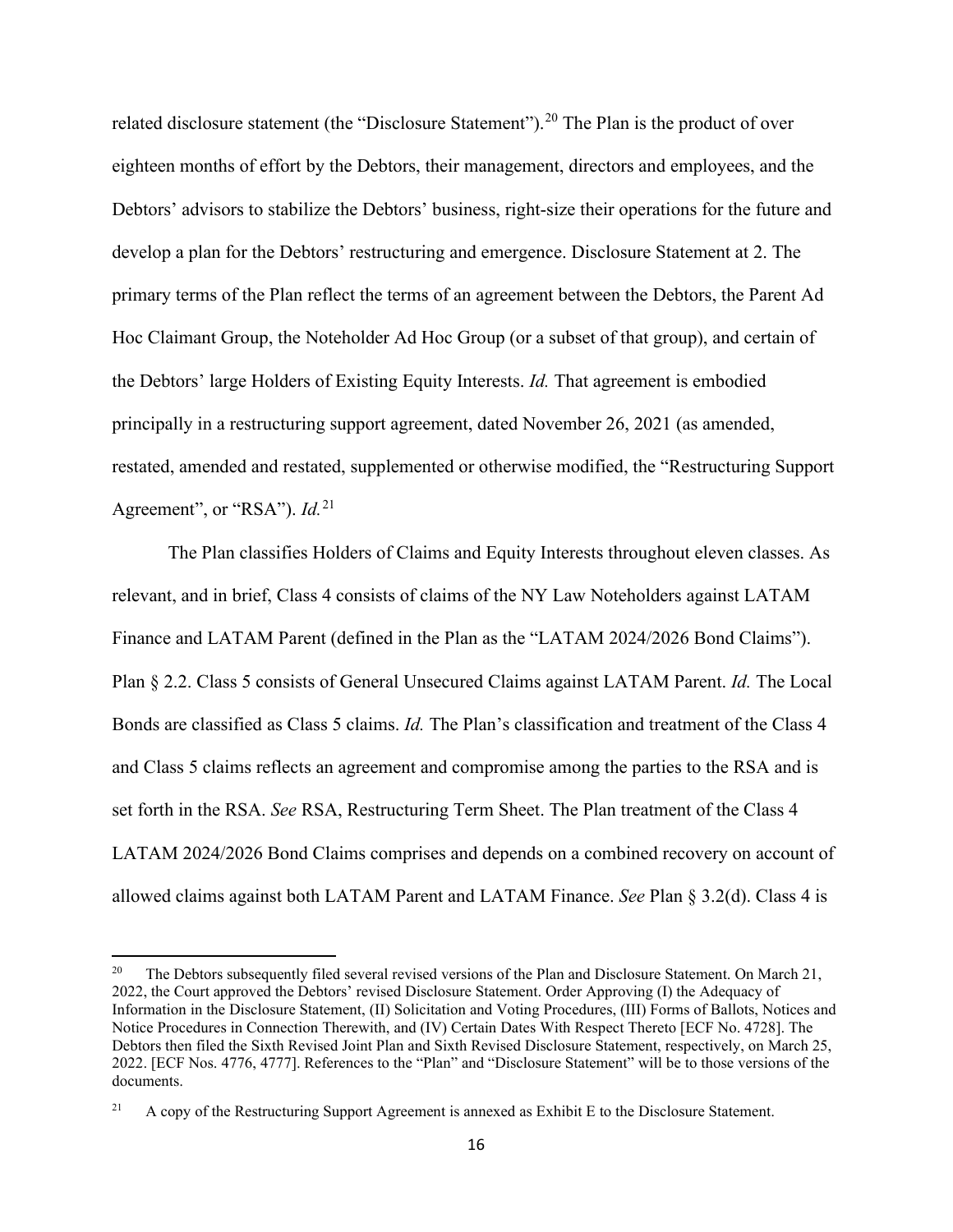unimpaired and presumed to accept the Plan. *Id.* The Holders of Allowed Class 5 Claims will not receive full recoveries on account of their claims. *Id.* Accordingly, Class 5 is impaired and Holders of Allowed Class 5 Claims are entitled to vote to accept or reject the Plan. *Id.*

#### **Applicable Legal Principles**

Pursuant to sections 501 and 502 of the Bankruptcy Code, an executed and filed proof of claim is *prima facie* evidence of the validity of the claim and is deemed allowed unless a party in interest objects. *See* 11 U.S.C. §§ 501, 502; *see also* Bankruptcy Rule 3001(f) ("A proof of claim executed and filed in accordance with these rules shall constitute prima facie evidence of the validity and amount of the claim.") By application of section 1111(a) of the Bankruptcy Code, "[a] proof of claim or interest is deemed filed under section 501 of this title for any claim or interest that appears in the schedules filed under section  $521(a)(1)$  or  $1106(a)(2)$  of this title, except a claim or interest that is scheduled as disputed, contingent, or unliquidated." 11 U.S.C. 1111(a); *see also* Bankruptcy Rule 3003(b)(1) ("The schedule of liabilities filed pursuant to § 521(l) of the Code shall constitute prima facie evidence of the validity and amount of the claims of creditors, unless they are scheduled as disputed, contingent, or unliquidated. It shall not be necessary for a creditor or equity security holder to file a proof of claim or interest except as provided in [Rule  $3003(c)(2)$ ].").<sup>22</sup> LATAM Finance did not file a claim against Peuco in these Chapter 11 Cases. However, as noted, in their respective Schedules of Assets and Liabilities filed herein, LATAM Finance lists under assets USD 1,307,701,003 of "Intercompany Receivables"

Fed. R. Bankr. P. 3003(c)(2).

<sup>&</sup>lt;sup>22</sup> Rule 3003(c)(2) is not applicable to the Intercompany Claim. It states, as follows:

Who Must File. Any Creditor or equity holder whose claim or interest is not scheduled or scheduled as disputed, contingent or unliquidated shall file a proof of claim or interest within the time prescribed in [Rule  $3002(c)(3)$ ]; any creditor who fails to do so shall not be treated as a creditor with respect to such claim for the purposes of voting and distribution.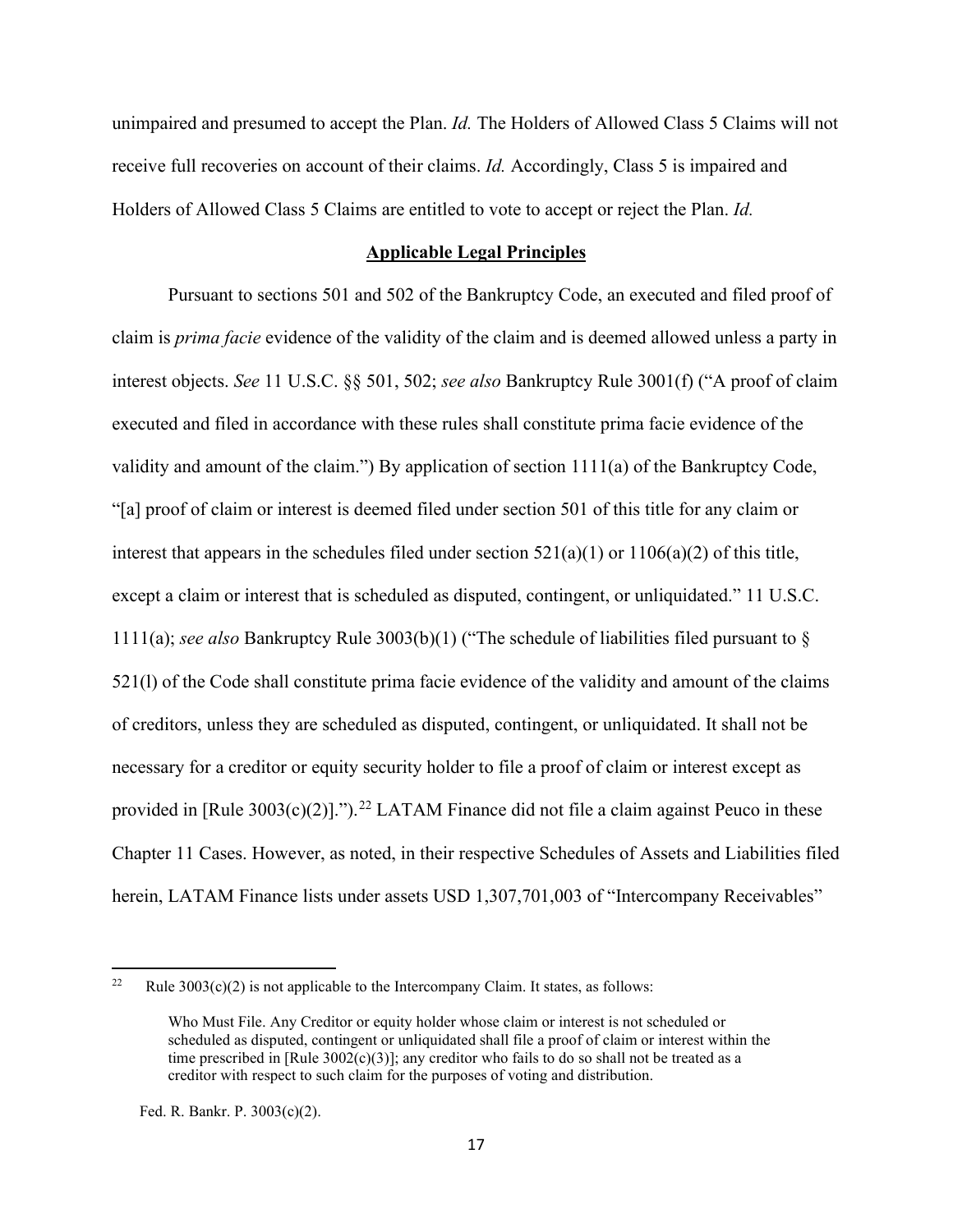owed by Peuco, and Peuco lists under liabilities USD 1,307,721,003 of "Intercompany Notes Payable" and a corresponding noncontingent, liquidated, and undisputed unsecured claim by LATAM Finance on the basis of "Intercompany Note Receivable."

A properly scheduled claim is "deemed filed" under section 501, and is "deemed allowed," unless a party in interest objects. 11 U.S.C. § 502(a). As relevant, if such an objection to a claim is made, the court will allow the claim "except to the extent that such claim is unenforceable against the debtor and property of the debtor, under any agreement or applicable law for a reason other than because such claim is contingent or unmatured." 11 U.S.C. § 502(b)(1). Whether a claim is allowable "generally is determined by applicable nonbankruptcy law." *In re W.R. Grace & Co.*, 346 B.R. 672, 674 (Bankr. D. Del. 2006). "What claims of creditors are valid and subsisting obligations against the bankrupt at the time a petition is filed, is a question which, in the absence of overruling federal law, is to be determined by reference to state law." *In re Hess*, 404 B.R. 747, 749 (Bankr. S.D.N.Y. 2009) (quoting *Vanston Bondholders Protective Comm. v. Green*, 329 U.S. 156, 161 (1946)); *see also In re Genco Shipping & Trading Ltd*., 550 B.R. 676, 680 (S.D.N.Y. 2015) ("One basis for sustaining an objection and disallowing a claim is that 'such claim is unenforceable against the debtor and property of the debtor, under any agreement or applicable law for a reason other than because such claim is contingent or unmatured'. . . . Applicable law most often refers to state law.") Since New York law governs the Intercompany Loan Agreements, it applies to any section 502(b)(1) analysis. *See, e.g*., *In re Okura & Co*., 249 B.R. 596, 603 (Bankr. S.D.N.Y. 2000) (applying New York law to 502(b) analysis pursuant to contractual choice-of-law provision); *Hartford Fire Ins. Co. v. Orient Overseas Containers Lines (UK) Ltd.*, 230 F.3d 549, 556 (2d Cir. 2000) ("New York law is clear in cases involving a contract with an express choice-of-law provision: Absent fraud or violation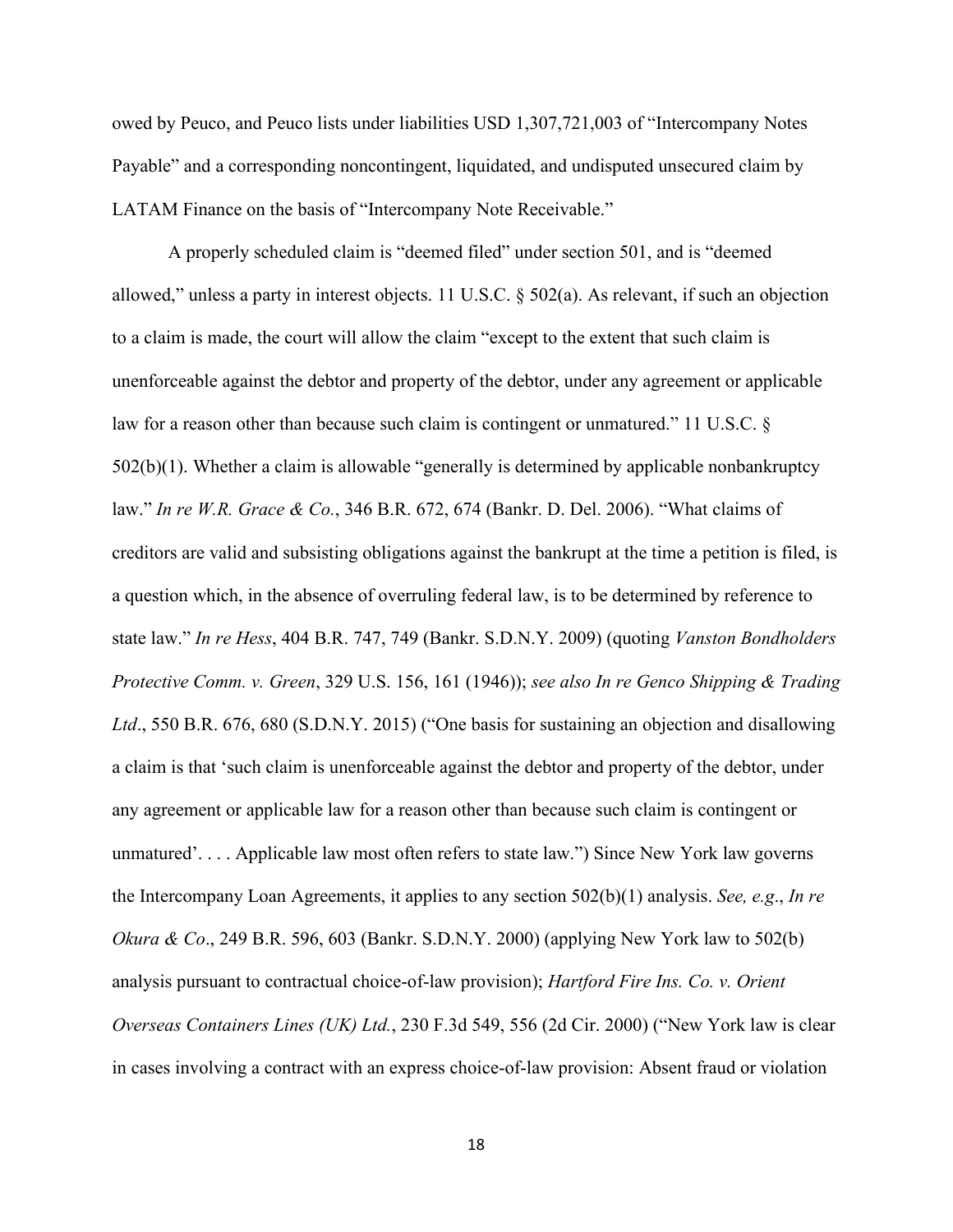of public policy, a court is to apply the law selected in the contract as long the state selected has sufficient contacts with the transaction.").

Courts within this circuit employ a burden-shifting methodology in which a proof of claim is *prima facie* evidence of the validity and amount of a claim, and the objector bears the initial burden of persuasion. *See In re Oneida Ltd.,* 400 B.R. 384, 389 (Bankr. S.D.N.Y. 2009); *In re Cocoa Servs., L.L.C.,* No. 17-11936-JLG, 2018 WL 1801240, at \*16 (Bankr. S.D.N.Y. Apr. 13, 2018). "To overcome the *prima facie* validity of the claim, the objecting party must come forth with evidence which, if believed, would refute at least one of the allegations essential to the claim." *Sherman v. Novak (In re Reilly),* 245 B.R. 768, 773 (2d Cir. BAP 2000) (internal citations omitted); *In re Allegheny Int'l, Inc.,* 954 F.2d 167, 173-74 (3d Cir. 1992). By producing "evidence equal in force to the prima facie case," an objector can negate a claim's presumptive legal validity, thereby shifting the burden back to the claimant. *Creamer v. Motors Liquidation Co. GUC Tr. (In re Motors Liquidation Co.),* No. 12 Civ. 6074 (RJS), 2013 WL 5549643, at \*3 (S.D.N.Y. Sept. 26, 2013). At that point, the claimant must prove by a preponderance of the evidence that under applicable law the claim should be allowed. *In re Cocoa Servs., L.L.C.,* 2018 WL 1801240 at \*16; *see also In re Eternal Ent., Inc.*, 558 B.R. 47, 56 (Bankr. D. Conn. 2016) (discussing burden of proof regarding objection to debtor's scheduled claim).

#### **The Objection**

The Committee argues that the Court should disallow and expunge the Intercompany Claim because by their terms, the Intercompany Loans do not create legitimate, enforceable debts under New York law. Objection ¶¶ 2, 7; Committee Reply ¶¶ 1-2. It labels the case as a "no debt" case (Committee Reply ¶ 1) and asks the Court to find "that no Allowed Claim exists [on account of the Intercompany Loans] for [Plan] distribution purposes." Committee Proposed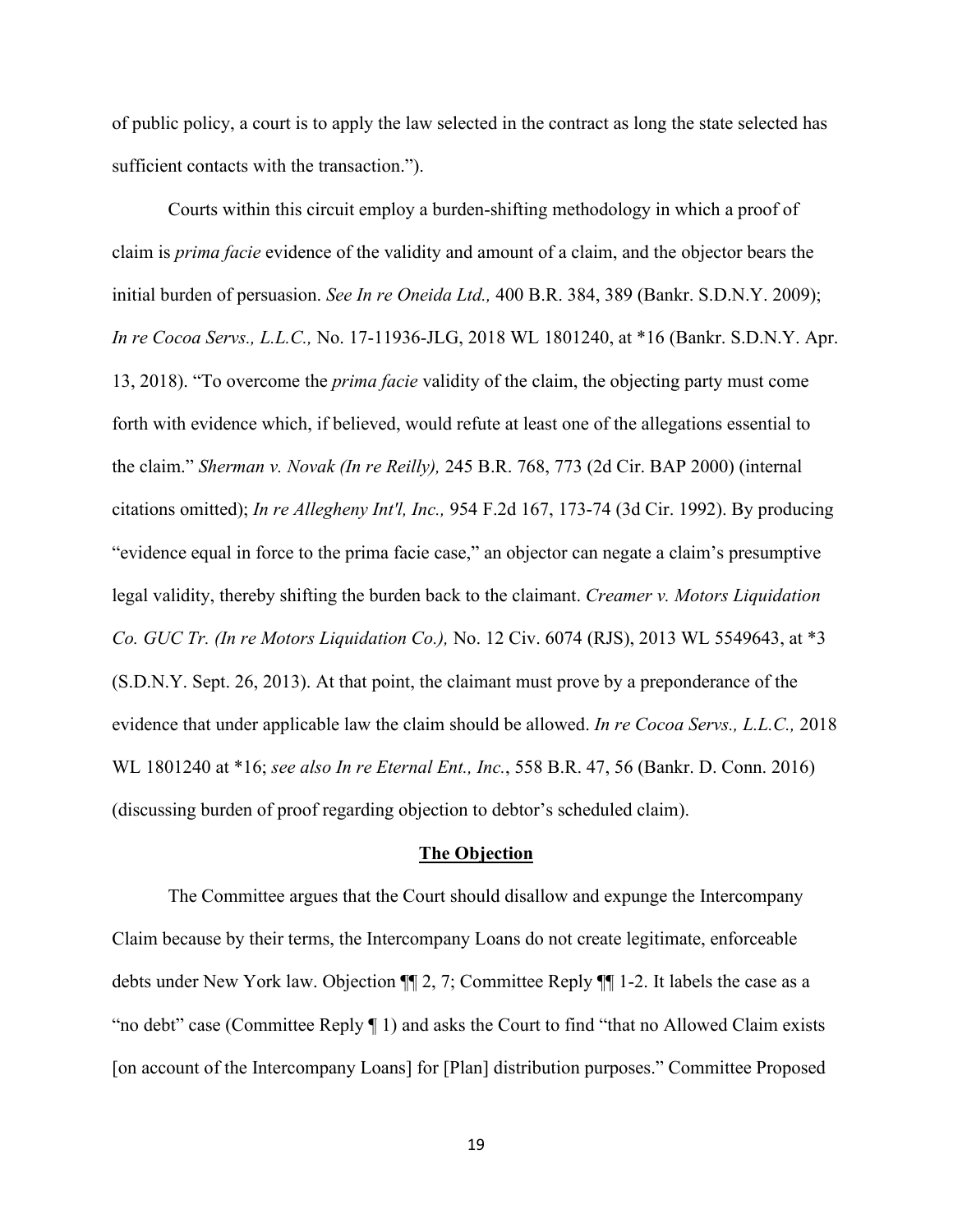Findings and Conclusions ¶ 31 n.2. Moreover, the Committee maintains that in assessing whether the Intercompany Loans give rise to Allowed Claims against Peuco, the Court is not bound by the terms that the Debtors use in the Intercompany Loan Agreements. It says that New York law mandates that the loans "be considered in [their] totality and judged by [their] real character." Committee Reply ¶ 1 (quoting *LG Funding, LLC v. United Senior Props of Olathe, LLC*, 181 A.D.3d 664, 665 (2d Dept 2020)). It urges the Court to adopt a "totality of the circumstances" approach in assessing the "true character" of the Intercompany Loans by utilizing the framework that courts apply in determining whether to recharacterize a claim of debt as equity, first enunciated in *In re AutoStyle Plastics, Inc*. <sup>23</sup> The Committee disclaims any effort to recharacterize the Intercompany Loans, "because there was no payment to Peuco to be characterized as debt, equity or anything else – there was only a transfer of funds from LATAM Finance to LATAM Parent . . ." *Id.*  $\mathbb{I}9$ . It maintains that the Court need not reach the question of how to characterize the Intercompany Loans because simply determining that there is no valid debt suffices to disallow the Intercompany Claim. *Id*.  $\parallel$  10.<sup>24</sup> Nonetheless, during the hearing, Committee counsel argued that the Court should apply the *AutoStyle* factors in assessing whether

<sup>&</sup>lt;sup>23</sup> Below, the Court considers the Committee's contentions regarding the applicability of the "recharacterization" cases herein. For now, it is enough to note that courts analyzing recharacterization claims balance the factors set forth by the Sixth Circuit in *Basco Corp. v. Masco Tech, Inc*. (*In re AutoStyle Plastics, Inc.),* 269 F.3d 726 (6th Cir. 2001). Those factors are: (1) the names given to the certificates evidencing the indebtedness; (2) the presence or absence of a fixed maturity date and schedule of payments; (3) the presence or absence of a fixed rate of interest and interest payments; (4) the source of repayments; (5) the adequacy or inadequacy of capitalization; (6) identity of interest between creditor and stockholder; (7) the security, if any, for the advances; (8) the corporation's ability to obtain financing from outside lending institutions; (9) the extent to which the advances were subordinated to the claims of outside creditors; (10) the extent to which the advance was used to acquire capital assets; and (11) the presence or absence of a sinking fund to provide repayments. *Id.* at 750.

<sup>&</sup>lt;sup>24</sup> The Committee asserts that it does not believe (and does not argue) that LATAM Finance made any equity investment in Peuco. Committee Reply ¶ 10. It says that LATAM Finance's transfer to LATAM Parent "is most directly analogous to a dividend or consideration for the guaranty that LATAM Parent provided on the bonds," and that Peuco's receipt of the receivables from LATAM Parent are characteristic of capitalizations. *Id.* The Court need not and does not address those matters.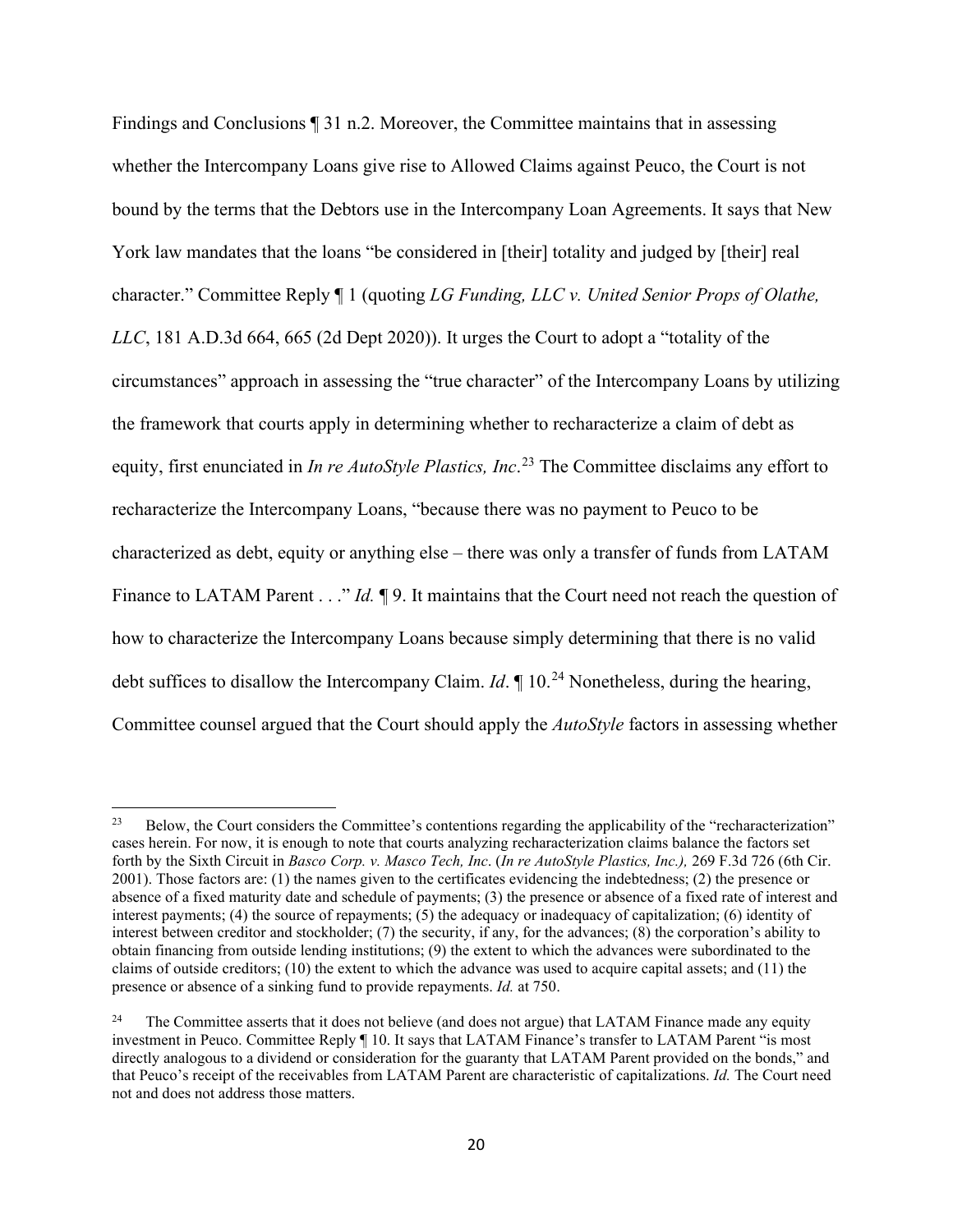the Intercompany Loans are "debts." *See* Mar. 18, 2022 Hr'g Tr. - Public Session at 25:10-26:10 (Brilliant). The Committee also contends that at a minimum the cases applying the equitable remedy of recharacterization will provide helpful, "analogous guidance" to the Court. Committee Reply ¶ 9.

The Committee argues that the following factors support its contention that the Intercompany Loans do not give rise to enforceable debts under New York law: (i) the purported debt obligations were neither consistently documented at the time they occurred, nor accurately recorded as such at the time in the amounts alleged by the Debtors on either Peuco's or LATAM Finance's financial statements; (ii) the loans have no pre-default interest rate, maturity date, or schedule of payments; (iii) LATAM Finance neither transferred funds to Peuco, nor demanded payment from Peuco, and Peuco never made a payment to LATAM Finance; and (iv) Peuco's only assets were "stale" intercompany claims that it never attempted to collect. Committee Reply ¶ 2. It maintains that those factors, coupled with the fact that the Intercompany Loans are not at market rates and were not negotiated at arms-length, present the "paradigmatic" scenario in which the Court should not recognize the Intercompany Loans as giving rise to enforceable debt obligations under New York law because LATAM Parent controls both LATAM Finance (the transferor) and Peuco (the transferee) and LATAM Finance transferred the funds to LATAM Parent with little or no expectation that Peuco would pay LATAM Finance back. *See* Objection ¶ 57 (citing *In re BH S&B Holdings LLC*, 420 B.R. 112, 157 (Bankr. S.D.N.Y. 2009), *aff'd as modified* 807 F. Supp. 2d 199 (S.D.N.Y. 2011)). Finally, it contends that LATAM Finance cannot enforce the Intercompany Loans because neither LATAM Finance nor Peuco obtained

21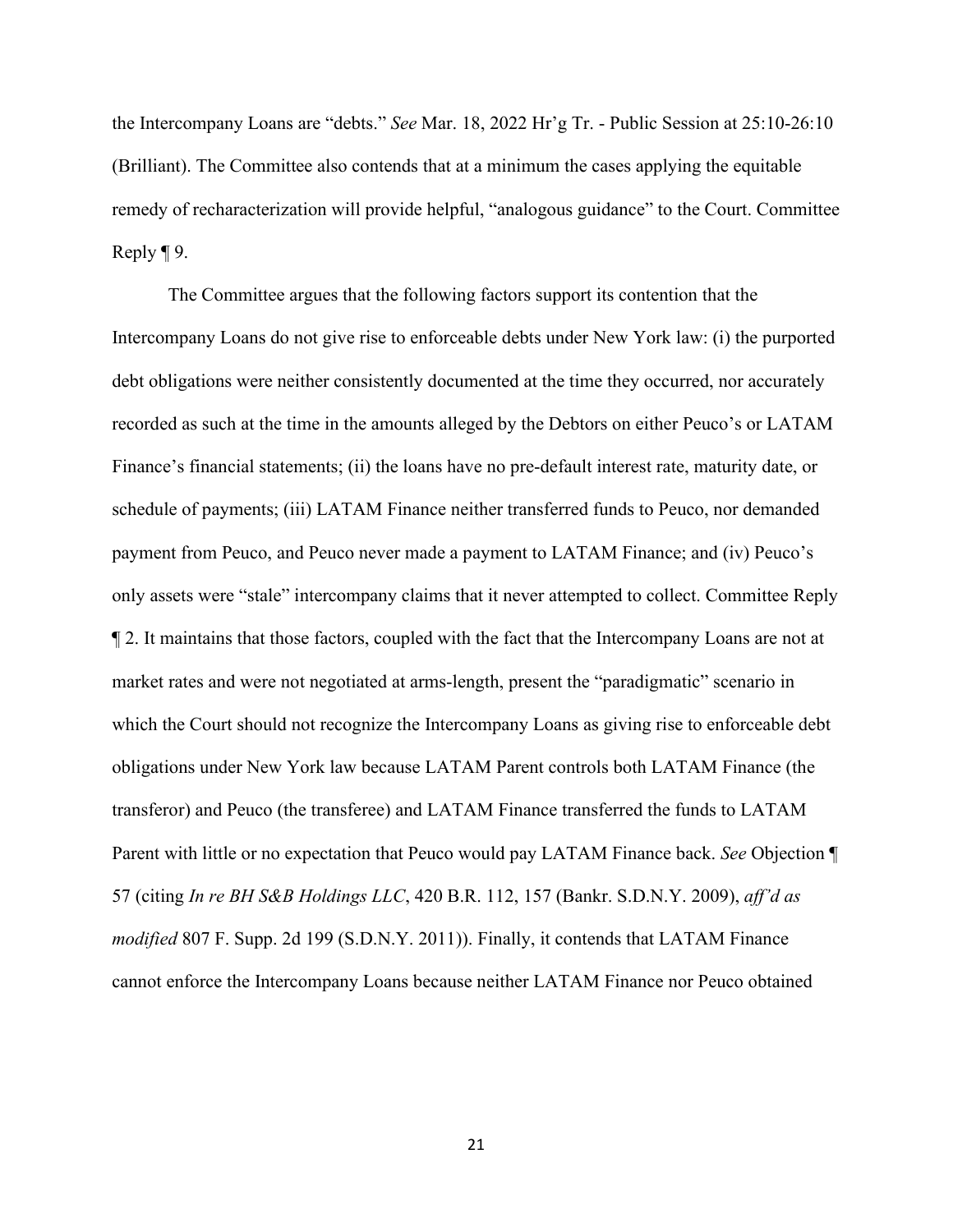necessary board approvals to enter into the Intercompany Loan Agreements and did not adhere to the terms of those agreements.<sup>25</sup>

Against that backdrop, in support of the Objection the Committee argues that the Plan's treatment of the Class 4 LATAM 2024/2026 Bond Claims is premised on the Debtors' mistaken belief that there is any substance behind the Intercompany Claim and Peuco's obligation to pay LATAM Finance. *See* Objection ¶ 2. The Committee contends that since there is allegedly no substance to that claim, the NY Law Noteholders should not receive an "enhanced" return – once on account of Peuco's purported obligation to pay LATAM Finance and once again on account of LATAM Parent's direct obligation to pay under its guarantee of the NY Law Notes. Committee Reply ¶ 4. The Committee maintains that resolution of the Objection is "vitally important because, if the intercompany claim against Peuco is not a valid debt obligation, the sole meaningful recourse for the [NY Law Notes] is an unsecured claim against LATAM Parent based on LATAM Parent's guarantee." Objection ¶ 2. It concludes that "[t]his would have the effect of placing the [NY Law Notes] on equal footing with other general unsecured creditors against LATAM Parent." *Id.* The approximately USD 488.6 million in Local Bonds are classified as Class 5 claims under the Plan. In its joinder to the Objection, BancoEstado, as the

In its Objection, the Committee also requests that the Court disallow the Intercompany Claim in its entirety under section 502(b)(1) by invoking the Court's broad equitable power to ensure that "fraud will not prevail." *See*  Objection ¶ 53 (citing *United States v. Energy Resources Co*., 495 U.S. 545, 549 (1990) ("[B]ankruptcy courts, as courts of equity, have broad authority to modify creditor-debtor relationships")); *In re Lyondell Chem. Co*., 544 B.R. 75, 92-93 (Bankr. S.D.N.Y. 2016) (quoting *Pepper v. Litton*, 308 U.S. 295, 305 (1939) ("fraud will not prevail . . . substance will not give way to form ...")). However, the Committee has not alleged fraud on the part of LATAM Finance or Peuco. Moreover, section 502(b) specifically enumerates the bases upon which the Court may disallow a claim and thus limits the Court to those bases when adjudicating an objection to a claim. The conduct of a creditor is not among those bases. Courts in the Second Circuit consistently hold that bankruptcy courts cannot rely solely on their equitable powers under section 105(a) to disallow a claim under section 502(b) of the Bankruptcy Code. *See In re Bernard L. Madoff Inv. Sec. LLC*, 515 B.R. 117, 157 (Bankr. S.D.N.Y. 2014) (concluding that the bankruptcy court "cannot disallow an otherwise valid claim based on general principles of equity"); *In re Lightsquared Inc.*, 504 B.R. 321, 339 (Bankr. S.D.N.Y. 2013) ("[T]his Court holds that the Bankruptcy Code, pursuant to section 510(c) or otherwise, does not permit equitable disallowance of claims that are otherwise allowable under section 502(b) of the Bankruptcy Code."). The Court overrules that aspect of the Objection.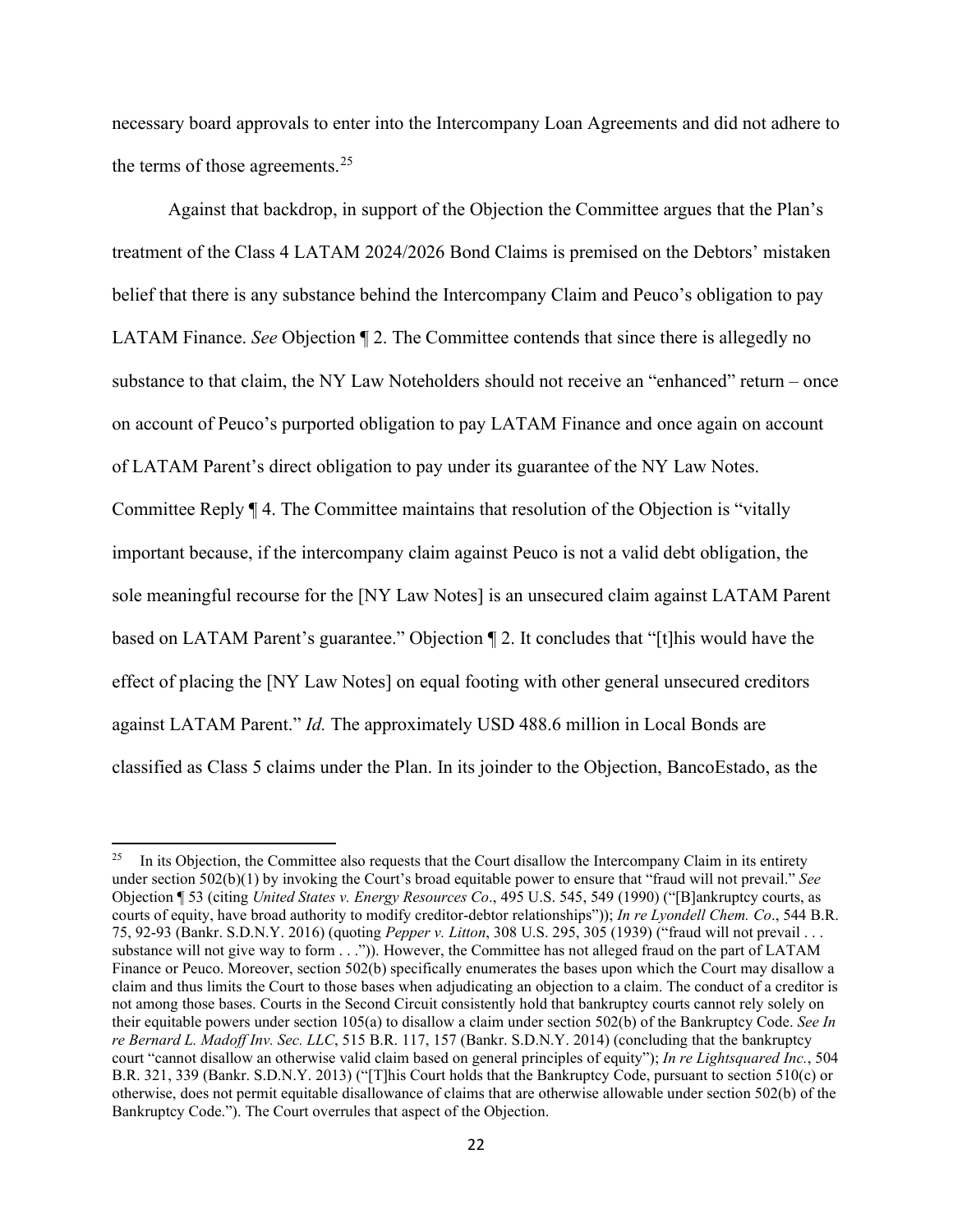Local Bonds' indenture trustee, requests that the Intercompany Claim be disallowed in its entirety under section  $502(b)(1)$  of the Bankruptcy Code. BancoEstado Joinder  $\P$  1.

As scheduled, the USD 1,307,721,003 Intercompany Claim is deemed filed, *prima facie*  valid and "is accorded the same evidentiary effect as is one actually filed by the creditor." *In re Cocoa Servs., L.L.C.,* 2018 WL 1801240 at \*15 (quoting *In re ATD Corp*., 278 B.R. 758, 762–63 (Bankr. N.D. Ohio 2002), *aff'd*, 352 F.3d 1062 (6th Cir. 2003)); *see also In re Jorczak*, 314 B.R. 474, 481–82 (Bankr. D. Conn. 2004) (noting that the scheduling of a debt is a judicial admission by the debtor); *In re Burkett*, 329 B.R. 820, 829 (Bankr. S.D. Ohio 2005) ("A debtor's scheduling of a debt constitutes a sworn statement and admission against interest, which is strongly probative of the claim's validity.").

In response to the Objection, the Debtors note that the Intercompany Loans are documented in the five notarized Intercompany Loan Agreements, and that the Committee does not challenge the validity of the loan documents themselves or argue that the documents are ambiguous or incomplete on their face. Debtors' Post Hearing Brief ¶ 2. They say that the Objection notwithstanding, the Committee has not and cannot meet its burden to present evidence that negates the Intercompany Claim's presumptive validity because New York lawgoverned contracts are enforced in accordance with their plain terms, and the Intercompany Loan Agreements contain both -

(i) the only terms that are required under New York law for a valid loan: an advance of money with a promise to repay it at a future time, and

(ii) other typical loan provisions: they are payable on demand, provide for default interest, and allow LATAM Finance to accelerate the entirety of the Intercompany Loans upon an event of default.

*Id.* Moreover, they assert that the record contains substantial evidence demonstrating that, in furtherance of the Debtors' business strategy, LATAM Finance and Peuco intended to enter into

23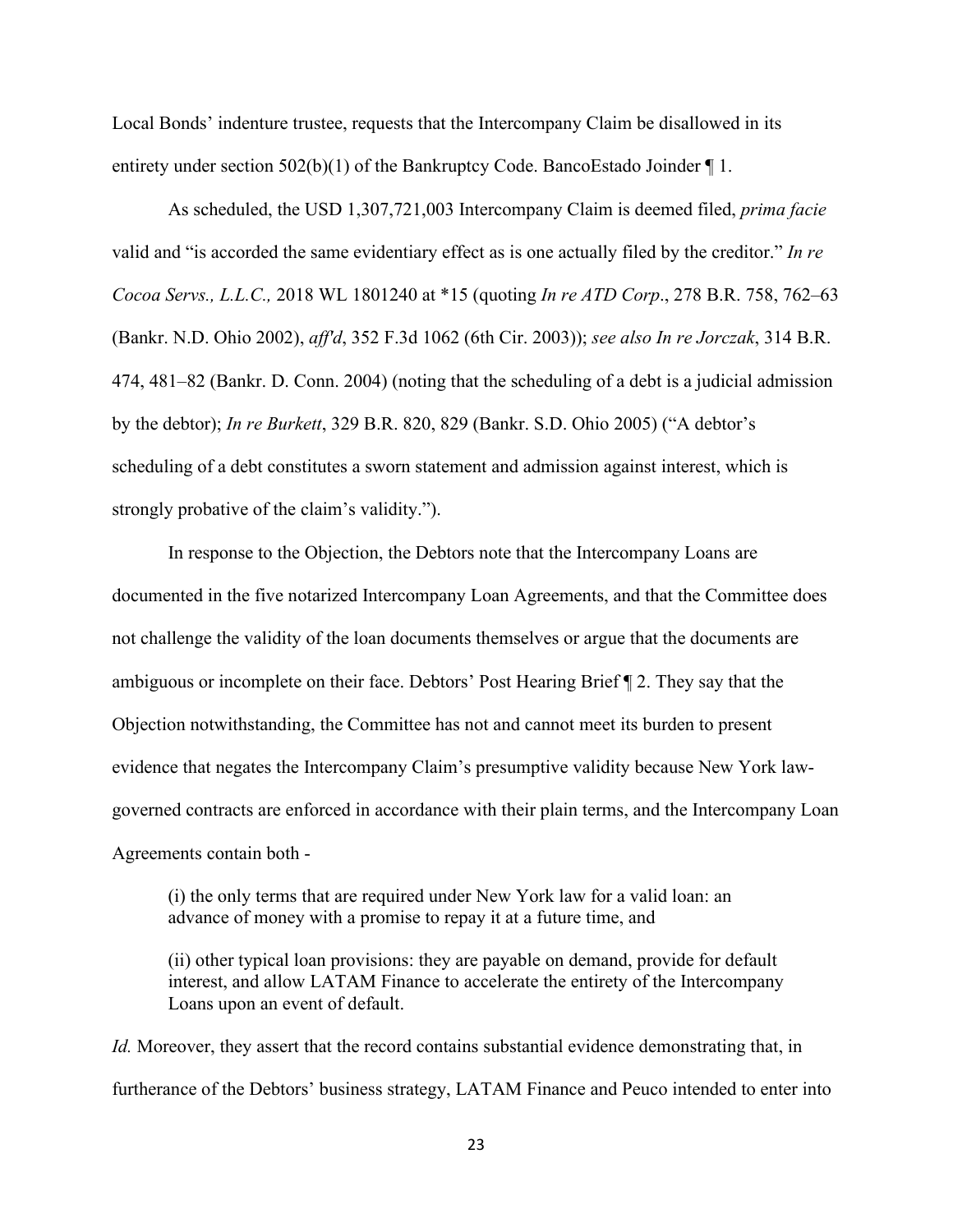loan agreements and were authorized to do so and to perform under the agreements. As noted, the Noteholder Ad Hoc Group opposes the Objection, and the Parent Ad Hoc Claimant Group supports the Debtors' Response to the Objection. In substance, and without limitation, both groups contend that the Committee (i) misplaces its reliance on the "recharacterization" cases and (ii) has failed to articulate any valid legal or factual basis to disregard and ignore the clear and unambiguous terms of the Intercompany Loan Agreements, which they say are enforceable under New York law. *See* Noteholder Ad Hoc Group Opposition ¶¶ 3-4; Parent Ad Hoc Claimant Group Statement ¶¶ 6, 8-11. Moreover, both complain that in pursuing the Objection, the Committee is running afoul of the fiduciary duties that it owes to the unsecured creditors of all the Debtors because it is advancing the interests of the LATAM Parent's unsecured creditors at the expense of LATAM Finance's unsecured creditors. *See* Noteholder Ad Hoc Group Opposition ¶¶ 26-27; Parent Ad Hoc Claimant Group Statement ¶¶ 14-16. They contend that provides additional grounds for overruling the Objection.

The Court considers those matters below.

#### **Discussion**

Under New York law, "a written agreement that is complete, clear and unambiguous on its face must be enforced according to the plain meaning of its terms." *Bank of New York v. First Millennium, Inc*., 598 F. Supp. 2d 550, 556 (S.D.N.Y. 2009), *aff'd*, 607 F.3d 905 (2d Cir. 2010) (citing *Greenfield v. Philles Records*, 98 N.Y.2d 562, 569 (Ct App 2002)); *see also Marin v. Constitution Realty, LLC*, 28 N.Y.3d 666, 673 (Ct App 2017) ("A written agreement that is complete, clear and unambiguous on its face must be enforced according to the plain meaning of its terms.") (internal citation omitted). Absent exigent circumstances such as fraud, duress, undue influence or mutual mistake, New York courts preclude a party from offering evidence to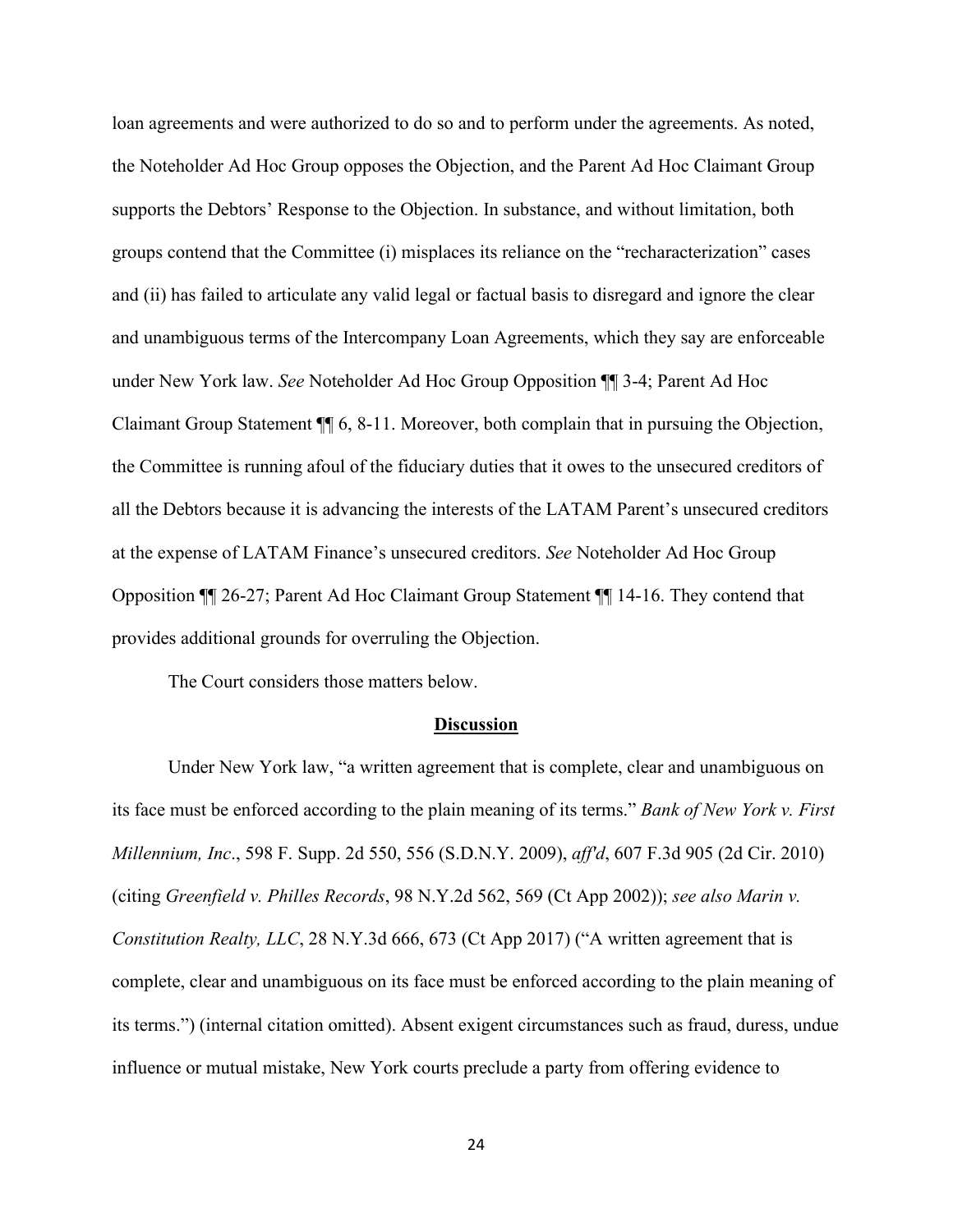contradict or modify an unambiguous contract. *See, e.g*., *Polygram Holding, Inc. v. Cafaro*, 42 A.D.3d 339, 340 (1st Dept 2007); *see also* 6 *Corbin on Contracts* § 25.21 (2021) (recognizing that extrinsic evidence is only admissible to prove a claim of mistake or fraud and identifying lack of consideration, fraud, duress, undue influence, or illegality as circumstances in which evidence may be offered to contradict or modify a contract). The Committee does not allege exigent circumstances and does not deny that the Intercompany Loan Agreements are clear and unambiguous. Still, as discussed above, the Committee contends that the Court should expunge the Intercompany Claim because the Intercompany Loan Agreements do not give rise to enforceable debts under New York law, and because LATAM Finance and Peuco were not authorized to enter into those agreements.

The Court first considers whether the Intercompany Loan Agreements give rise to enforceable debts under New York law. The Court finds no merit to the Committee's assertion that in addressing that issue, it should look behind the plain language of the agreements and undertake an analysis of the "true character" of the agreements akin to that conducted by courts applying the *AutoStyle* factors in determining whether to recharacterize debt as equity. First, in the New York cases that the Committee cites in support of the proposition that courts look beyond the plain language of the agreement in assessing the character of the agreement, the courts acknowledged that standard, but ultimately did not look beyond the four corners of the agreements in assessing the "real character" of the underlying transactions.<sup>26</sup> Next, the Court is

<sup>26</sup> The Committee relies on *Rubenstein v. Small*, 273 A.D. 102 (1st Dept 1947) and *LG Funding, LLC v. United Senior Props of Olathe, LLC*, 181 A.D.3d 664 (2d Dept 2020). *In Rubenstein,* the trial court dismissed the complaint seeking an accounting on the grounds that the plaintiff, who gave the defendant \$2,500 to be used in the production of a vaudeville show, was not entitled to an accounting because under his written loan agreement, he had an adequate remedy at law. In reversing the trial court, the appellate court found that it was free to go behind the characterization in the agreement describing the plaintiff's advances as a loan to find that something other than a debtor-creditor relationship existed among the parties to the agreement*. Rubenstein*, 273 A.D. at 104. However, in assessing the "real character" of the of the transaction the court did not go beyond the four corners of the agreement and did not consider *Autostyle-*like factors. It found that the agreement did not give rise to a "true loan" because on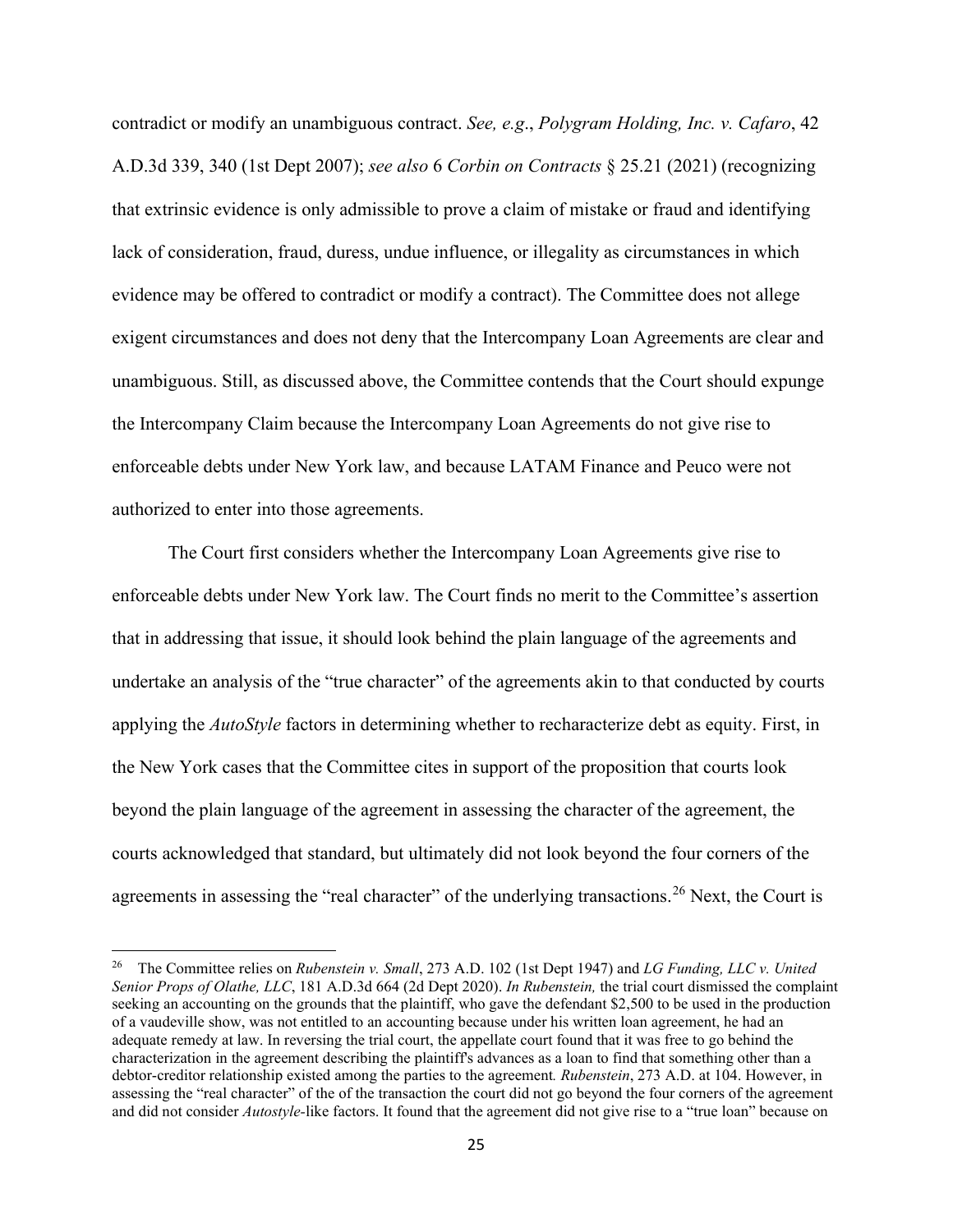not aware of any New York state court that has applied the *AutoStyle* factors in assessing the "true character" of a purported loan agreement and finds no grounds for doing so. The "recharacterization" cases that that the Committee cites in support of the Objection involve the prototypical recharacterization scenario: a sponsor making an investment to prop up a struggling enterprise or start-up business.<sup>27</sup> They are plainly not applicable herein. Neither is the doctrine of recharacterization in general. "Recharacterization" is a remedy that is "grounded in bankruptcy courts' equitable authority to ensure 'that substance will not give way to form, that technical considerations will not prevent substantial justice from being done.'" *Cohen v. KB Mezzanine Fund, II, LP (In re SubMicron Sys., Corp.),* 432 F.3d 448, 454 (3d Cir. 2006) (quoting *Pepper v. Litton,* 308 U.S. 295, 305 (1939)); *see also In re Lyondell Chem. Co.*, 544 B.R. 75, 92–93 (Bankr. S.D.N.Y. 2016) ("[B]ankruptcy courts, as courts of equity, have broad authority to

the face of the agreement, it did not provide for "repayment absolutely." Rather, the agreement provided that the lender would be repaid only out of "unused loans, advances and the excess of gross receipts over production costs and operating expenses", and not otherwise. The case is distinguishable because the demand notes issued under the Intercompany Loan Agreements are repayable absolutely. In *LG Funding LLC*, the plaintiff sued to recover damages for breach of contract. In their answer, the defendants asserted a counterclaim alleging that the transaction at issue was a criminally usurious loan. 181 A.D.3d at 665. As relevant, the plaintiff moved to dismiss the counterclaim. The trial court denied the motion. *Id*. On appeal, the appellate court affirmed. In so ruling, the court noted that "[t]he rudimentary element of usury is the existence of a loan . . . and where there is no loan, there can be no usury . . ." *Id.* (citations omitted). The court noted that in assessing the merits of the motion, it had to consider the "real character" of the transaction and whether the plaintiff was "absolutely entitled to repayment under all circumstances." *Id.* In doing that analysis, the appellate court did not look beyond the four corners of the agreement or consider the *AutoStyle* factors. It found that based on the plain language of the agreement, the plaintiff was entitled to such repayment. *Id.* at 666. Neither *Rubenstein* nor *LG Funding, LLC* supports the Committee's assertion that in assessing whether the Intercompany Loan Agreements give rise to valid indebtedness, the Court should look behind the four corners of the agreements.

<sup>27</sup> *See In re Lyondell Chem. Co.*, 544 B.R. 75, 102-103 (Bankr. S.D.N.Y. 2016) (rejecting request to recharacterize revolver draws as equity contributions where an affiliate of the controlling shareholder was providing the revolver loan); *In re Live Primary, LLC*, 626 B.R. 171, 209 (Bankr. S.D.N.Y. 2021) (deeming certain funds equity rather than debt with respect to start-up company where evidence demonstrated that when the party holding 40% of the debtor's equity had advanced \$6,000,000, both such shareholder and the debtor intended for the advance to be an equity contribution); *In re BH S & B Holdings LLC*, 420 B.R. 112, 160 (Bankr. S.D.N.Y. 2009) (rejecting request to recharacterize certain loans where certain loans were furnished by entities controlled by principal shareholders), *aff'd as modified,* 807 F. Supp. 2d 199 (S.D.N.Y. 2011); *In re Lane*, 742 F.2d 1311, 1320 (11th Cir. 1984) (holding that purported debt would be construed as equity contributions where individual provided funds to corporations he owned without a firm expectation such funds would be repaid and therefore such individual could not sustain action for a "bad debt deduction" under relevant tax law).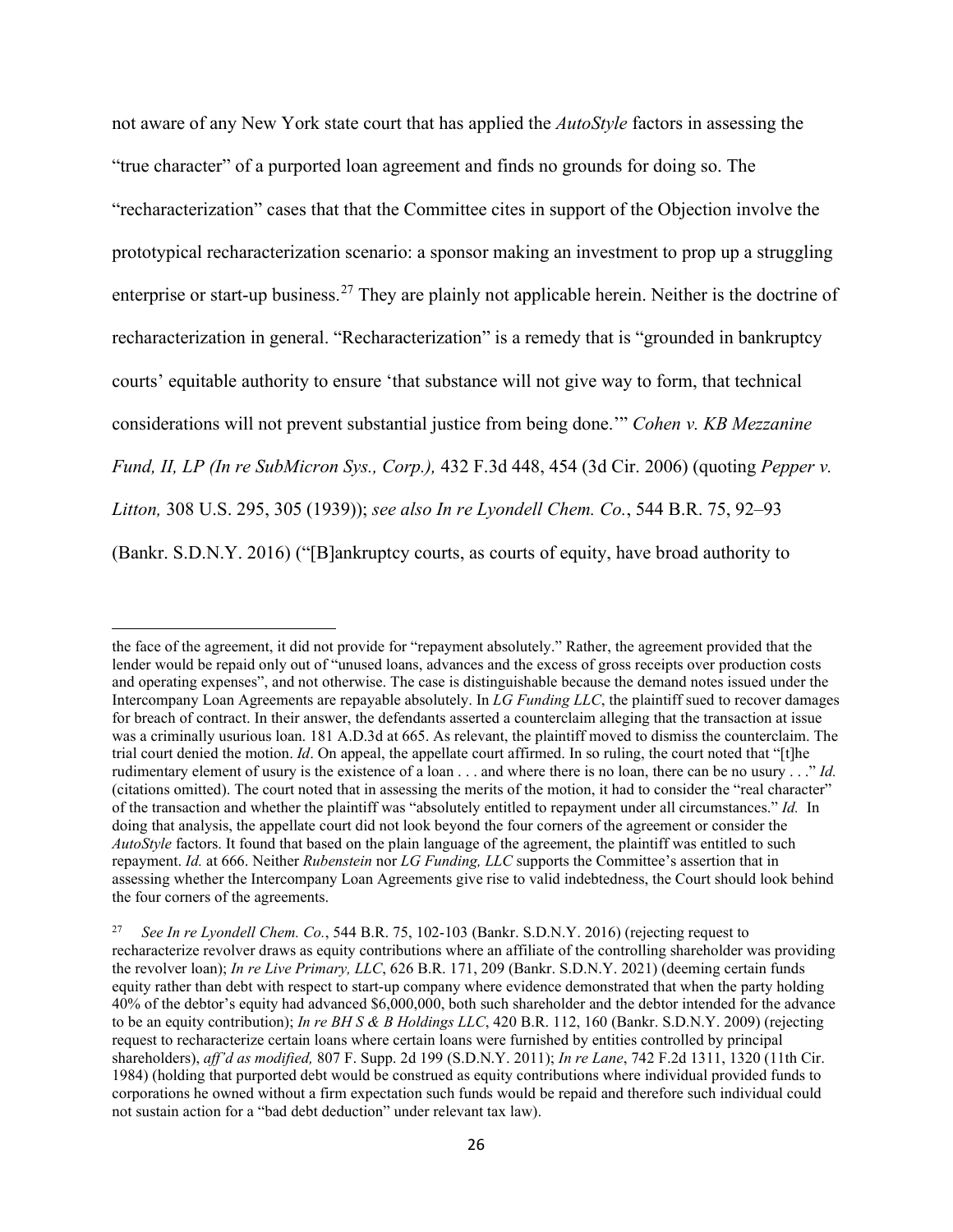modify creditor-debtor relationships."). The remedy is available "where the circumstances show that a debt transaction was 'actually [an] equity contribution [] *ab initio*.'" *In re AutoStyle Plastics, Inc.*, 269 F.3d at 747-48 (quoting *In re Cold Harbor Assocs*., 204 B.R. 904, 915 (Bankr. E.D. Va. 1997)). In "recharacterization" cases, the issue before the court is the proper characterization of the investment in the first instance. Accordingly, "[t]he debt-versus-equity inquiry is not an exercise in *recharacterizing* a claim, but of *characterizing* the advance's true character." *Citicorp Real Estate, Inc. v. PWA, Inc. (In re Georgetown Bldg. Assocs. Ltd. P'ship),* 240 B.R. 124, 137 (Bankr. D.D.C. 1999); *see also In re Cold Harbor Assocs., L.P.,* 204 B.R. at 915 ("Rather than recharacterizing the exchange from debt to equity, or subordinating the claim for some reason, the question before this Court is whether the transaction created a debt or equity relationship from the outset."). The recharacterization of a debt claim does not relieve the obligor of the obligation to repay the claimant; it does not result in the disallowance of the claim. *In re AutoStyle Plastics, Inc.*, 269 F.3d at 749 ("In a recharacterization analysis, if the court determines that the advance of money is equity and not debt, the claim is recharacterized and the effect is subordination of the claim as a proprietary interest because the corporation repays capital contributions only after satisfying all other obligations of the corporation.") (internal citations omitted). Application of the doctrine of recharacterization does not provide a basis for disallowing a claim; it is a separate and distinct inquiry from disallowance under section 502(b)(1). It does not support the Committee's objection to the Intercompany Claim. *See In re Alternate Fuels, Inc.*, 789 F.3d 1139, 1148 (10th Cir. 2015) ("Under § 502(b), disallowance of a claim is appropriate when the claimant has no rights vis-à-vis the bankrupt, i.e., when there is no basis in fact or law for any recovery from the debtor. Recharacterization, on the other hand, is

27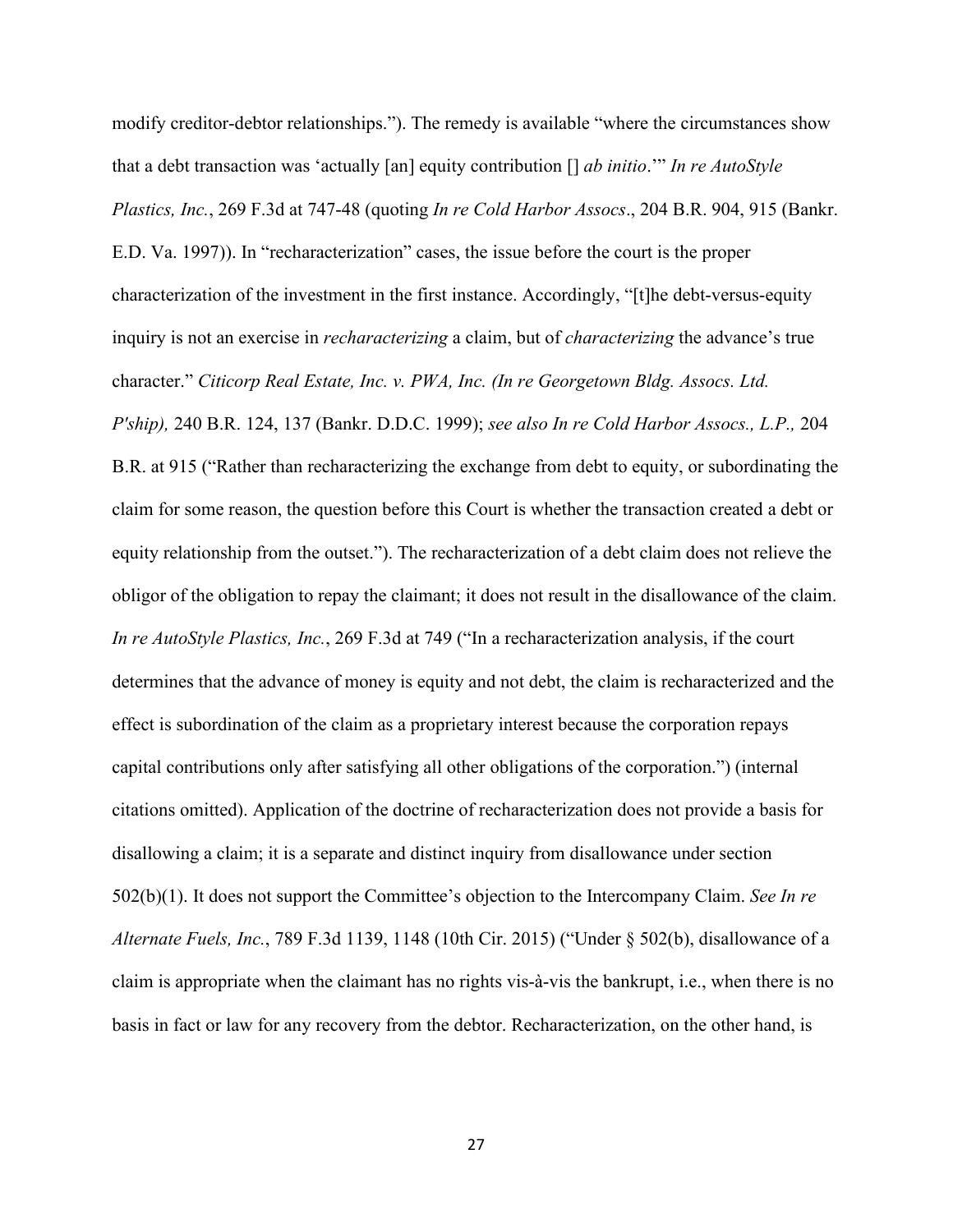not an inquiry into the enforceability of a claim; instead, it is an inquiry into the true nature of a transaction underlying a claim.") (internal citations and quotations omitted).

The Court next considers whether the plain terms of the loan agreements give rise to enforceable debts. "A loan is a contract whereby one party advances monies to the other upon a promise to repay at a future time a sum equivalent to that which was transferred*,* with or without interest." *People v. Grasso*, 13 Misc. 3d 1227(A), 2006 N.Y. Slip Op. 52019(U), \*21 (Sup Ct, New York County 2006), *aff'd as mod on other grounds. People v. Grasso*, 54 A.D.3d 180 (1st Dept 2008); *Merchant Cash & Capital, LLC v Yehowa Med. Servs., Inc.*, No. 602039-16, 2016 WL 4478805, at \*5 (Sup Ct, Nassau County July 29, 2016) ("The essence of a loan or forbearance is a lender's absolute right to repayment") (citing *Rubenstein v. Small,* 273 A.D. 102, 104 (1st Dept 1947)). The Committee asserts that an agreement that purports to be a loan is not enforceable under New York law where "essential terms of the loan are missing" and that the "essential terms . . . include an interest rate, a maturity date and a schedule of payments." Committee Reply ¶ 6. However, the cases that the Committee cites in support of that argument are distinguishable because they address only whether, in the absence of a clearly documented agreement, the court should find that the parties agreed to basic terms forming an enforceable contract. The cases do not address the question of the validity of a documented loan agreement.<sup>28</sup>

<sup>&</sup>lt;sup>28</sup> In *L.K. Sta. Group., LLC v. Quantek Media, LLC*, the court refused to enforce an alleged loan contained in certain documents because they were expressly nonbinding and contained terms that were "too uncertain to constitute enforceable agreements." 62 A.D.3d 487, 491-92 (1st Dept 2009). In *Gianascio v. Giordano*, the court refused to characterize a transfer of money as a loan where there had been no written documents or real discussion regarding the terms of the alleged loan. No. 99 CV 1796 GBD, 2003 WL 22999454, at \*3 (S.D.N.Y. Dec. 19, 2003) ("Obviously if it cannot be ascertained what the agreement is, it cannot be determined whether a party has breached that agreement."). In *Barshay v. Naithani*, the court considered whether an oral loan agreement existed among the parties by addressing the question of "whether all of the terms of the alleged contract had been agreed upon." No. 20 Civ. 85479 (KPF), 2022 WL 170599, at \*6 (S.D.N.Y. Jan. 18, 2022). In doing so, the Court applied a set of factors articulated in *Winston v. Mediafare Ent. Corp*., 777 F.2d 78 (2d Cir. 1985) to decide whether the oral agreement was enforceable. *See id.* at \*6-7. However, the *Winston* test applies only where the court must "determine whether the parties intended to be bound in the absence of a document executed by both sides." *Winston,* 777 F.2d at 80. Finally, in *Roully v. Inex Co.*, one of the parties submitted a letter as evidence of an oral loan agreement, but the court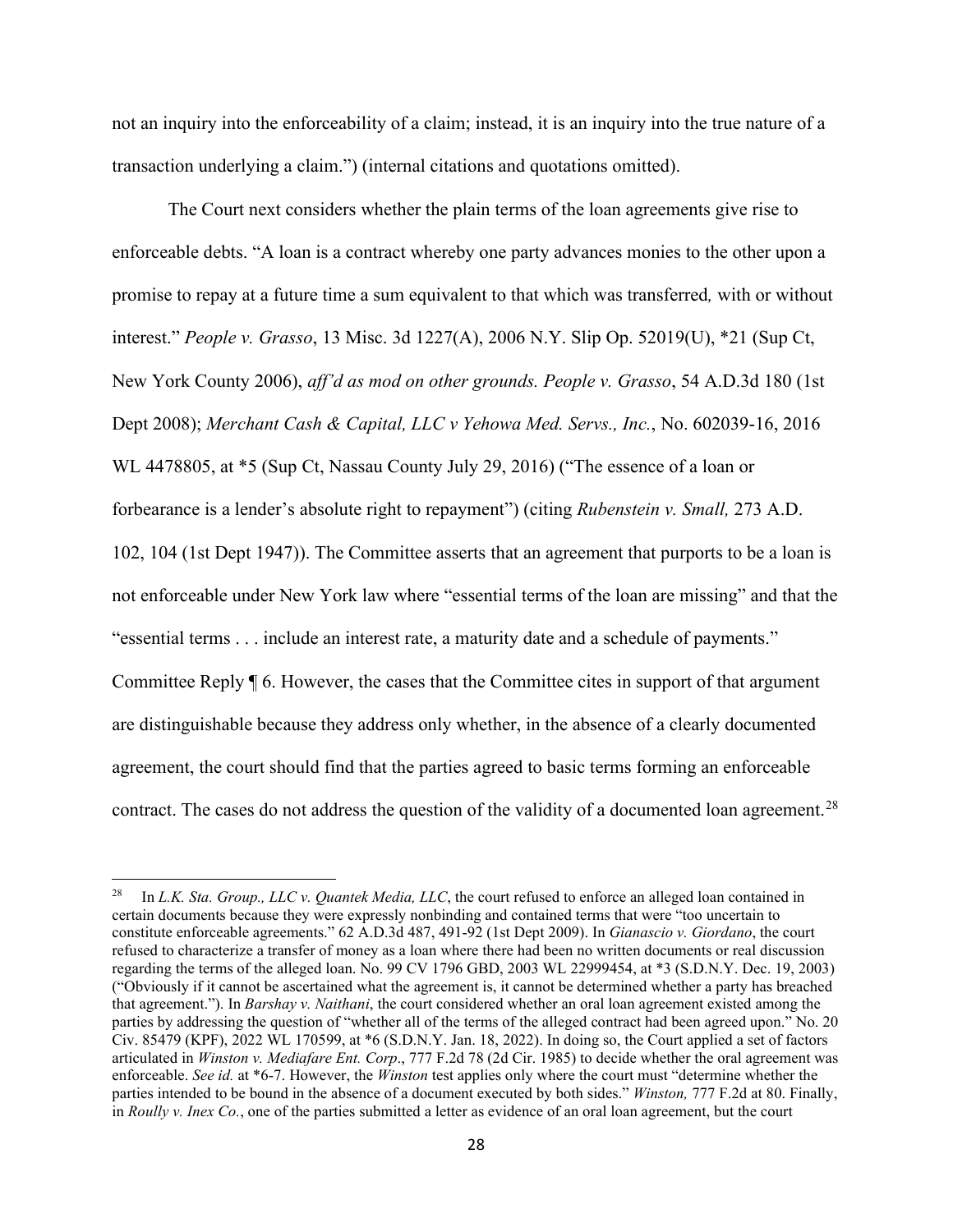Moreover, neither an interest rate, a payment schedule, nor even a formal, written agreement is necessary to enforce a debt obligation under New York law. *See Grasso*, 2006 N.Y. Slip Op. 52019(U), \*21 (explaining that courts may consider various factors but "[u]ltimately, however, where the obligation to repay the amount extended is deduced, the law will regard the transaction as a loan"); *see also In re Regan*, No. 18-31694, 2019 WL 6125924, at \*3 (Bankr. N.D.N.Y. Nov. 15, 2019) (upholding a claim based on an interest-free loan under New York law); *Elia v. Perla*, 150 A.D.3d 962, 964 (2d Dept 2017) (upholding loan without maturity date; loans that are payable on demand are enforceable upon execution); *Bass v. Bass*, 140 A.D.2d 251, 253 (1st Dept 1988) (noting that the "lack of loan documents, terms of repayment [in a loan or a] demand for repayment do not necessarily preclude a finding that a debt exists and is payable on demand."); *Cathy Young for Senate v. New York State Senate Republican Campaign Comm.*, 67 Misc.3d 1229(A), 2020 N.Y. Slip Op. 50672(U), \*4 (Sup Ct, Cattaraugus County 2020) ("As for when payment on such a loan is due, if the agreement contains no specified time for repayment, the loan is payable upon demand.") (citing *ABKCO Music & Records, Inc. v. Montague*, 90 A.D.3d 402 (1st Dept 2011)).

The record reflects that there are written, notarized Intercompany Loan Agreements with respect of each of the five Intercompany Loans. *See* Exs. 10-14 (Intercompany Loan Agreements). Each document states that it is a "Loan Agreement," and unambiguously provides that LATAM Finance as "Lender" makes available to Peuco as "Borrower" a "term loan" in a fixed amount, which the "Borrower shall repay in full or in part, upon demand by the Lender." The Intercompany Loan Agreements contain the essential elements of a loan under New York law – a definite sum advanced with expectation of repayment in full, including (i) an obligation

refused to enforce it because it lacked basic terms that indicated the existence of a written contract. 677 F.2d 14, 15 (2d Cir. 1982).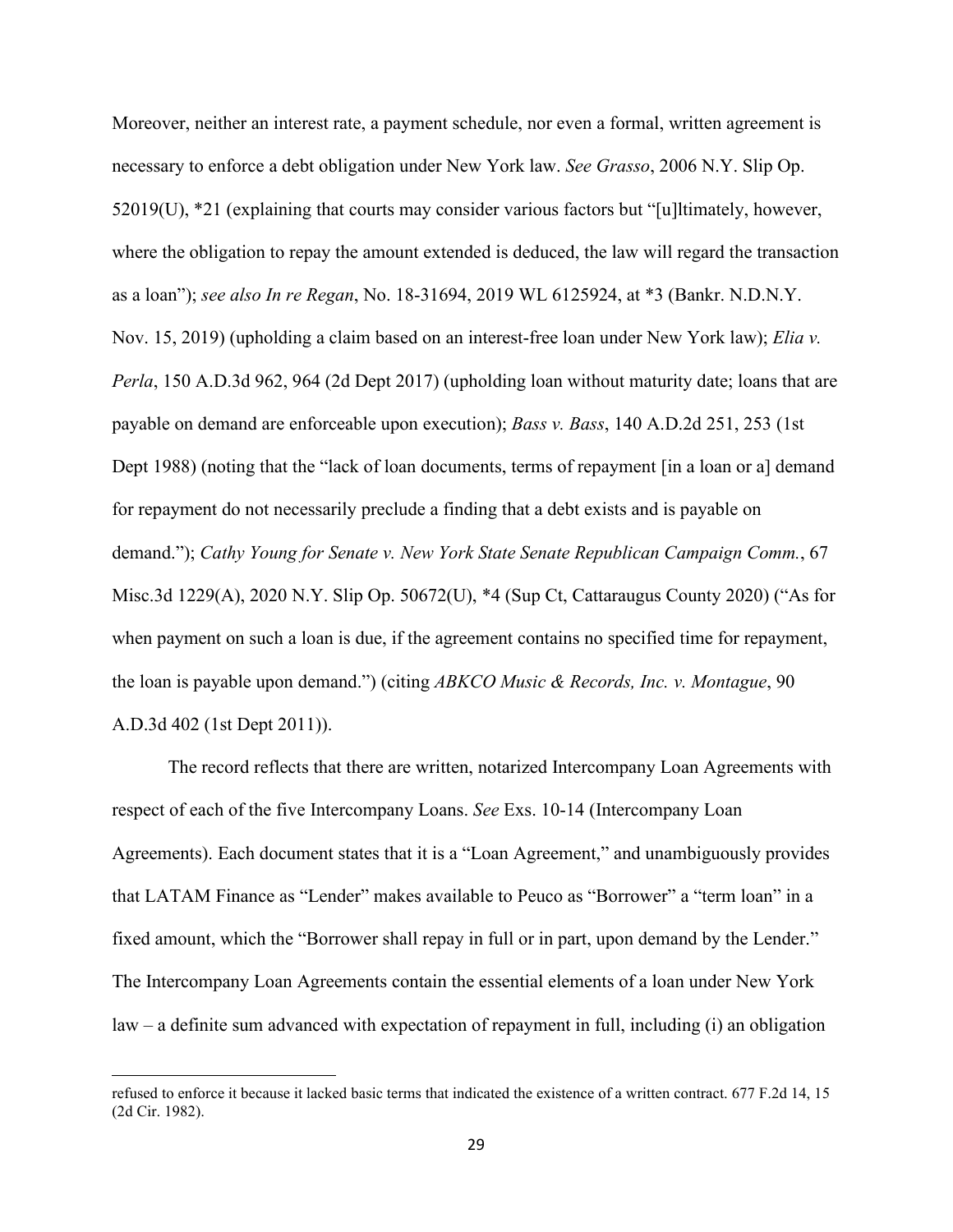to repay the Loan in full or in part on demand; (ii) default interest to accrue on the principal of any amount unpaid on demand at a rate of 2% per annum; and (iii) an ability for the lender to accelerate the loan in response to an event of default, such as non-payment or an insolvency proceeding. The plain terms of the unambiguous Intercompany Loan Agreements create debt obligations, and also reflect the intent of the parties to create debt obligations by LATAM Finance. "The fundamental, neutral precept of contract interpretation is that agreements are construed in accord with the parties' intent and the best evidence of what parties to a written agreement intend is what they say in their writing." *Donohue v. Cuomo*, 38 N.Y.3d 1, 12 (2022) (citing *Greenfield v. Philles Records*, 98 N.Y.2d 562, 569 (2002) (internal quotations omitted)). The Intercompany Loan Agreements are unambiguous and are valid and enforceable in accordance with their clear terms. *See Cobblestone Advisory Group, LLC v. Lembi Group Partners, LLC*, No. 10 Civ. 4761 (WHP), 2011 WL 5881187, at \*4 (S.D.N.Y. Nov. 22, 2011) (enforcing loan agreement in accordance with its terms where it was "complete, clear and unambiguous on its face.").

In challenging the enforceability of the Intercompany Claim, the Committee failed to refute the Debtors' contentions that the plain and unambiguous terms of the Intercompany Loan Agreements give rise to enforceable debts under New York law. As such, in that regard, the Committee has failed rebut the *prima facie* validity of the claim. The Court overrules that aspect of the Objection. In reaching that conclusion, and as explained below, the Court finds no merit to the Committee's assertions that the Intercompany Loans did not establish valid debt obligations because (i) the loan agreements lack substance; (ii) no arms-length lender would have agreed to the terms of those loans, (iii) Peuco did not maintain a bank account, (iv) two of the transfers made pursuant to the Intercompany Loan Agreements occurred before the corresponding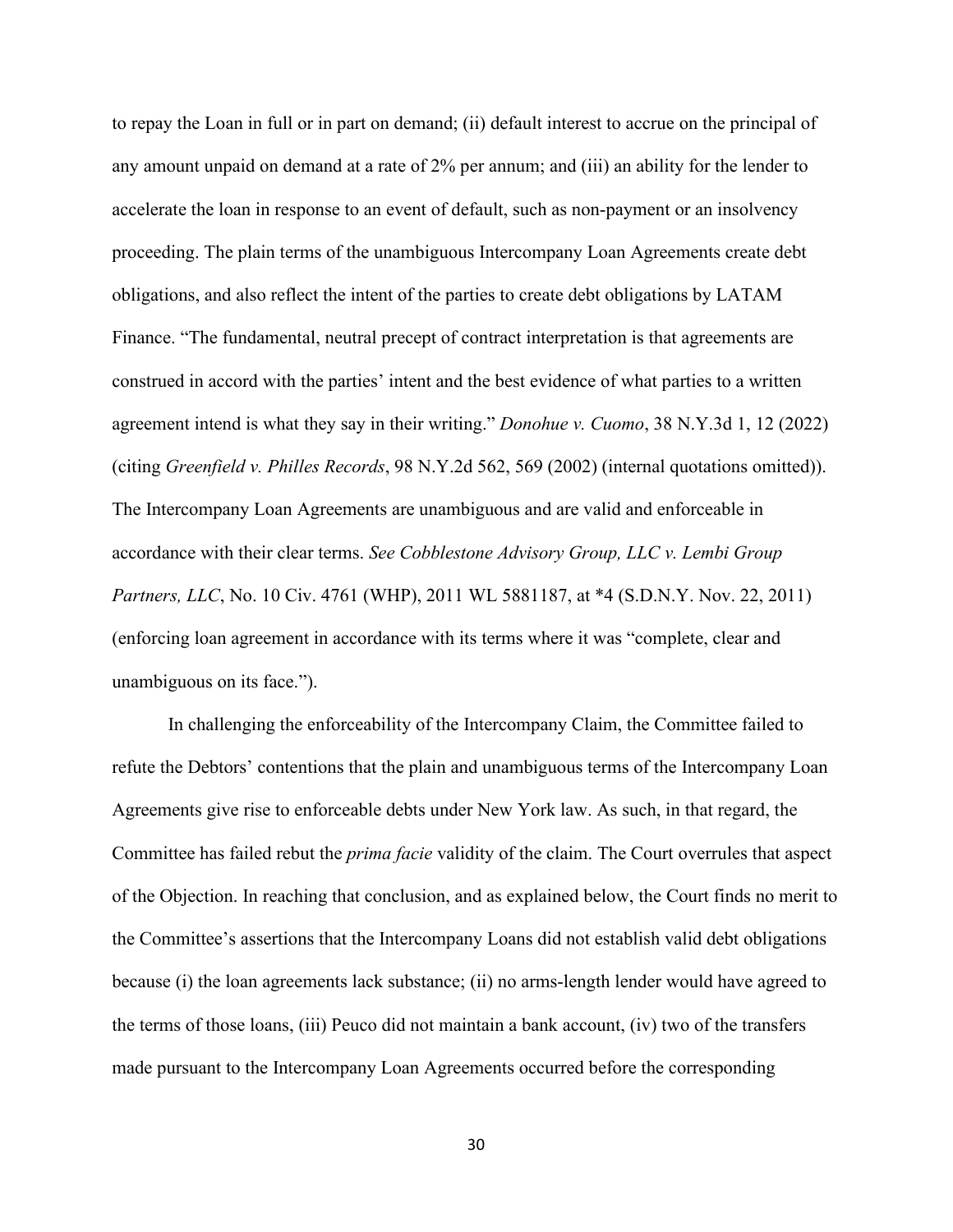Intercompany Loan Agreements were memorialized in writing, and (v) LATAM Finance never demanded that the balance of the Intercompany Loans be paid.

The Committee asserts that the Intercompany Loan Agreements lack substance because Peuco's only assets were the "stale" Intercompany Receivables. *See* Objection ¶¶ 7, 22, 23, 31, 32, 34. There is no dispute that certain of the Intercompany Receivables are over eight years old. However, the Committee has not demonstrated that the age of the receivables has any bearing on the validity of such receivables. It is undisputed that Intercompany Receivables across the LATAM group are always collected. Ex. 200 (Marin Dep.) Tr. 85:2-4; 21-24. Moreover, as noted previously, between April 2018 and August 2020, Peuco repaid USD 183,477,457.35 to LATAM Finance under the Intercompany Loans, and the Intercompany Receivables owed to Peuco were reduced by the same amount. *See* Ex. 81 (Marin Supp. Decl.) ¶¶ 4-5. The record reflects that the funds were transferred to LATAM Finance to repay the Intercompany Loans on behalf of Peuco by either LATAM Parent or an Affiliate to LATAM Finance. Next, the fact that the loans were not arm's length is of no moment to the enforceability of the agreements. Courts applying New York law regularly enforce loans negotiated between "arm-in-arm" or related parties containing terms otherwise unavailable from commercial lenders. *See, e.g., J.D. v. A.D.*, 54 Misc.3d 1221(A), 2017 N.Y. Slip Op. 50261(U), \*6 (Sup Ct, Richmond County 2017) (enforcing interest-free, on-demand loan negotiated between two family members); *Stein v. Anderson*, 123 A.D.3d 1322, 1322 (3d Dept 2014) (enforcing interest-free loan between friends even though agreement was never committed to writing). Further, the Committee asserts that "LATAM Finance transferred the funds to LATAM Parent directly and, upon information and belief, never deposited money into a bank account belonging to Peuco." It maintains that the loans in question were not, in fact, ever made to Peuco. Objection ¶ 4; Committee Reply ¶ 9.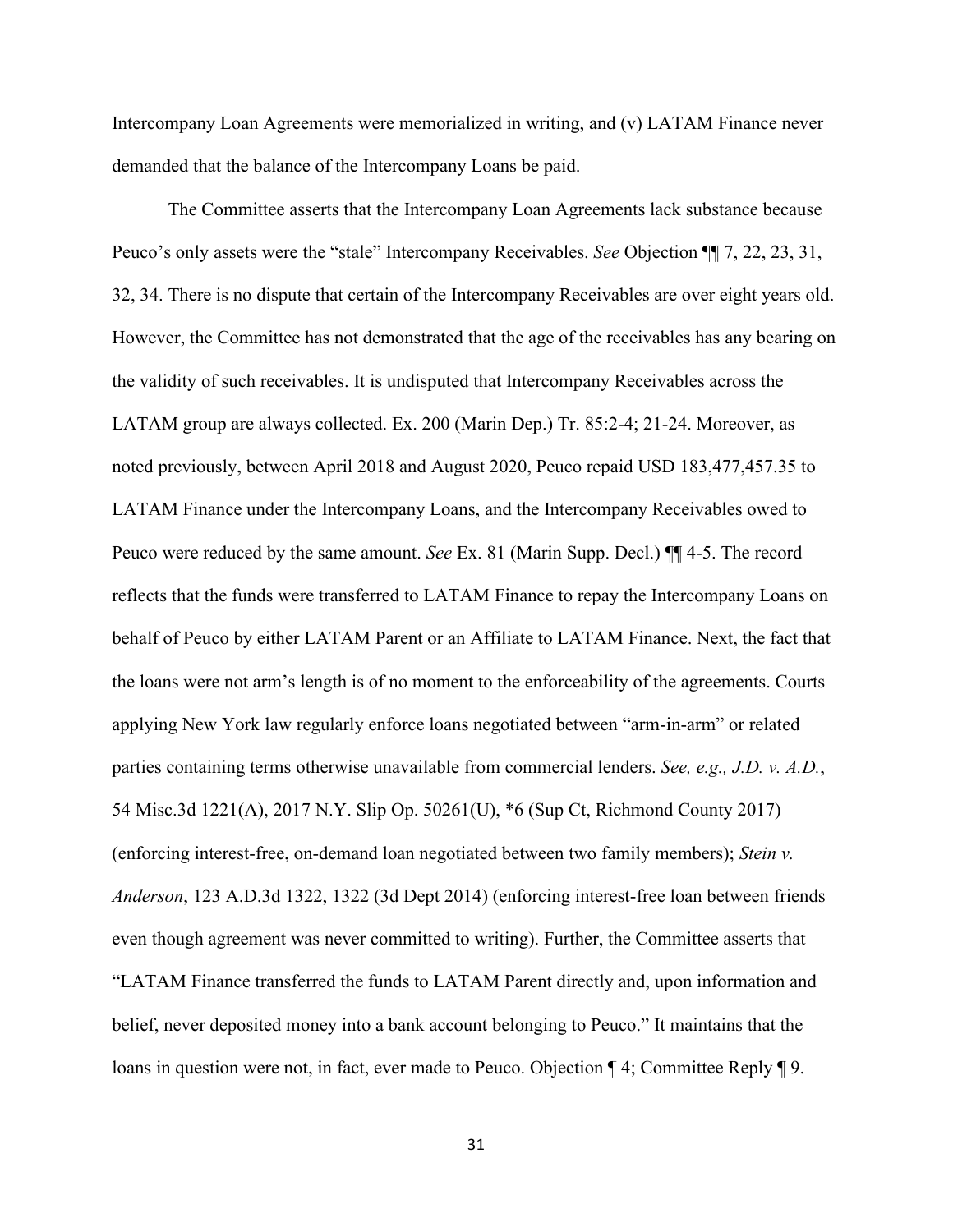However, there is no support for the contention that a separate bank account for the borrower entity is required for a documented intercompany loan to be valid. To the contrary, it is common for large, multinational companies to record transactions in ledgers for corporate affiliates that have no bank accounts without the need for an actual cash transfer. Ex. 2 (Edgar Decl.)  $\parallel$  25. This practice reduces the number of bank accounts where possible and minimizes bank transaction fees. *Id*. 29 Moreover, and in any event, it is undisputed that money flowed from LATAM Finance to LATAM Parent on behalf of Peuco, as documented in the Intercompany Loan Agreements and the Funds Flow Agreement.

The fact that certain of the loans were funded before the agreements were drafted does not diminish the enforceability of the loans. Courts uphold loans agreed to orally, *see, e.g., Stein v. Anderson*, 123 A.D.3d at 1323, or recorded months after the relevant funds are advanced. *See, e.g.*, *Calianno v. Distinctive Brands, Inc*, Civ. Act No. 4:12-cv-435, 2013 WL 12140296, at \*1-3 (S.D. Tex. Feb. 20, 2013) (recognizing validity of a promissory note where note was executed two months after loan was advanced).<sup>30</sup> Finally, the Committee makes much of the fact that LATAM Finance never demanded that the balance of the Intercompany Loans be paid.

<sup>29</sup> Brock Edgar is a Senior Managing Director at FTI Consulting, Inc., the financial advisors to the Debtors. The Debtors submitted the Edgar Declaration in support of the Debtors' Response to the Objection. Mr. Edgar is a Canadian Chartered Professional Accountant, Certified Insolvency Professional and Licensed Trustee in Bankruptcy. Ex. 2 (Edgar Decl.) ¶ 6, Ex. 1. He has over 35 years of experience in large, multi-national, restructuring assignments in Mexico, Canada, the Caribbean and South America, including advising Latin American companies that have reorganized under Chapter 11 of the Bankruptcy Code. *Id.* ¶ 7. His assignments have involved the successful restructuring of more than USD 150 billion of indebtedness. The Committee contends that the Court should accord little weight to Mr. Edgar's opinions. Committee Proposed Findings and Conclusions ¶¶ 102-110. The Court finds no merit to that assertion as it relates to this testimony. The Court fully credits this testimony of Mr. Edgar.

<sup>30</sup> The Committee misplaces its reliance on *Gianascio v. Giordano*, No. 99 CV 1796 GBD, 2003 WL 22999454 (S.D.N.Y. Dec. 19, 2003). *See* Committee Reply ¶¶ 6-7 It argues that in *Gianascio,* the court did not enforce a loan "where funds were transferred before alleged agreement was formed." *See id.* ¶ 7. The Court disagrees. In *Gianascio,* the court held that the party transferred the funds without there being an agreement in the first place. 2003 WL 22999454 at \*3. That is not the situation before the Court. Here, the parties agreed to a loan and transferred the funds. The completion of the formal execution of the agreement occurred later.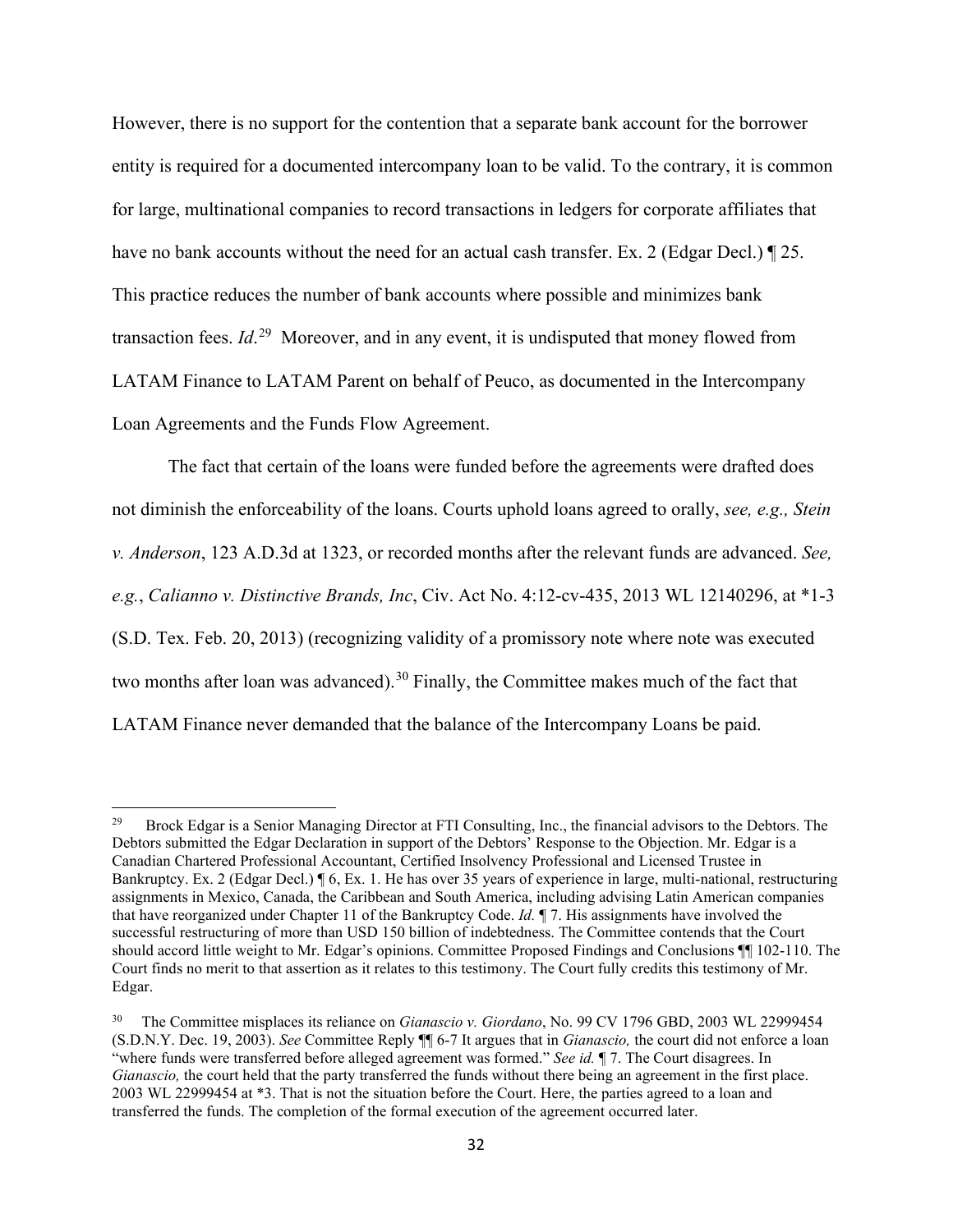Committee Reply ¶ 6. However, as the Debtors assert, prior to the commencement of these Chapter 11 Cases, LATAM Finance did not have a need to demand full repayment (and doing so would be contrary to the purpose of borrowing the funds for group operational purposes), and after the commencement of these cases, the automatic stay would have prohibited it from doing so. Response ¶ 37. Rather, LATAM Finance and Peuco scheduled the Intercompany Claim, and ascribe value to the claim because the Plan provides for payment of the NY Law Notes based, in part, on the value associated with the claim. *See* Disclosure Statement at 67 n.68.

As previously noted, the Noteholder Ad Hoc Group and the Parent Ad Hoc Claimant Group support the Debtors' opposition to the Objection. The Court will not review the overlapping arguments among the Debtors and these creditors. However, the Court will consider the contentions of these creditors that in pressing the Objection, the Committee is violating its fiduciary duty to them and other unsecured creditors.

It is settled that the Committee owes a fiduciary duty to advance and protect the interests of all unsecured creditors in these Chapter 11 Cases. *See In re Refco Inc*., 336 B.R. 187, 195 (Bankr. S.D.N.Y. 2006) ("[T]he members of an official committee owe a fiduciary duty to their constituents–in the case of an official creditors' committee, to all of the debtor's unsecured creditors."); *In re Residential Cap*., *LLC,* 480 B.R. 550, 559 (Bankr. S.D.N.Y. 2012) ("[S]tatutory unsecured creditors committees owe a fiduciary duty to the entire class of creditors represented by such committee and are required to place the collective interest of the class they represent above their own personal stake in the bankruptcy case."). The Parent Ad Hoc Claimant Group says that the Plan "represents the Debtors' best, and at present, only chance of successfully emerging from bankruptcy as a going concern." Post Hearing Parent Ad Hoc Claimant Group Statement ¶ 1. It describes the Plan as containing several carefully negotiated,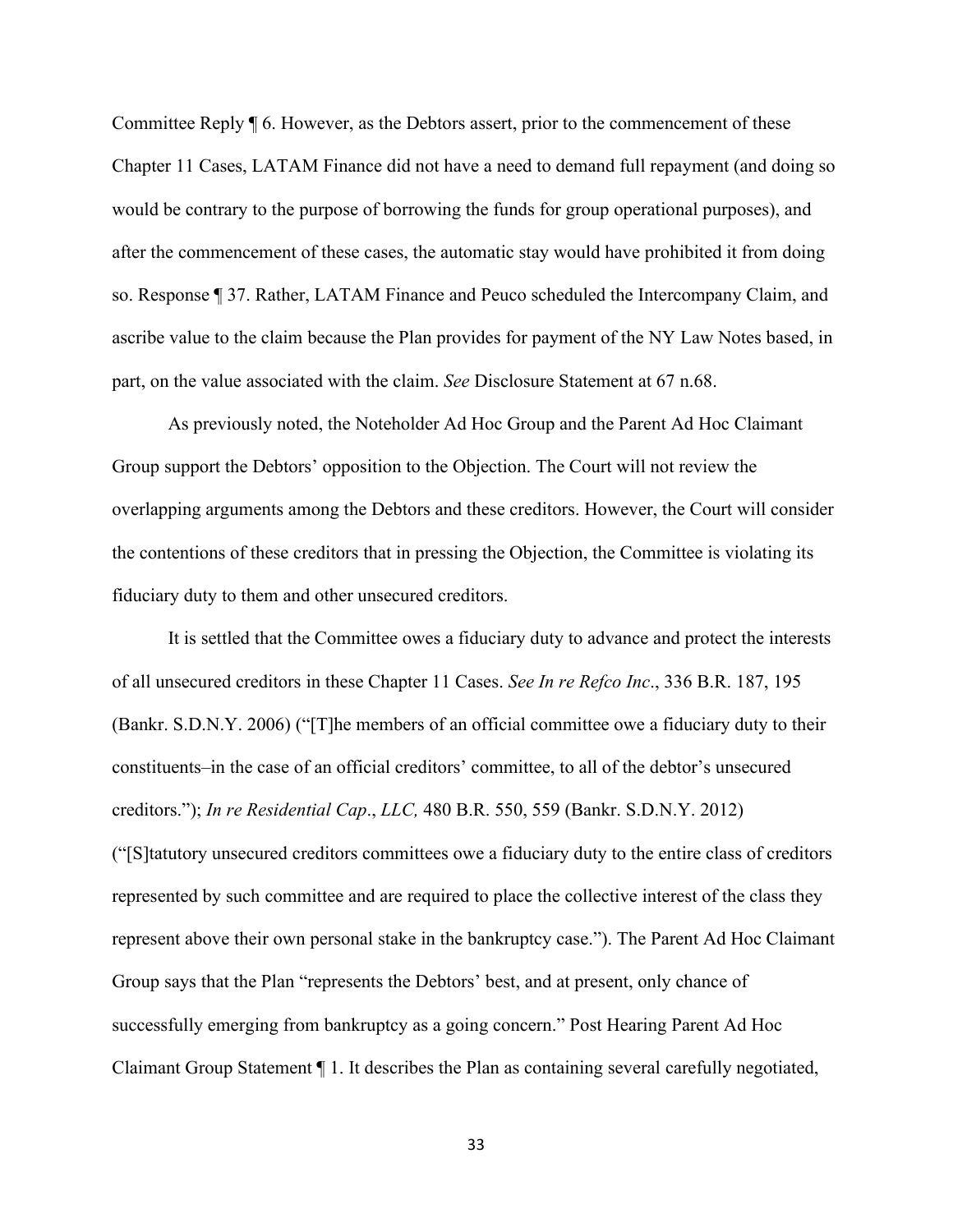interrelated elements that are the product of numerous and complex settlements among the Debtors, various creditor groups, and interest holders. Parent Ad Hoc Claimant Group Statement ¶¶ 3-4; Post Hearing Parent Ad Hoc Claimant Group Statement ¶ 1. Those elements include (i) the terms for facilitating nearly \$5.4 billion in new money financing backstopped by the Parent Ad Hoc Claimant Group and Backstopping Shareholders, and the terms on which certain unsecured creditors may participate in the exit financing offering, (ii) the form and manner of recovery to the various creditors under the Plan on account of their claims, and (iii) the settlement of certain estate claims and causes of action against certain shareholders. *See* Post Hearing Parent Ad Hoc Claimant Group Statement ¶¶ 1, 2. It asserts that a key assumption underlying the Plan settlements, and the form and manner of recovery to the various creditor groups under the Plan, is reflected in the treatment of claims and interests held by LATAM Finance, LATAM Parent, and Peuco. *See* Parent Ad Hoc Claimant Group Statement ¶¶ 3-4. The Parent Ad Hoc Claimant Group explains that it and its members agreed to the Plan treatment of the Class 4 LATAM 2024/2026 Bond Claims because they determined that the allowance of the claim helps to foster the global settlement underlying the Plan and allows for the Debtors' timely and value-maximizing emergence from bankruptcy. *Id.* ¶ 4. It contends that when viewed in the broader context of these Chapter 11 Cases, the treatment of the Intercompany Claim is an essential underlying component of the carefully negotiated elements of the Debtors' Plan. Post Hearing Parent Ad Hoc Claimant Group Statement ¶ 1.

The Parent Ad Hoc Claimant Group complains that notwithstanding the overwhelming unsecured creditor support for the Plan – with approximately 70% of the unsecured claims against LATAM Parent and nearly 70% of the NY Law Noteholders signed on to the Restructuring Support Agreement – the Committee is jeopardizing the Debtors' successful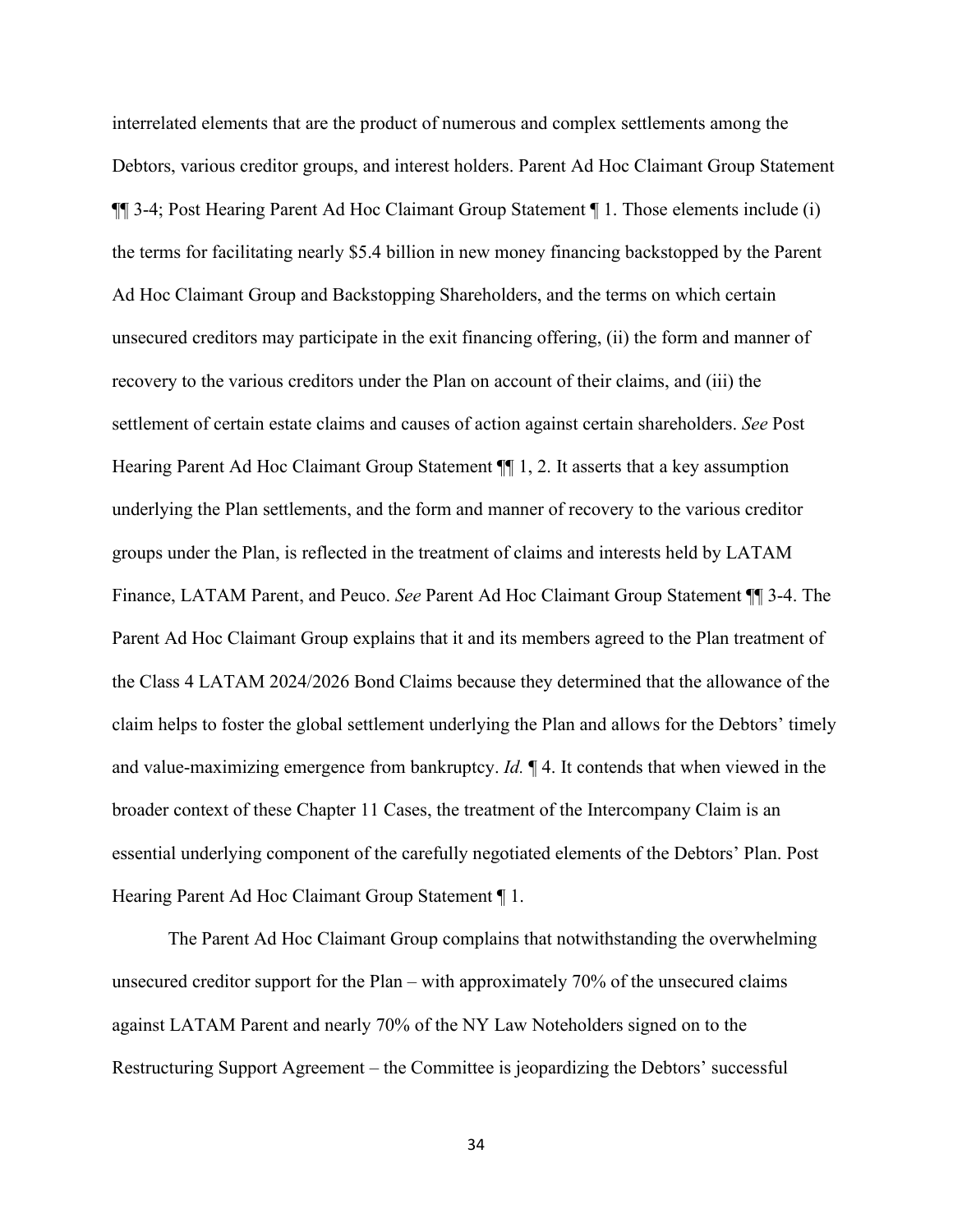reorganization through "ongoing and meritless litigation." *Id.* ¶ 2. It maintains that by objecting to the Intercompany Claim, the Committee is not only failing to fulfill its duties to maximize recoveries for all of the Debtors' general unsecured creditors but is also attacking a Plan that enjoys broad support from Committee's own constituents. *Id.* It asserts that the Committee has placed the unsecured creditors of LATAM Finance firmly at odds with the unsecured creditors of LATAM Parent. *Id.* ¶ 14. As such, it maintains that the Committee is not an appropriate party to object to the Intercompany Claim because its mandate is to represent all general unsecured creditors, not merely to represent the interests of certain unsecured creditors. *Id.* 

The Parent Ad Hoc Claimant Group contends that to represent the diverse unsecured creditor groups in these cases productively, the Committee must strike a "proper balance" among the parties so that "an effective and viable reorganization of the [Debtors] may be accomplished." *Id.* ¶ 15 (quoting *In re Hills Stores Co.,* 137 B.R. 4, 7 (Bankr. S.D.N.Y. 1992)). It says that the Committee's actions are contrary to these established principles. *Id.* It criticizes the Committee for failing to balance the agendas of differing creditor classes in these Chapter 11 Cases, and instead advancing the interests of a select group of unsecured creditors to increase their recoveries at the expense of other unsecured creditors. *Id.* The Parent Ad Hoc Claimant Group asserts that "[t]his is a plain, and material conflict of interest" and that the Committee "should not be allowed to wade into a dispute whose outcome would increase recoveries to some at the expense of others it represents." *Id.; see also id*. ¶ 16 ("[T]he Committee appears to be favoring a select group of unsecured creditors – minority creditors of LATAM Parent – to the detriment of the others it has been appointed to represent – holders of bonds issued by Finance and *holders of approximately 70% of the claims against LATAM Parent itself* that support the treatment of the Intercompany Claim as part of the interrelated settlements in the Plan."). In sum,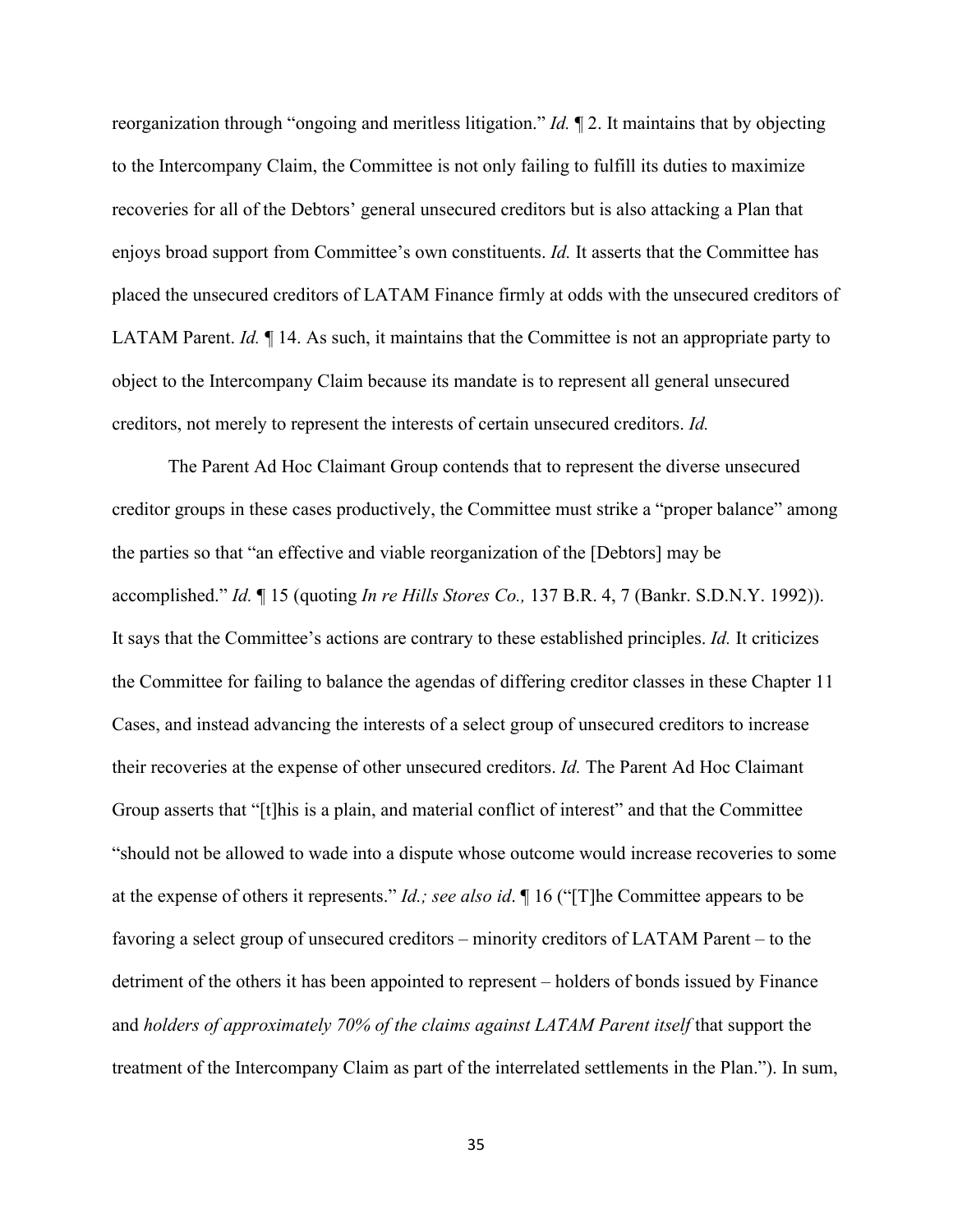it contends that the Court should overrule the Objection because it is "simply the latest attempt by the Committee to derail the Plan." *Id*. ¶ 5 ("The Committee appears to have made the strategic decision to assert the Intercompany Claim Objection in an effort to upset one of the assumptions embodied in the Plan and thereby undermine the treatment afforded to the creditors in Classes 4 and 5 under the Plan.").

The Noteholder Ad Hoc Group raises similar concerns. It says that in filing the Objection, the Committee has placed itself in an "untenable position" because in seeking to expunge the Intercompany Claim, it "is blatantly advancing the interests of the unsecured creditors of one debtor (LATAM Parent), at the expense of the unsecured creditors of another debtor (LATAM Finance)." Noteholder Ad Hoc Group Opposition ¶ 2. It says that is so because the Committee's objective in filing the Objection is to: (i) disallow the Intercompany Claim, (ii) effectively ignore LATAM Finance as the issuer of the NY Law Notes, and (iii) force the NY Law Noteholders to look solely to LATAM Parent, as guarantor, for any meaningful recovery, thereby diluting their recoveries. *Id.* ¶ 2; *see also id*. ¶ 29 ("In these Chapter 11 Cases, the Committee represents the unsecured creditors of both LATAM Parent and LATAM Finance. Yet through the Objection, the Committee seeks to eliminate LATAM Finance's major asset - the Intercompany Loan - for the purported benefit of the creditors of LATAM Parent."). The Noteholder Ad Hoc Group asserts that because "the Committee is hopelessly conflicted," the Court "should not permit the Committee to prosecute the Objection further." *Id.* ¶ 30.

The Committee denies that there is merit to the contentions of the Noteholder Ad Hoc Group and Parent Ad Hoc Claimant Group. It says that courts recognize that "'creditors committees often contain creditors having a variety of view-points' that may conflict with each other and 'such conflicts are not unusual in reorganization.'" Committee Reply ¶ 26 (quoting *In* 

36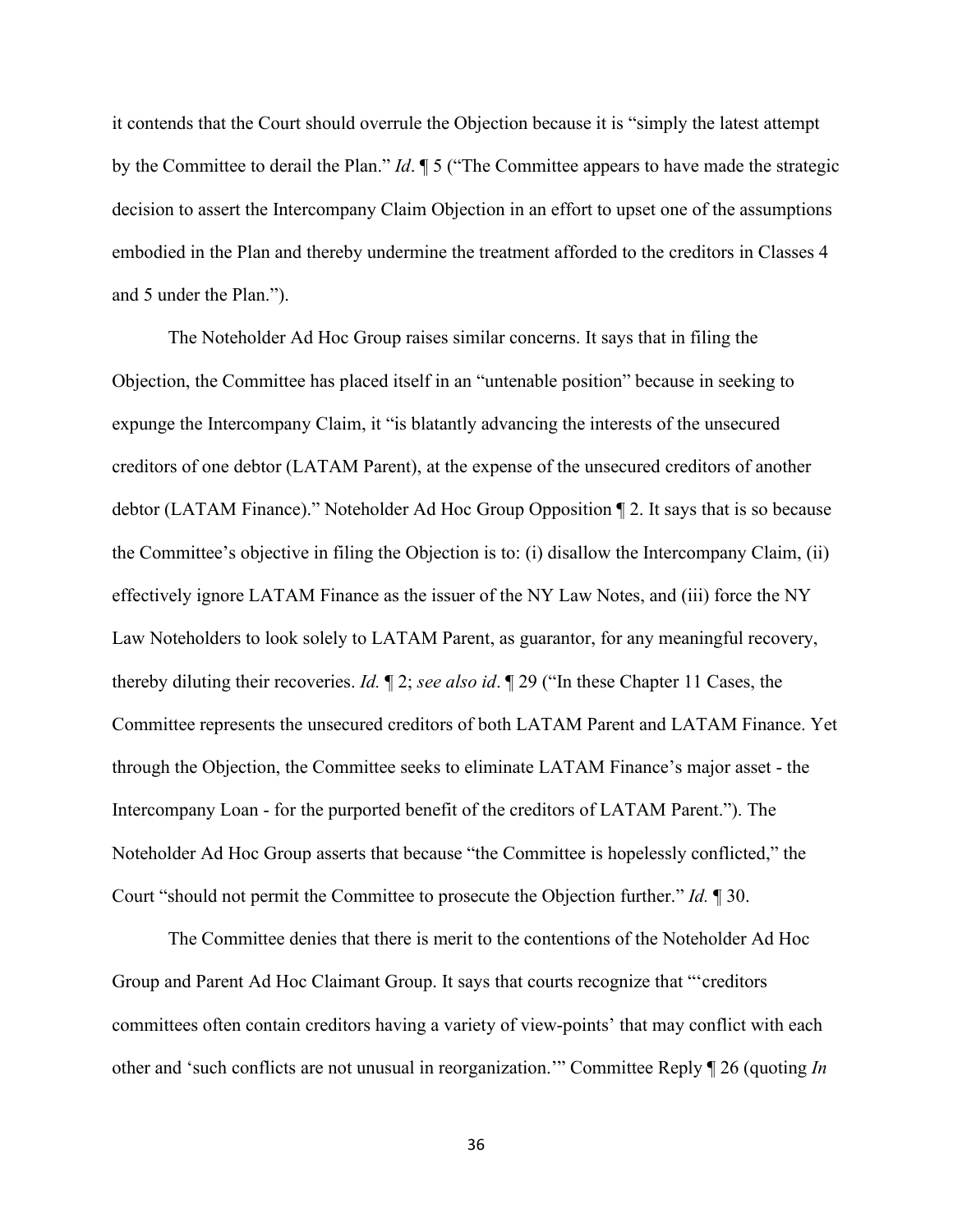*re McLean Industries, Inc*., 70 B.R. 852, 861 (Bankr. S.D.N.Y. 1987) (internal citation and quotation omitted)). It maintains that its "obligations require it to 'represent the interests of the entire class fairly.'" *Id.* (quoting *Pension Benefit Guar. Corp. v. Pincus, Verlin, Hahn, Reich & Goldstein Pro. Corp.*, 42 B.R. 960, 963 (E.D. Pa. 1984)). It contends that is what it is doing in filing the Objection and maintains that it is not "somehow precluded from asserting this objection because some unsecured creditors would benefit from the windfall created by allowing the LATAM Finance Claim." Committee Proposed Findings and Conclusions ¶ 138; *see also* Committee Reply ¶ 26 (noting that the Noteholder Ad Hoc Group and Parent Ad Hoc Claimant Group do not "cite any authority suggesting that it is somehow inappropriate or impermissible for the Committee to object to an invalid claim."). To the contrary, it asserts that "[t]he filing of this objection to a claim that the Committee believes is invalid is in furtherance of [its obligation to represent the interests of the entire class fairly]. The Committee is not precluded from seeking fair treatment of all unsecured creditors simply because some unsecured creditors may prefer a different outcome." Committee Proposed Findings and Conclusions ¶ 138.

From the Parent Ad Hoc Claimant Group's perspective, there is much more at stake in the Objection than merely the disallowance of a claim. It maintains that if the Court expunges the Intercompany Claim, there may be significant adverse ramifications to LATAM Parent's business, and to the viability of the Plan. *See* Post Hearing Parent Ad Hoc Claimant Group Statement ¶¶ 1-2. The Committee consists of three creditors. It failed to reach a consensus on whether to file the Objection, as one of the three Committee members abstained from voting on the decision to file it. Noteholder Ad Hoc Group Post Hearing Brief ¶ 21, n.44. Nonetheless, no one questions the Committee's authority to file the Objection. However, the Parent Ad Hoc Claimant Group questions the proper role of the Committee in taking actions that could

37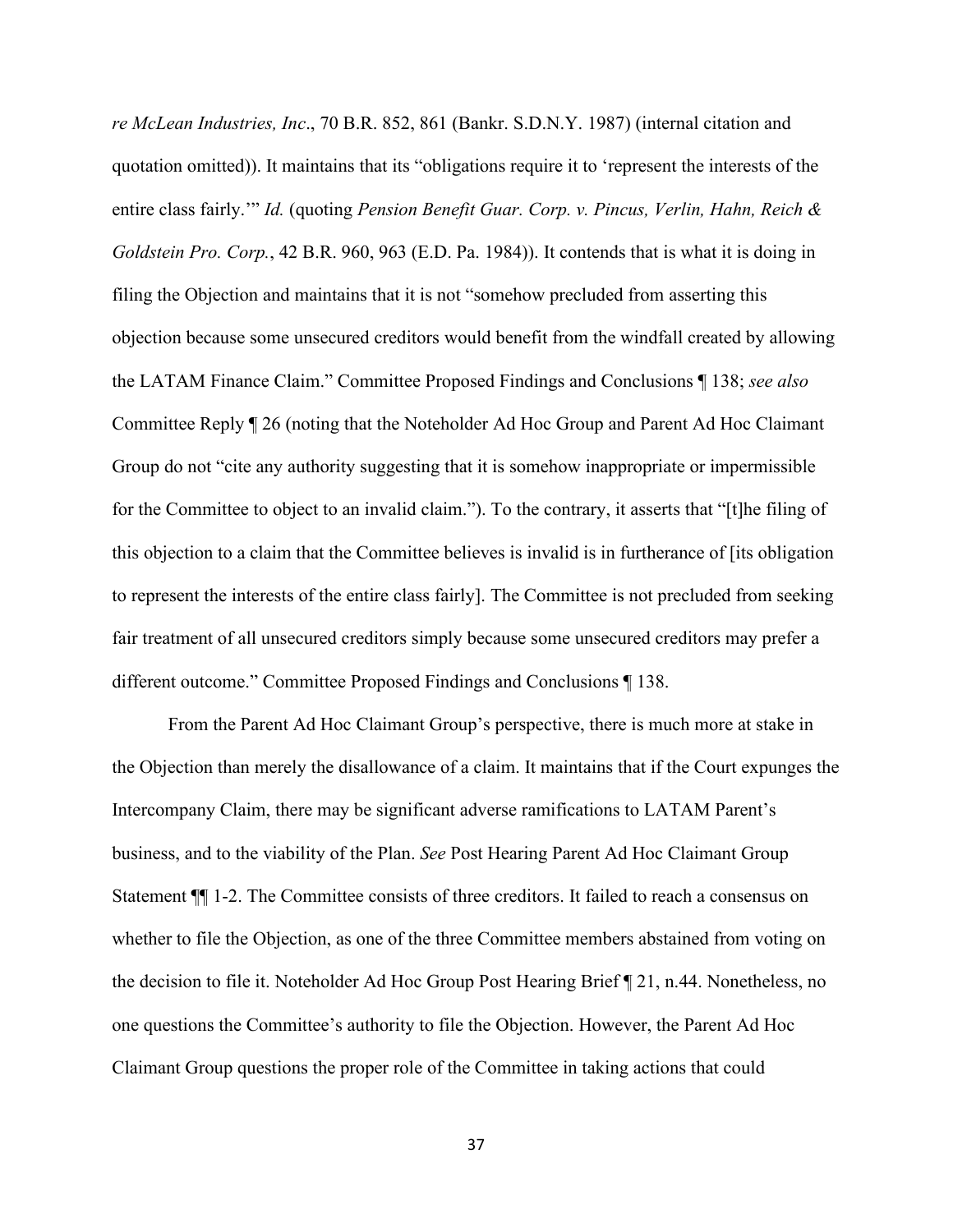adversely impact the Plan that has the "overwhelming" support of the Debtors' unsecured creditors. Post Hearing Parent Ad Hoc Claimant Group Statement ¶ 2. On the record before the Court, it is not clear that in filing the Objection, the Committee breached its fiduciary duties to either the Noteholder Ad Hoc Group or the Parent Ad Hoc Claimant Group. *Cf. In re ETP, Inc.,* 171 B.R. 601, 602 (Bankr. N.D. Ohio 1994) ("The fact that the Class 8 unsecured claimants voted in favor of the Debtor's Plan, while the Committee filed an objection to the Plan is not necessarily incongruous."). Moreover, the Noteholder Ad Hoc Group does not cite any authority in support of its assertion that the Court can bar the Committee from prosecuting the Objection, and the Court is not aware of any such authority. The Court finds no merit to this aspect of the opposition to the Objection.

Finally, the Court considers the Committee's contention that the Intercompany Loan Agreements are unenforceable because the Debtors and the signatories to the agreements failed to obtain board approval to enter into the agreements. Mr. Marin testified that the boards of directors of LATAM Finance and Peuco approved each Intercompany Loan Agreement with proper authorizations. However, the Committee is correct that the Debtors did not produce documentary evidence substantiating that testimony. The Debtors failed to produce board minutes relating to the February 2019 and March 2019 Loan Agreements and produced only unsigned draft minutes relating to the December 2019 Loan Agreement. Moreover, although Mr. Marin testified that he was granted power of attorney to sign the Intercompany Loan Agreements on behalf of LATAM Finance, no board minutes identify him as an authorized signatory of any of the agreements, and the record does not contain a copy of the power of authority, or written authorization of kind, for Mr. Marin to execute the agreements on behalf of LATAM Finance.<sup>31</sup>

It is undisputed the under Cayman Islands law, powers of authority must be in writing to be valid and enforceable.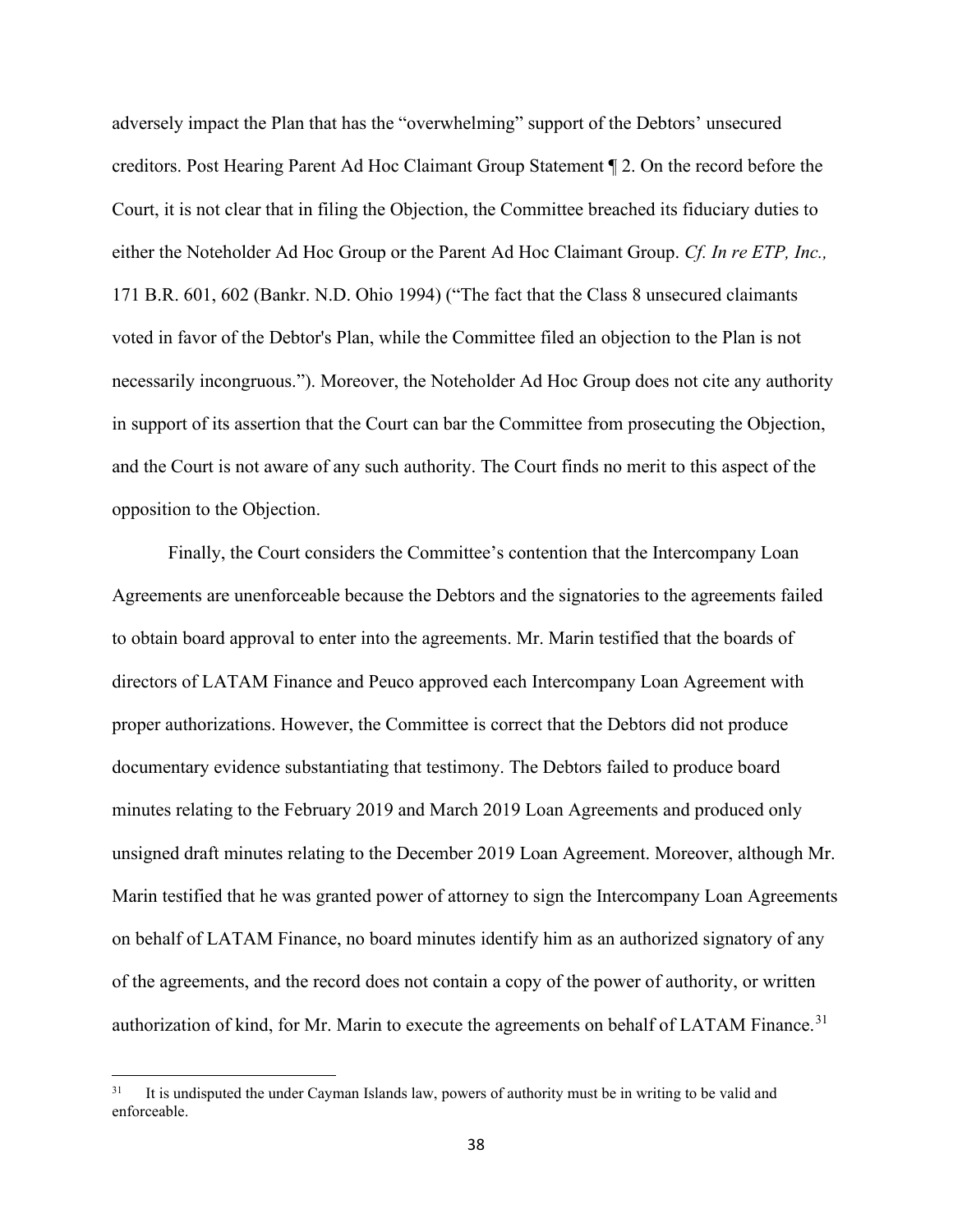The Committee makes the following additional points in support of the Objection.

Paragraph 3 of each Intercompany Loan Agreement states that "[t]he borrower shall repay the Loan in full or in part, upon demand by the Lender, for which purpose it is agreed that Lender shall provide a written notice to Borrower requesting the amount to be prepaid." Ex. 10 (December 2017 Loan Agreement) ¶ 3. Paragraph 4.1 of each such agreement states that "[t]he Borrower may at all times, upon prior written notice to the Lender, prepay the Loan on any Business Day in whole or in part." *Id.* ¶ 4.1. The Committee asserts that although the Debtors attempt to characterize the payments that LATAM Parent made to LATAM Finance for purposes of paying the Bondholders as partial "repayments" by Peuco of the purported loans, the evidence of record disproves that characterization of the transfers because -

(a) LATAM Finance never demanded repayment from Peuco as required under Section 3 of the Loan Agreements. *See* Ex. 200 (Marin Dep. Tr.) at 101:10-14.

(b) Even if LATAM Parent's payments were deemed a voluntary pre-payment by Peuco under Section 4 of the Loan Agreements, Peuco was required to serve written notice of such pre-payment to LATAM Finance, but never did so*. See id*. at 114:25-115:6.

(c) Marin confirmed that Peuco never transferred funds to anyone or issued any written direction to LATAM Parent to do so on its behalf. *Id.* at 26:12-14; 102:19- 21.

Finally, the Committee notes that although it is uncontested that LATAM Finance never transferred funds to Peuco and, instead, always transferred them to LATAM Parent directly, the Debtors executed a written agreement directing funds to be transferred in this way only for one of the five loan transactions. Ex. 1 (Marin Decl.) ¶ 15 n.8; *see also* Ex. 200 (Marin Dep. Tr.) at 98:20-25 (Marin testified that Peuco did not provide similar written instructions with respect to the other four loans.).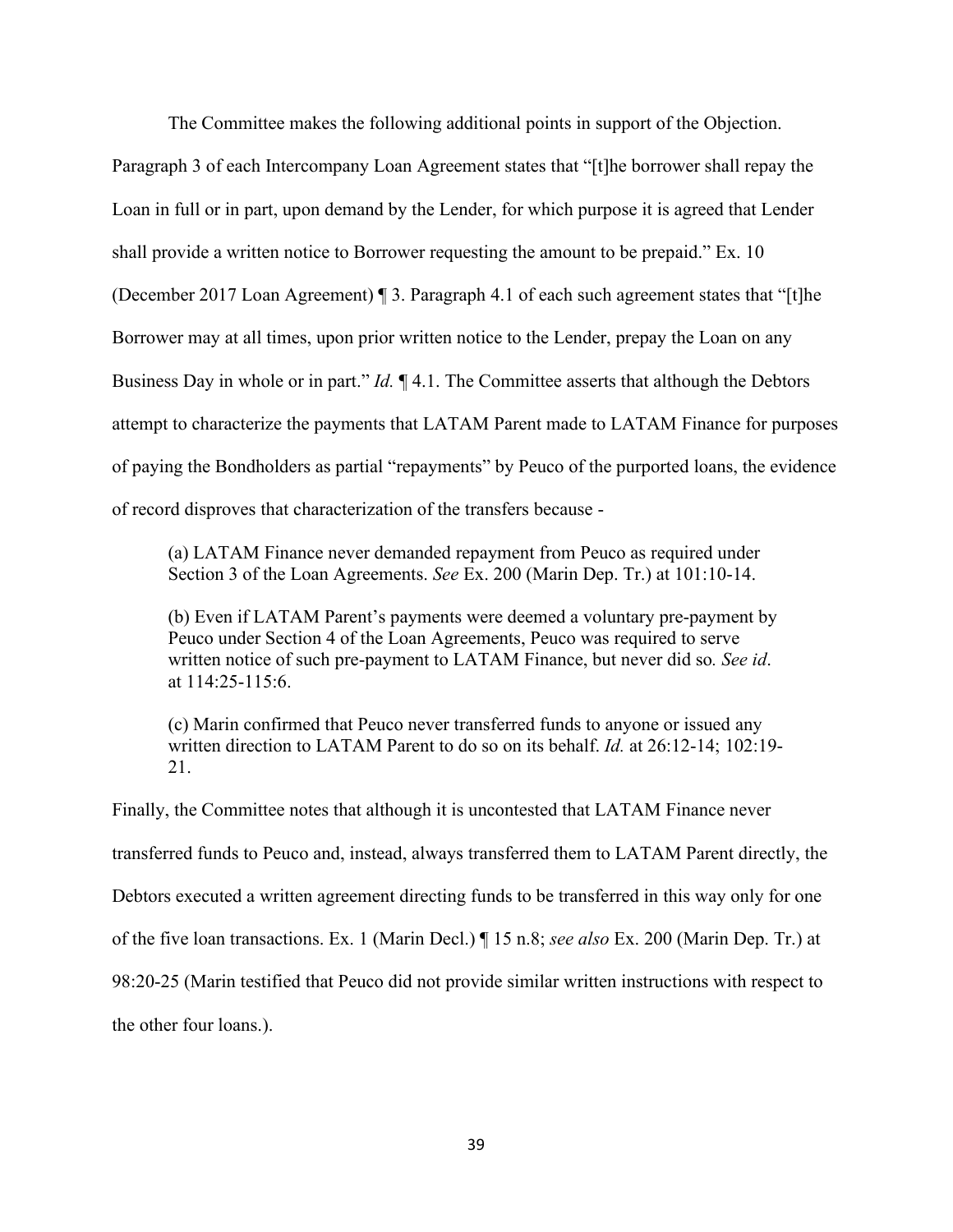The Committee has demonstrated that, with the exception of the July 2019 Loan Agreement, the Debtors failed to comply with corporate formalities in entering into the Intercompany Loan Agreements. To that extent, the Committee has rebutted the *prima facie* validity of the Intercompany Claim. It is thus incumbent upon the Debtors to demonstrate, by a preponderance of the evidence, that LATAM Finance and Peuco were authorized to entered into the loan agreements. *See Alsohaibi v. Arcapita Bank B.S.C.(c) (In re Arcapita Bank B.S.C.(c))*, 508 B.R. 814, 817 (S.D.N.Y. 2014) ("The objecting party bears the initial burden of production and must provide evidence showing the claim is legally insufficient. The burden then shifts to the claimant, who must prove by a preponderance of the evidence that under applicable law the claim should be allowed.") (internal citations and quotation marks omitted). "To establish a fact by a preponderance of the evidence means to prove that the fact is more likely true than not true." *Shiqiu Chen v. H.B. Rest. Grp., Inc.,* No. 16 CIV. 2005 (RWL), 2020 WL 115279, at \*8–9 (S.D.N.Y. Jan. 9, 2020) (citing *Fischl v. Armitage,* 128 F.3d 50, 55 (2d Cir. 1997)). The Court finds that the Debtors have met that burden. As demonstrated below, evidence extrinsic to the Intercompany Loan Agreements including contemporaneous records, internal communications, and the manner in which LATAM treated other intercompany debt obligations clearly supports the Debtors' assertion that LATAM Finance and Peuco intended to, and were authorized to, enter into the Intercompany Loan Agreements and to make the transfers under the agreements.

First, the Court finds no significance to the fact that LATAM Finance and Peuco executed only one Funds Flow Agreement. It is undisputed that LATAM Finance and Peuco did not execute Funds Flow Agreements for Peuco's subsequent purchases of LATAM Parent's accounts receivables because it was deemed unnecessary for them to do so since those

40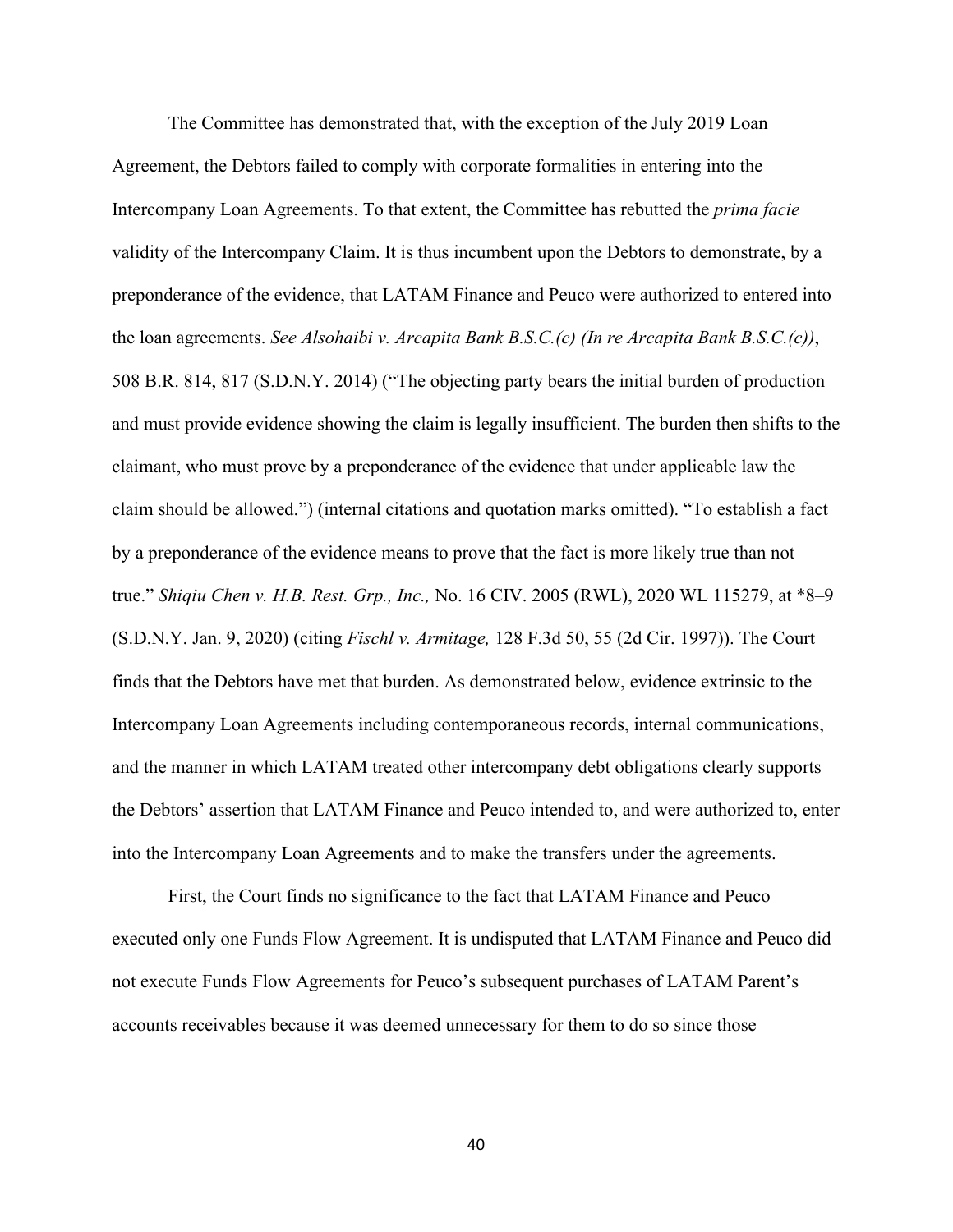transactions were effectuated in the same manner as the December 2017 transaction. *See* Ex. 1 (Marin Decl.) ¶ 15 n.8; March 10 Tr. at 110:2-4 (Marin).

Next, LATAM Finance's and Peuco's ledgers reflect the Intercompany Loans as debt owed by Peuco to LATAM Finance; in Peuco's ledgers, the Intercompany Accounts Receivables purchased by Peuco from LATAM Parent are entered as debts owed by the Affiliates to Peuco. *See* Ex. 32 (LATAM Finance 2017 Financial Statement) (showing USD 608 million debt owed by Peuco Finance); Ex. 33 (LATAM Finance 2020 Financial Statement) (showing USD 1.3 billion debt owed by Peuco Finance); Ex. 34 (Peuco 2017 Financial Statement) (showing USD 608 million debt owed to LATAM Finance and USD 608 million in accounts receivable from Lan Pax); Ex. 37 (Peuco 2020 Financial Statement) (showing USD 1.3 billion debt owed to LATAM Finance and USD 1.3 billion in accounts receivable from LAN Pax, Transporte Aéreo, and LAN Cargo); Ex. 1 (Marin Decl.) ¶ 17. *See also Ehrlich v. American Moninger Greenhouse Mfg. Corp.*, 26 N.Y.2d 255, 259 (1st Dept 1970) (entries in "books of account and financial statements" of disputed transaction as debt constituted evidence of underlying loan agreement).<sup>32</sup>

Further, the attendant circumstances in which the Intercompany Loans were made, the situation of the parties, and the objectives they were trying to attain demonstrate that LATAM Finance was authorized to make the loans and that it expected Peuco to repay them. *See SR Int'l Bus. Ins. Co. Ltd. v. World Trade Ctr. Properties, LLC*, 467 F.3d 107, 125 (2d Cir. 2006) (applying New York law); *Brown Bros. Elec. Contrs*, 41 N.Y.2d at 399–400. The record reflects that LATAM Finance "entered into loan agreements rather than into other types of transactions with Peuco," because LATAM Finance needed the principal transferred pursuant to the

<sup>&</sup>lt;sup>32</sup> The Committee correctly notes that the 2019 financial statements for LATAM Finance and Peuco do not reflect an outstanding debt of USD 1.3 Billion between LATAM Finance and Peuco. *See* Committee Proposed Findings and Conclusions ¶¶ 92-100. The Debtors addressed that issue at the hearing and the Court credits their explanation. *See* Mar. 10, 2022 Hr'g Tr. – Sealed Session at 9:13-11:15 (Marin)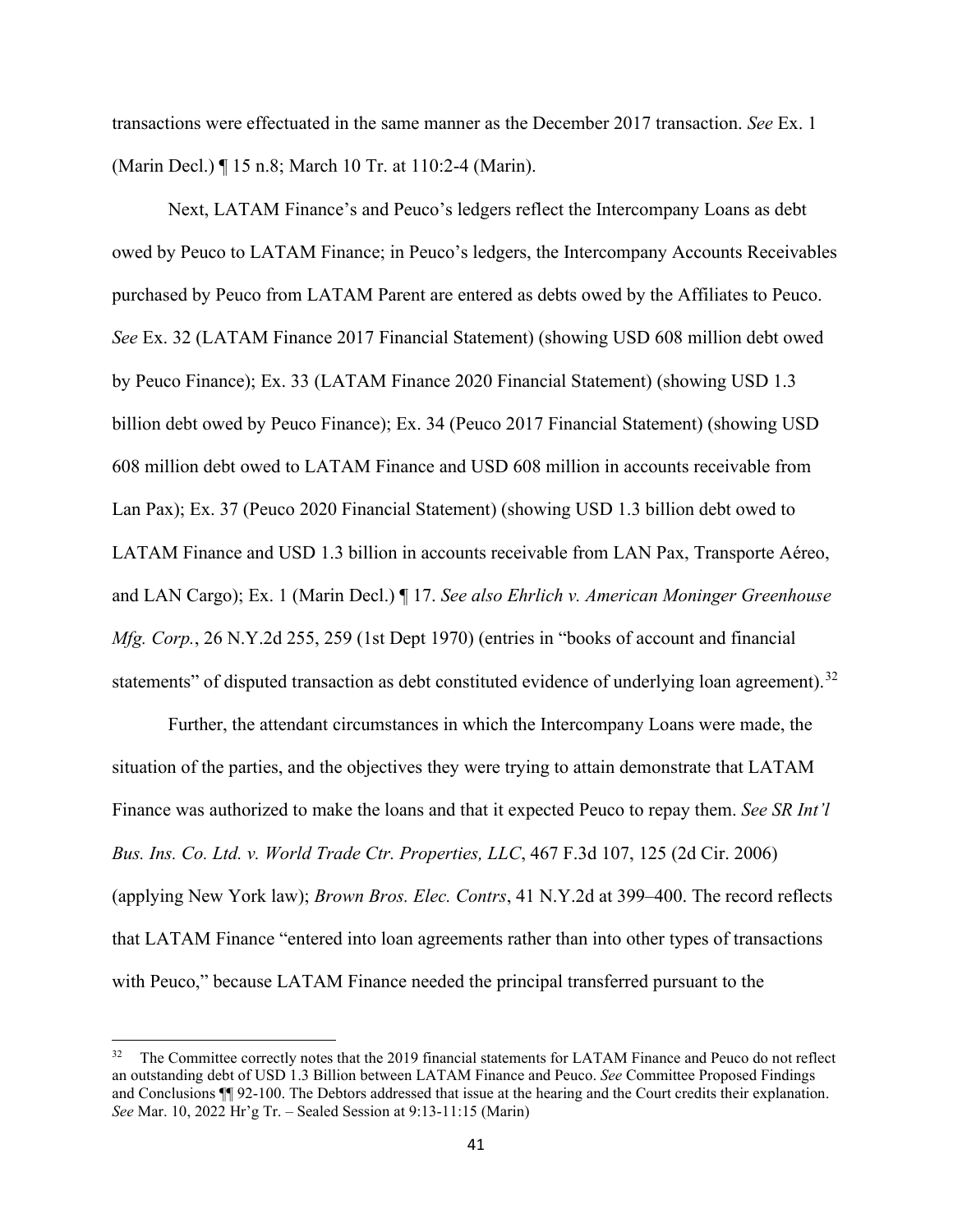Intercompany Loans to repay the NY Law Notes. Ex. 1 (Marin Decl.) If 13 (noting that for business purposes, it "was important that the transactions were properly documented as debt obligations by LATAM Finance[.]"). That also is reflected in contemporaneous correspondence and internal presentations in which LATAM employees refer to the transactions underlying the Intercompany Loans as loans. *See* Ex. 42 (Email correspondence dated December 2019 between LATAM employees) (wherein Jose Madariaga Montes, LATAM's Director of Tax reiterated the importance of having accurate books and records); Ex. 41 (Email correspondence dated December 2017 between LATAM employees) (referring to the December 2017 transfer as a loan); Ex. 39 (internal LATAM presentation) (showing proceeds from NY Law Notes transferred from LATAM Finance via an intercompany loan); *see also J.D. v. A.D.*, 2017 N.Y. Slip Op. 50261(U), \*3-4 (text messages and other written communications indicating that parties understood that sums transferred had to be paid back were evidence that disputed transaction was a loan and not a gift); *NAB Const. Corp. v. City of New York*, 276 A.D.2d 388, 390 (1st Dept 2000) (correspondence between parties constitutes evidence that debt obligation was not released).

Further, sums that LATAM Finance transferred to other LATAM entities pursuant to loan agreements with nearly identical provisions to the Intercompany Loan Agreements were repaid in full. *See* Ex. 50 (USD 12,000,000 Loan Agreement); Ex. 51 (USD 557,016,524.45 Loan Agreement); Ex. 52 (USD 173,323,810.96 Loan Agreement); *see also* Ex.1 (Marin Decl.) ¶ 12 (describing the TAM loans and noting the dates on which they were repaid). The evidence shows that LATAM repaid intercompany loans and did not forgive intercompany debt obligations. Ex. 1 (Marin Decl.) ¶ 17. That supports the Debtors' assertions that the loans were authorized and that LATAM Finance plainly expected that Peuco would repay the amounts due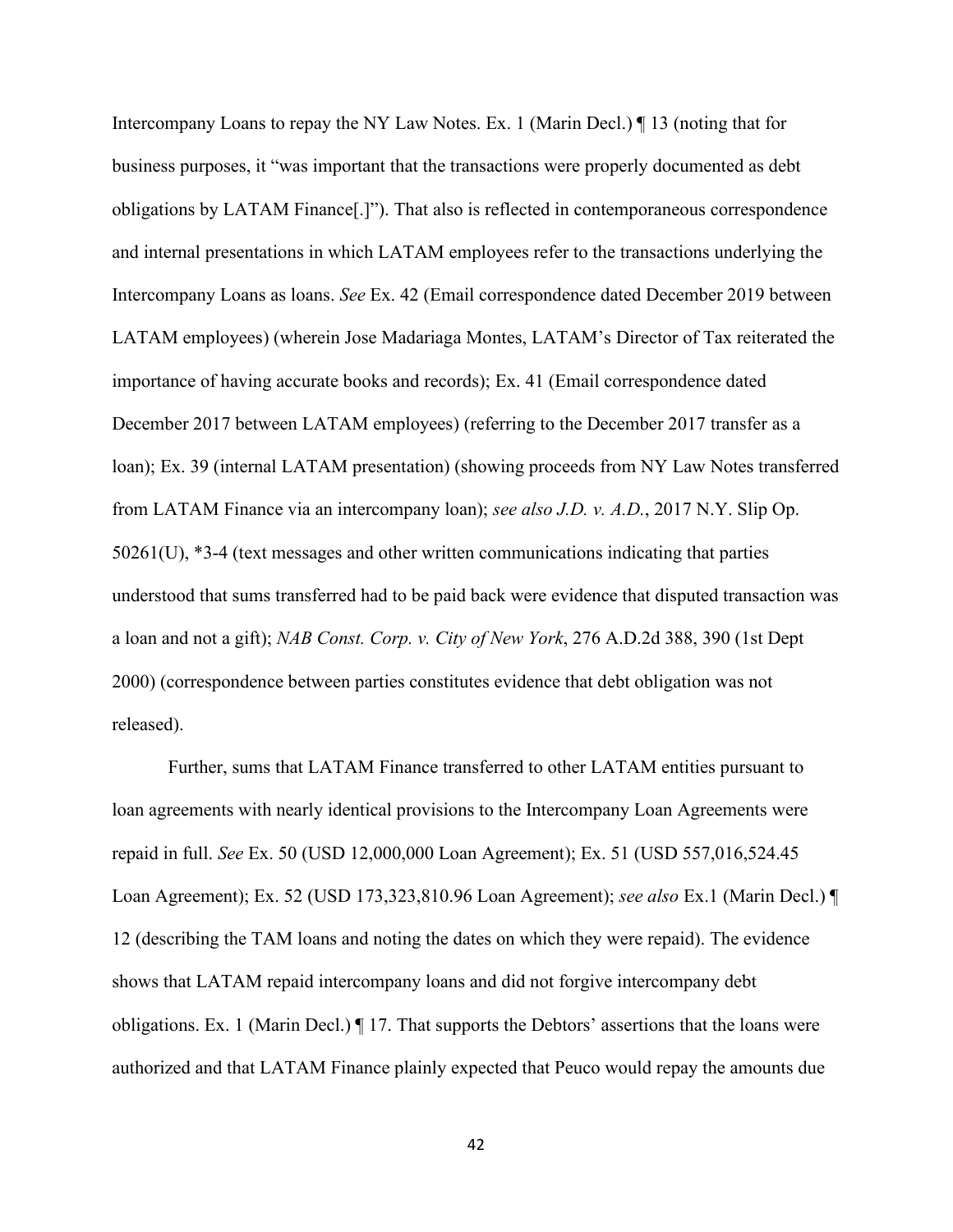under the Intercompany Loans. *See New York Marine & Gen. Ins. Co. v. Lafarge N. Am., Inc.*, 599 F.3d 102, 119 (2d Cir. 2010) ("There is no surer way to find out the intent of the parties to a contract than to see what they have done" previously) (internal quotations, citations, and brackets omitted). Moreover, Peuco had already repaid part of the amount owed to LATAM Finance under the Intercompany Loan Agreements. *See Stein v. Anderson*, 123 A.D.3d at 1323 (part repayment of a debt obligation constituted evidence of valid loan agreement). It is undisputed that Peuco caused LATAM Parent and Lan Cargo to repay USD 183,477,457 under the Intercompany Loans. Ex. 81 (Marin Suppl. Decl.) ¶ 5; *see also* Ex. 80 (Wire Transfer Confirmation) (documenting transfers between LAN Cargo and LATAM Finance); Ex. 58 (LATAM Finance October 2018 Bank Statement) (showing receipt of funds from LATAM Parent); Ex. 64 (LATAM Finance April 2019 Bank Statement) (same); Ex. 65 (LATAM Finance May 2019 Bank Statement) (showing receipt of funds from Lan Cargo). As a result of these transfers, the amounts owed by Peuco to LATAM Finance under the Intercompany Loans decreased by USD 183,477,457. *See* Ex. 37 (2020 Peuco Financial Statement) (showing amount owed to LATAM Finance as USD 1,307,721,003 i.e., USD 183 million less than USD 1,491,068,300, the principal amount owed under the Intercompany Loans.).

The Court finds that the Debtors have met their burden of demonstrating that LATAM Finance and Peuco were authorized to enter into the Intercompany Loan Agreements. The Court overrules that aspect of the Objection.